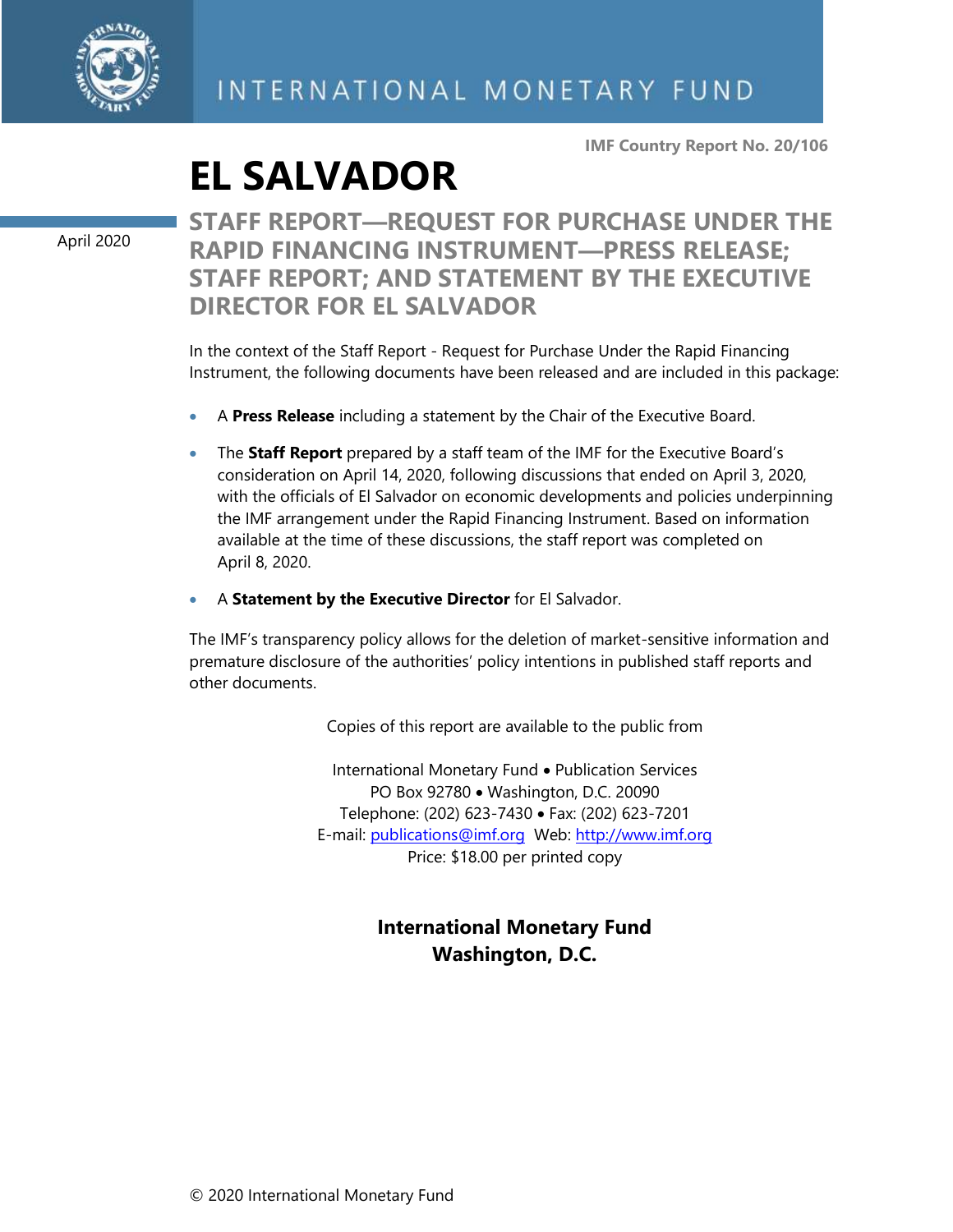

### **PRESS RELEASE**

PR 20/155

### **IMF Executive Board Approves a US\$389 Million Disbursement to El Salvador to Address the COVID-19 Pandemic**

### **FOR IMMEDIATE RELEASE**

- The IMF approved El Salvador's request for emergency financial assistance of about US\$389 million under the Rapid Financing Instrument to combat the COVID-19 pandemic.
- This assistance will help El Salvador direct funds swiftly to the country's most affected sectors, including the healthcare system.
- This is the first disbursement under an IMF lending arrangement to El Salvador in over three decades.

**Washington, DC** – **April 14, 2020**. The Executive Board of the International Monetary Fund (IMF) approved El Salvador's request for emergency financial assistance of about US\$ 389 million (SDR 287.2 million, 100 percent of quota) under the Rapid Financing Instrument (RFI) to help the country meet the urgent balance of payments need stemming from the outbreak of the COVID-19 pandemic and direct funds swiftly to the country's most affected sectors, including the healthcare system. This emergency financial assistance represents the first disbursement under an IMF lending arrangement to El Salvador in over three decades.

El Salvador has adopted strict measures to prevent and contain the pandemic since early February—even before the first case was diagnosed—including travel restrictions, mandatory quarantine for exposed citizens, suspension of non-essential public and private sector operations, and a nationwide shelter-in-place order. These containment measures coupled with the global economic downturn are expected to stall economic activity in the short term and cause a temporary deterioration in the country's fiscal and external positions.

The authorities' emergency response also comprises measures to mitigate the economic impact of the pandemic on the population, including through targeted cash transfers to vulnerable households and tax relief in the most affected economic sectors. IMF financing will help preserve fiscal space and catalyze significant funding from other multilateral institutions.

The IMF continues to closely monitor El Salvador's situation and stands ready to provide policy advice and further support as needed.

Following the Executive Board's discussion of El Salvador, Mr. Mitsuhiro Furusawa, Deputy Managing Director and Acting Chair, issued the following statement:

"The COVID-19 pandemic is severely impacting El Salvador, creating an urgent balance of payments need. The authorities have promptly adopted measures to mitigate the economic fallout from the pandemic, including by providing targeted cash transfers to vulnerable households and tax relief to affected firms. The IMF's emergency financing under the Rapid Financing Instrument will provide much-needed liquidity to support the authorities' response to the crisis, help finance increased health spending, and catalyze further assistance from other multilateral institutions needed to close the remaining financing gap and ease the adjustment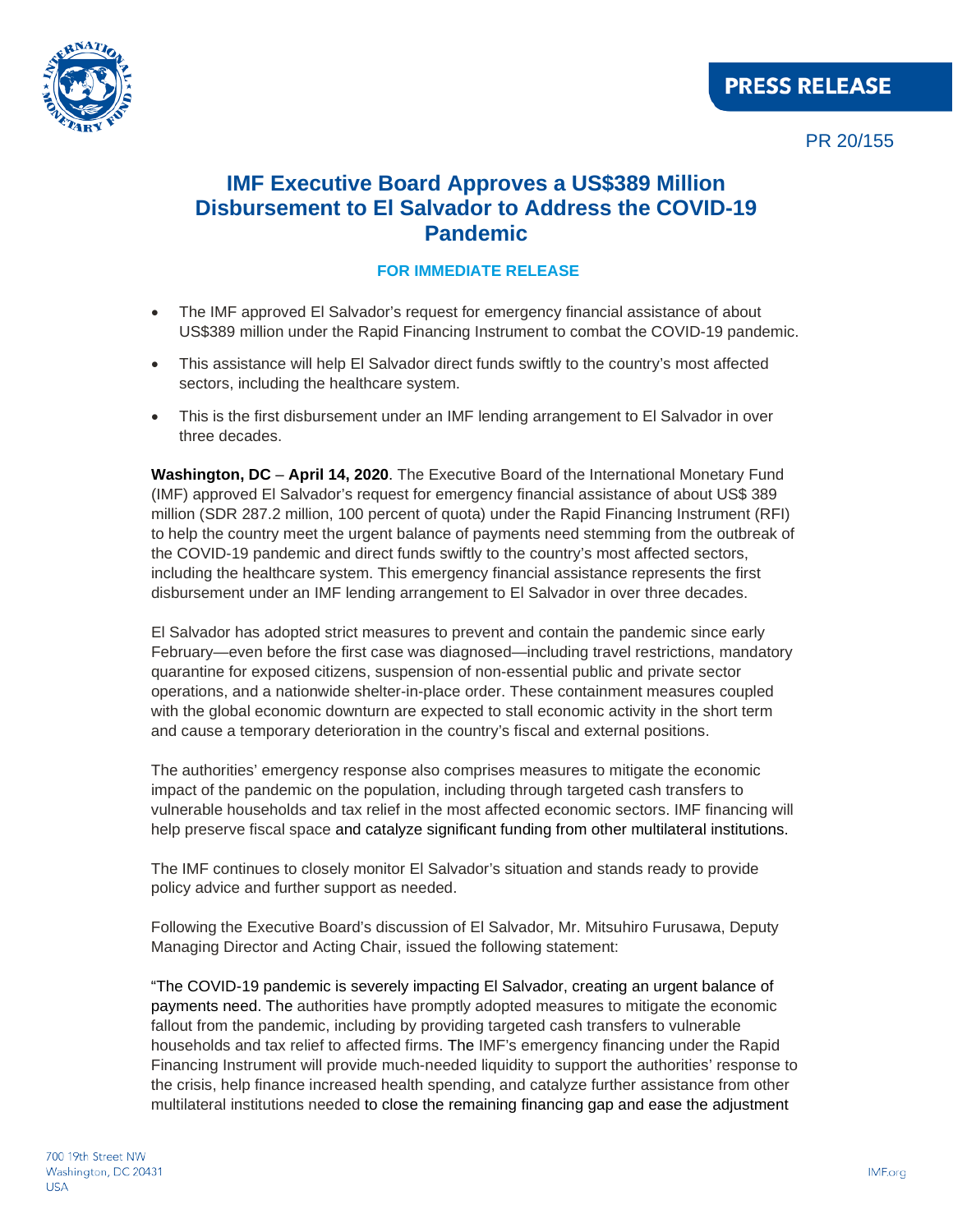burden. It is critical to ensure the timely deployment of the funds as well as their transparent accounting and reporting to guarantee their appropriate use.

"A temporary widening of the budget deficit is necessary to preserve public health and contain the economic impact of the pandemic. Macroeconomic stability should be preserved by allowing these temporary measures to lapse next year—once the pandemic is over—and by committing to a gradual fiscal adjustment starting in 2021. Such strategy should target a primary fiscal balance of 3½ percent of GDP by end-2024 and put public debt on a firmly declining path to reach 60 percent of GDP by 2030, ensuring compliance with the Fiscal Responsibility Law."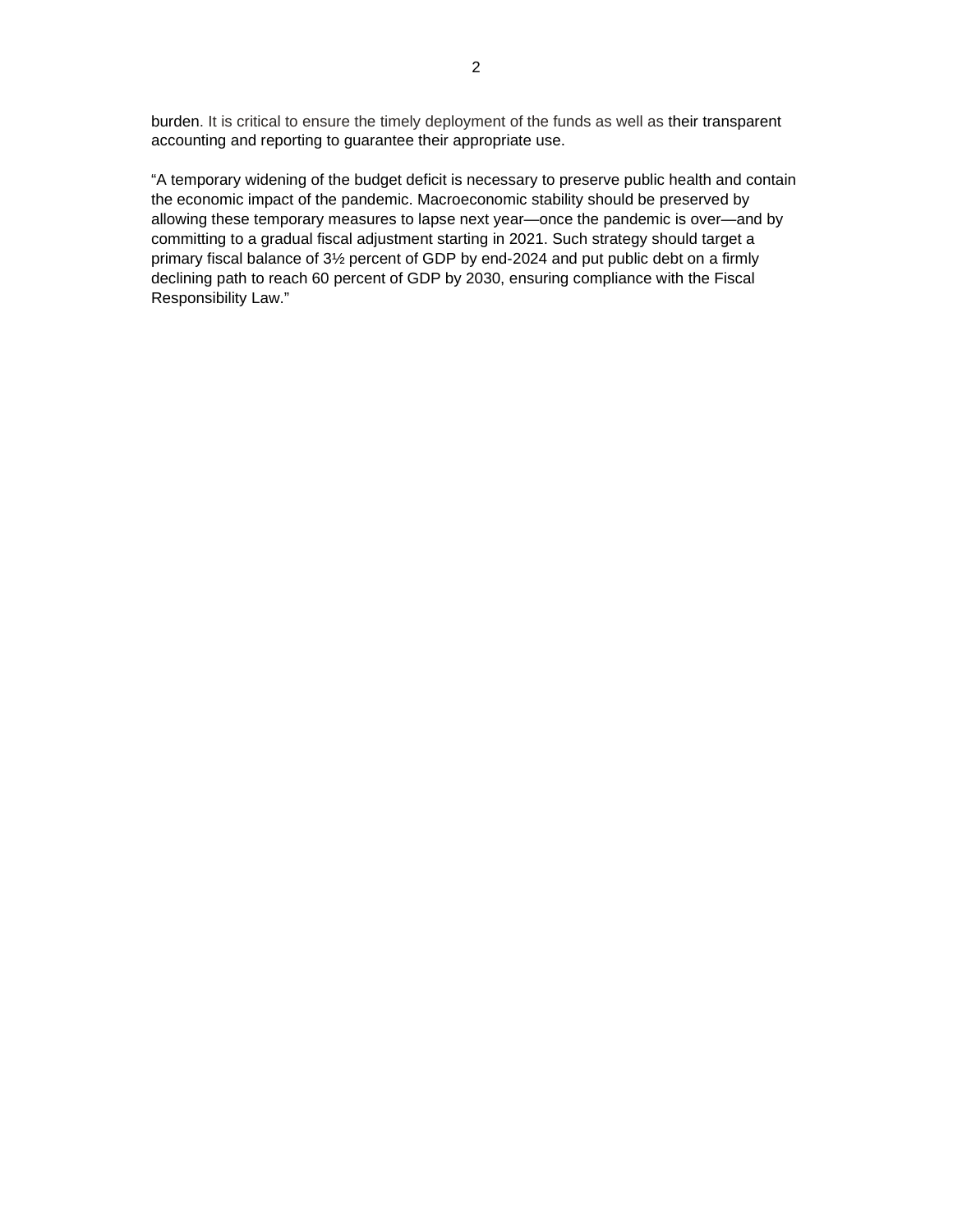

# **EL SALVADOR**

### **REQUEST FOR PURCHASE UNDER THE RAPID FINANCING INSTRUMENT**

April 8, 2020

## **EXECUTIVE SUMMARY**

**Context**. The COVID-19 pandemic is causing serious stress on the economy due to containment measures. In 2020 the Salvadoran economy is expected to contract by 5.4 percent—7¾ percentage points below pre-COVID projections. A recovery is projected to start in 2021 and continue over the medium term.

### **Main Policy Recommendations:**

- In the short-term increase health spending and adopt measures to support the vulnerable, while providing broad temporary relief to the economy, with a package of measures estimated at 3½ percent of GDP.
- Ensuring the functioning of the interbank markets, adequately monitoring risk and liquidity requirements and increasing buffers for emergency liquidity assistance would support financial stability through the crisis.
- The temporary deterioration of the fiscal position in 2020 caused by the pandemic shock requires a credible strategy for gradual adjustment over the medium term, once the shock subsides. The authorities' commitment to an adjustment of 3 percent of GDP over 2021–24 will put the public debt (including pensions) on a firmly downward trajectory, reaching 60 percent of GDP by 2030, in compliance with the Fiscal Responsibility Law.

**RFI.** The authorities request to purchase 100 percent of quota (SDR287.20 million, about US\$389 million) under the standard window of the RFI to cover part of the substantial balance of payments needs. The IMF emergency lending represents about a fifth of the 2020 budget and is expected to catalyze significant financing from other multilaterals. This is the first IMF purchase of El Salvador since the mid-nineties and represents about 10 percent of gross international reserves.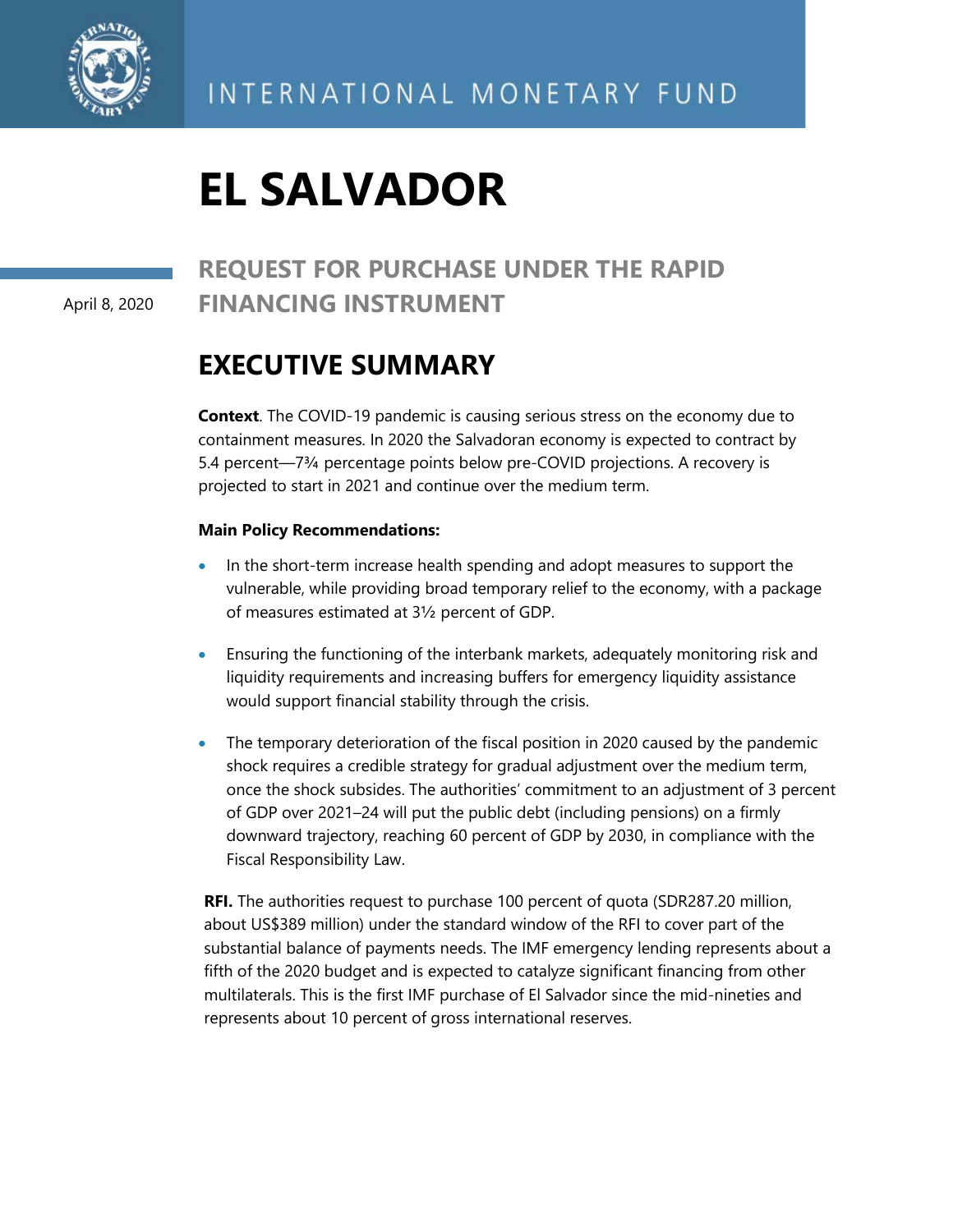| Approved by:<br><b>Aasim M. Husain (WHD)</b><br>and María Gonzalez (SPR) | Discussions took place virtually during March 23-April 3, 2020. The staff<br>team comprised Alina Carare (head), Fabio Di Vittorio,<br>Yorbol Yakhshilikov, and Martina Hengge (all WHD). Edgar Cartagena<br>(OED) also participated in the meetings; Xiomara Jordan, Catherine Koh<br>and Heidi Canelas (WHD) supported the team. The team held<br>discussions with Minister of Finance Nelson Fuentes, Central Bank<br>President Nicolás Martinez, Superintendent of the Financial System<br>Mirna Arévalo, and representatives of international financial institutions. |
|--------------------------------------------------------------------------|----------------------------------------------------------------------------------------------------------------------------------------------------------------------------------------------------------------------------------------------------------------------------------------------------------------------------------------------------------------------------------------------------------------------------------------------------------------------------------------------------------------------------------------------------------------------------|
|                                                                          |                                                                                                                                                                                                                                                                                                                                                                                                                                                                                                                                                                            |

# **CONTENTS**

| A. Pre-Shock Conditions 3                                                                   |    |
|---------------------------------------------------------------------------------------------|----|
| B. Shock: Measures to Contain the Spread of the COVID-19 and Support the Economy_________ 4 |    |
|                                                                                             |    |
| POLICY DISCUSSIONS: ENSURING FISCAL SUSTAINABILITY ______________________________7          |    |
|                                                                                             |    |
| RAPID FINANCING INSTRUMENT: RATIONALE, ACCESS, ABILITY TO REPAY, AND                        |    |
|                                                                                             |    |
|                                                                                             |    |
|                                                                                             |    |
| <b>TABLES</b>                                                                               |    |
|                                                                                             |    |
|                                                                                             |    |
|                                                                                             |    |
|                                                                                             |    |
|                                                                                             |    |
| <b>ANNEX</b>                                                                                |    |
|                                                                                             |    |
| <b>APPENDIX</b>                                                                             |    |
|                                                                                             | 26 |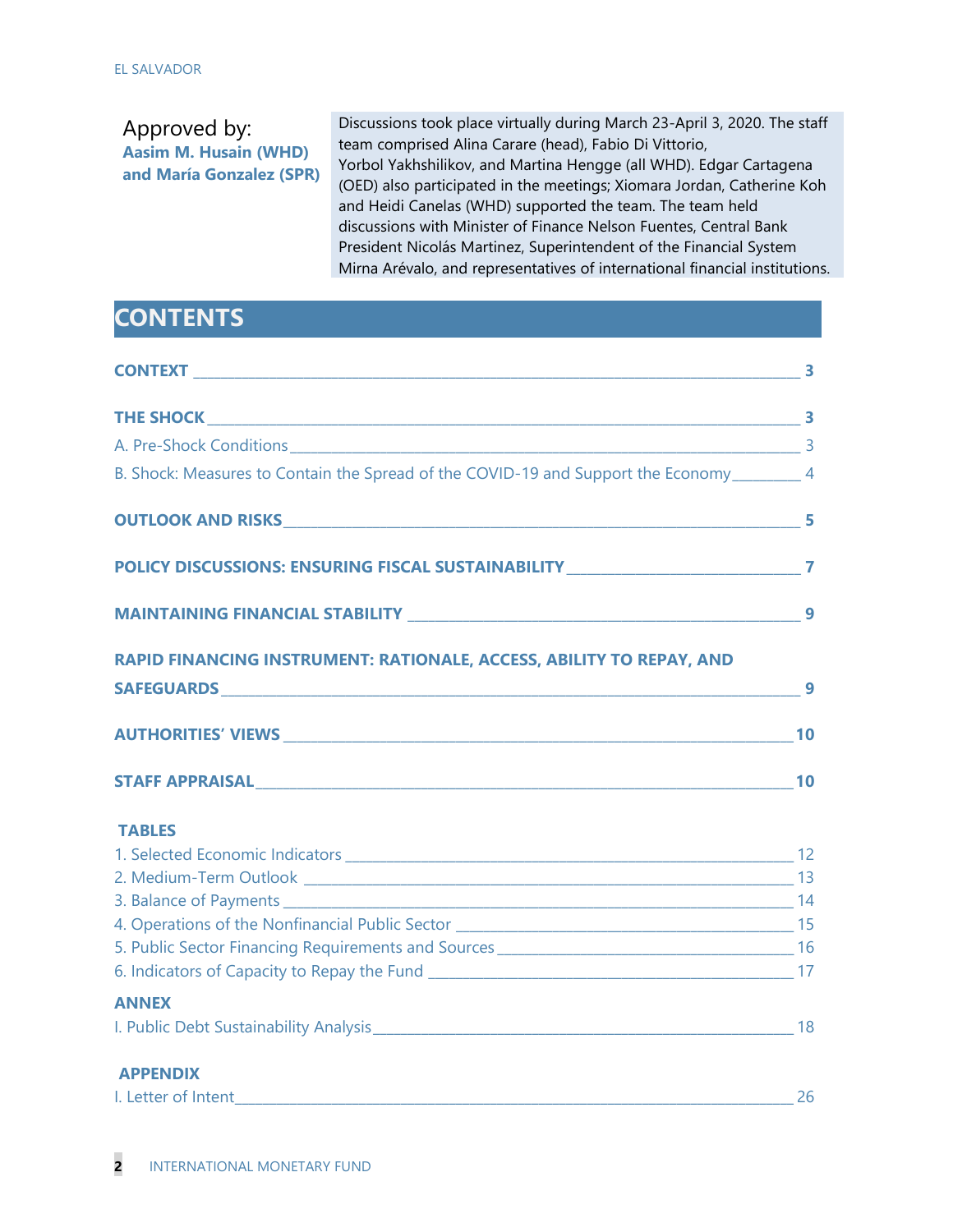# **CONTEXT**

### **1. El Salvador has strived to achieve inclusive growth, including by investing in public**

**health.** Substantial progress has been made in the coverage and efficiency of public healthcare, including when compared to peers (charts). The current administration is committed to further improving healthcare, as reflected in the 2020 budget.



### **2. Fiscal space remains at risk and relatively high public debt is the main vulnerability.**

While the primary balance improved by 2<sup>3</sup>/4 percent over 2013–18—mainly due to savings from the 2017 pension reform—public debt (including pensions) continued to grow due to rising borrowing costs, reaching 70.2 percent of GDP at end-2019 and putting fiscal space at risk.

# **THE SHOCK**

### **Pre-Shock Conditions**

**3. The economy continued to enjoy robust growth of 2.4 percent in 2019**. Higher retained FDI earnings and strong tourism receipts narrowed the current account deficit (to 2.1 percent of GDP) while capital inflows led to an accumulation of about US\$900 million in gross international reserves. Banks further strengthened their liquidity position as deposits grew faster than credit, and reduced balance sheet risks (the deposit coverage of loans increased to 99 percent and NPLs declined to 1.8 percent). The fiscal primary surplus narrowed to 0.6 percent of GDP and the overall fiscal balance was 3.1 percent of GDP. Until February the economy was poised to have a similar performance in 2020.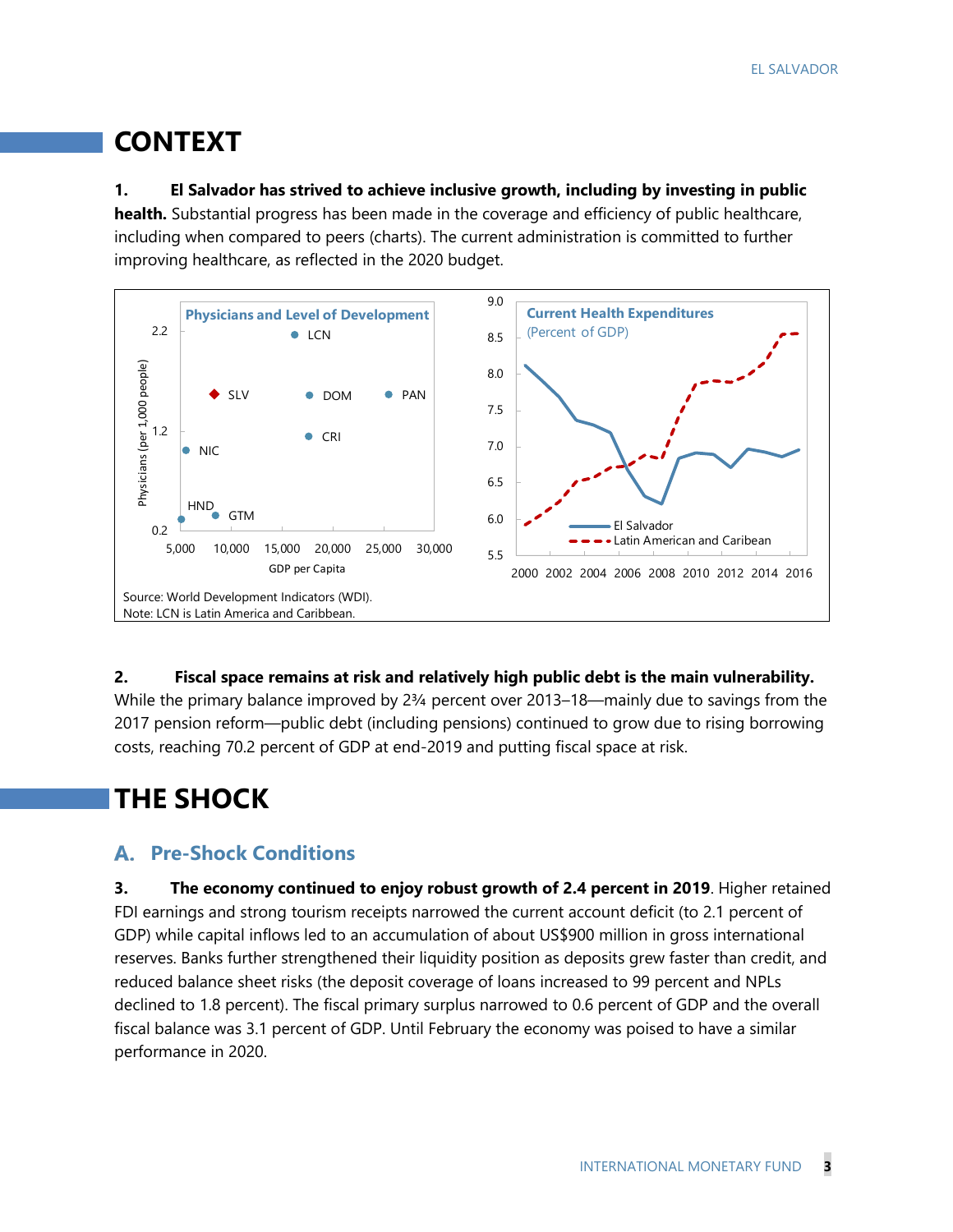

### **Shock: Measures to Contain the Spread of the COVID-19 and Support the Economy**

**4. The authorities adopted timely measures to prevent the spread of COVID-19.** Detection measures were introduced starting early February and containment measures (including school closures, mandatory quarantines, shut-down of non-essential parts of the public sector) followed immediately after, before the first case was diagnosed. In response to the first case of coronavirus in early March the government deployed epidemiologists to detect and control potential contacts. The government instituted a shelter in place on March 21, closing all non-essential businesses for 30 days, when three cases were diagnosed.

### **5. Measures to mitigate the effects of the pandemic on public health were also taken.**

Since end-February, hospitals have been stocked with necessary equipment. Wages of health workers have been increased and a new large hospital is being built.

**6. The Legislative Assembly promptly approved a package of relief measures proposed by the government and a bill to authorize US\$2 billion (about 8 percent of GDP) borrowing to finance all COVID-19 related spending and the recovery beyond 2020. [1](#page-6-0)** The measures provide

| Text Table 1. COVID-19 impact on 2020 budget 1/ |              |                                         |
|-------------------------------------------------|--------------|-----------------------------------------|
|                                                 | U.S. dollars | Millions of Percentage of<br><b>GDP</b> |
| <b>Total measures</b>                           | 916          | 3.5                                     |
| <b>Current spending</b>                         | 777          | 3.0                                     |
| Higher wage bill; bonus for affected staff      | 70           | 0.3                                     |
| Health spending (goods and services)            | 260          | 1.0                                     |
| One-off transfer to households                  | 400          | 1.5                                     |
| Utility payment freezes 2/                      | 25           | 0.1                                     |
| Other measures for relief/ recovery             | 24           | 0.1                                     |
| <b>Capital spending</b>                         |              |                                         |
| Construction of hospitals                       | 140          | 0.5                                     |
| 1/ IMF staff estimates.                         |              |                                         |
| 2/ Subsidy to utilities companies.              |              |                                         |

<span id="page-6-0"></span><sup>1</sup> The president assigned International Commission Against Impunity in El Salvador (CICIES) to inspect the COVID-19 emergency funds and nominated a Committee in Charge and Accountable for Administering the Fund. While it is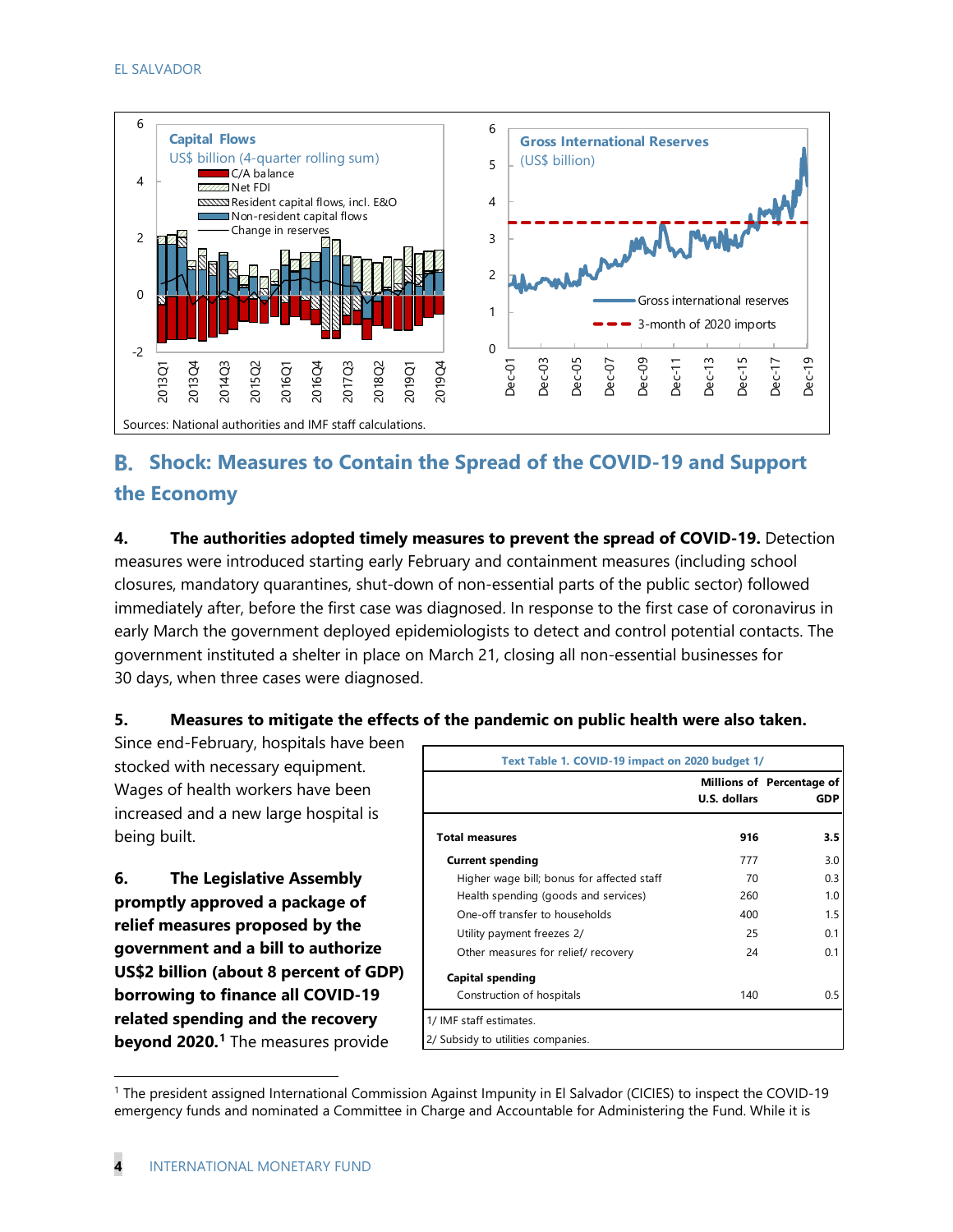relief to individuals and companies affected by the pandemic, including through deferring utility payments for water, energy (see text table), telecommunication services, mortgages, consumer loans and credit cards for a three-month period. Some companies operating in the tourism industry are exempted from the payment of the special tourism tax and the payment of 2019 income tax for three months. Moreover, approximately 75 percent of households will receive a US\$300 one-time transfer, slightly higher than the average minimum wage.

**7. Lower growth and anti-pandemic measures, including relief measures, are expected to deteriorate the fiscal position considerably.** Staff estimates that the 2020 overall fiscal balance will deteriorate by about 5½ percent of GDP compared to 2019, mostly due to higher spending due to COVID-19 related items (3½ percent of GDP), tax revenue loss (1½ percent of GDP due to the economic contraction), and higher interest payments (about  $\frac{1}{2}$  percent of GDP).

**8. The Central Bank issued a number of temporary normative acts during the second half of March to alleviate the adverse impact of COVID-19 on the financial system**. In the next 180 days, banks can (i) discount their reserve requirements with the Central Bank by 25 percent of newly issued loans, (ii) reduce overall reserve requirements for various other liabilities, by about 5 percent of deposits (to about 17 percent) and (iii) amend their provisioning for NPLs through freezing the credit ratings of clients to pre-shock levels, and temporarily impose a moratorium on credit risk ratings. Lending conditions have been temporarily relaxed, by introducing a potential grace period for loan repayments. Moreover, employers are instructed to continue to make social security payments for workers.

### **OUTLOOK AND RISKS**

**9. The Salvadoran economy is expected to contract in 2020 and recover thereafter, broadly in line with the U.S. economy, to which it is closely interconnected:**

• In 2020, staff expects the economy to contract by 5½ percent, as the slowdown in the U.S. economy affects external demand (including exports and tourism) and remittances, and measures to contain the COVID-19 outbreak will impact consumption and investment, and the sudden stop in the capital markets will sharply reduce inflows. The balance of payments impact is US\$1,432 million and the BoP gap can be financed mostly through multilaterals, thereby

| <b>Text Table 2. External Sector Impact of the Shock</b> | (Millions of U.S. dollars) |          |                      |            |  |  |  |  |  |  |  |
|----------------------------------------------------------|----------------------------|----------|----------------------|------------|--|--|--|--|--|--|--|
|                                                          | 2019<br>2020 1/            |          |                      |            |  |  |  |  |  |  |  |
|                                                          |                            |          | Pre-Shock Post-Shock | Difference |  |  |  |  |  |  |  |
| <b>Current account</b>                                   | -558                       | -1,017   | $-1,068$             | $-51$      |  |  |  |  |  |  |  |
| Exports                                                  | 4,786                      | 4,879    | 4,221                | $-658$     |  |  |  |  |  |  |  |
| Imports                                                  | -10,867                    | -11,574  | -8,712               | 2,862      |  |  |  |  |  |  |  |
| Tourism receipts                                         | 1,306                      | 1,326    | 274                  | $-1,052$   |  |  |  |  |  |  |  |
| Remittances                                              | 5,626                      | 5,869    | 4,686                | $-1,183$   |  |  |  |  |  |  |  |
| Other                                                    | $-1,408$                   | $-1,517$ | -1,537               | $-20$      |  |  |  |  |  |  |  |
| <b>Financial and capital account</b>                     | 1,299                      | 1,267    | $-113$               | -1,381     |  |  |  |  |  |  |  |
| <b>BoP</b>                                               | 876                        | 250      | -1,182               | $-1,432$   |  |  |  |  |  |  |  |
| Financing gap                                            |                            |          | 1,182                |            |  |  |  |  |  |  |  |
| Of which: Prospective RFI                                |                            |          | 389                  |            |  |  |  |  |  |  |  |
| Of which: Other multilaterals                            |                            |          | 793                  |            |  |  |  |  |  |  |  |

critical to ensure timely availability of funds, it is important to track, account for, and report in a transparent manner all resources deployed to mitigate the risk of misusing them.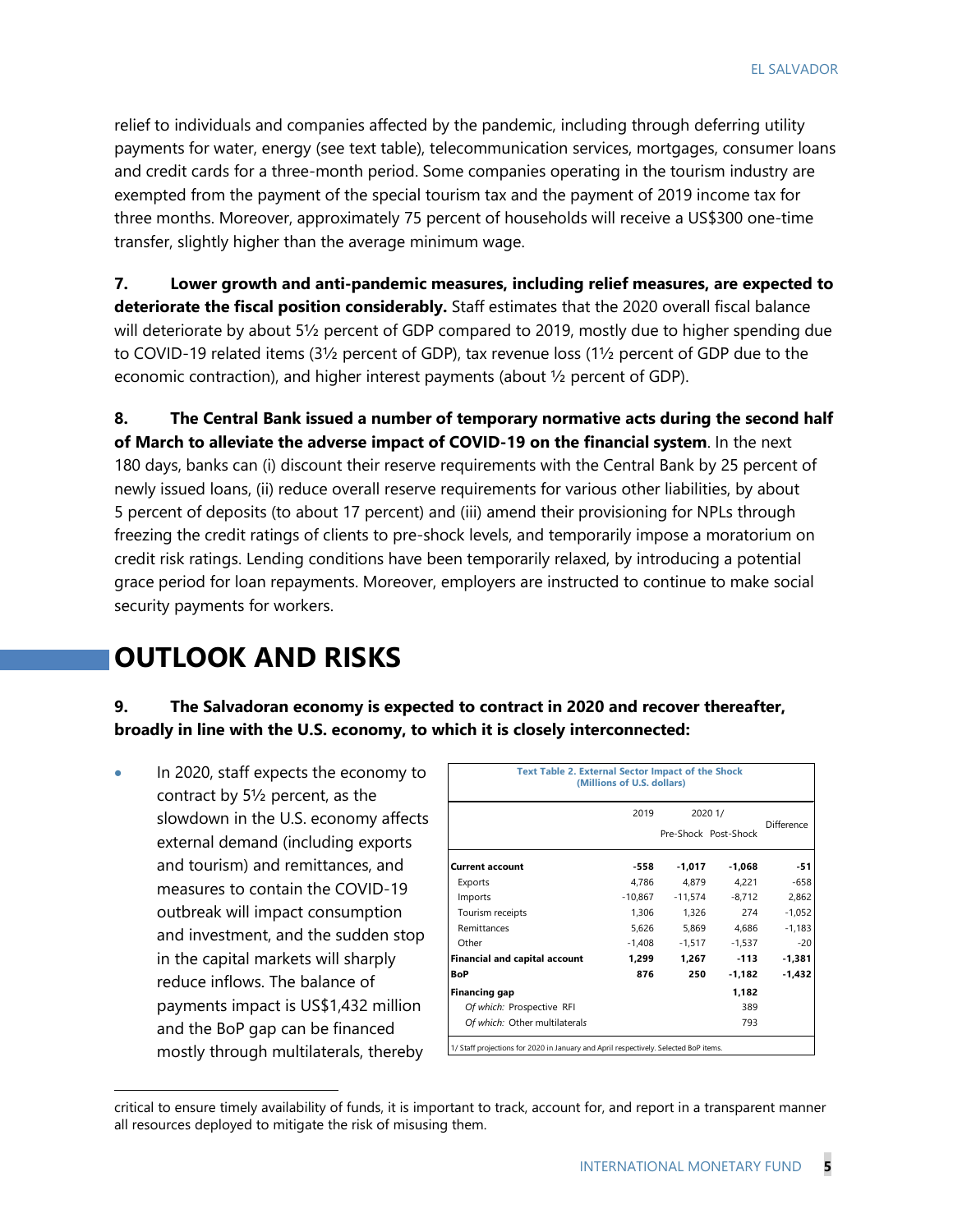avoiding the use of reserves, which could possibly affect confidence. In particular, staff expects:

- Export volumes to decline by 9 percent, and tourism receipts by more than US\$1 billion.
- Remittances to contract by 17 percent, as opposed to an increase of 4.3 percent projected in January of this year, which along with a decline in households' income due to the quarantine and shelter in place orders, are expected to contract consumption.
- Imports to decline due to a plunge in oil prices by 40 percent compared to January, and a fall in exports (affecting intermediate goods). Spending on medical drugs, equipment and outfitting the hospital will mostly offset the fall in imported consumption goods due to a plunge in domestic demand.
- Lower FDI and other capital inflows to finance big projects by about 80 percent compared to the January projection, given the heightened risk aversion in international markets.
- In 2021–25, real output is projected to slowly converge to its potential (2½ percent growth), on the back of new investment projects and a global economic rebound. Remittances will return to their long-term growth rate of 4 percent (text charts). Capital inflows are expected to support medium-term growth (see Tables 1-5).



**10. Risks are tilted to the downside**. Considerably weaker-than expected global growth and a prolonged pandemic pose serious risks to the outlook, which could further depress remittances and trade. These, jointly with risks to private sector financial flows (in the form of both foreign direct and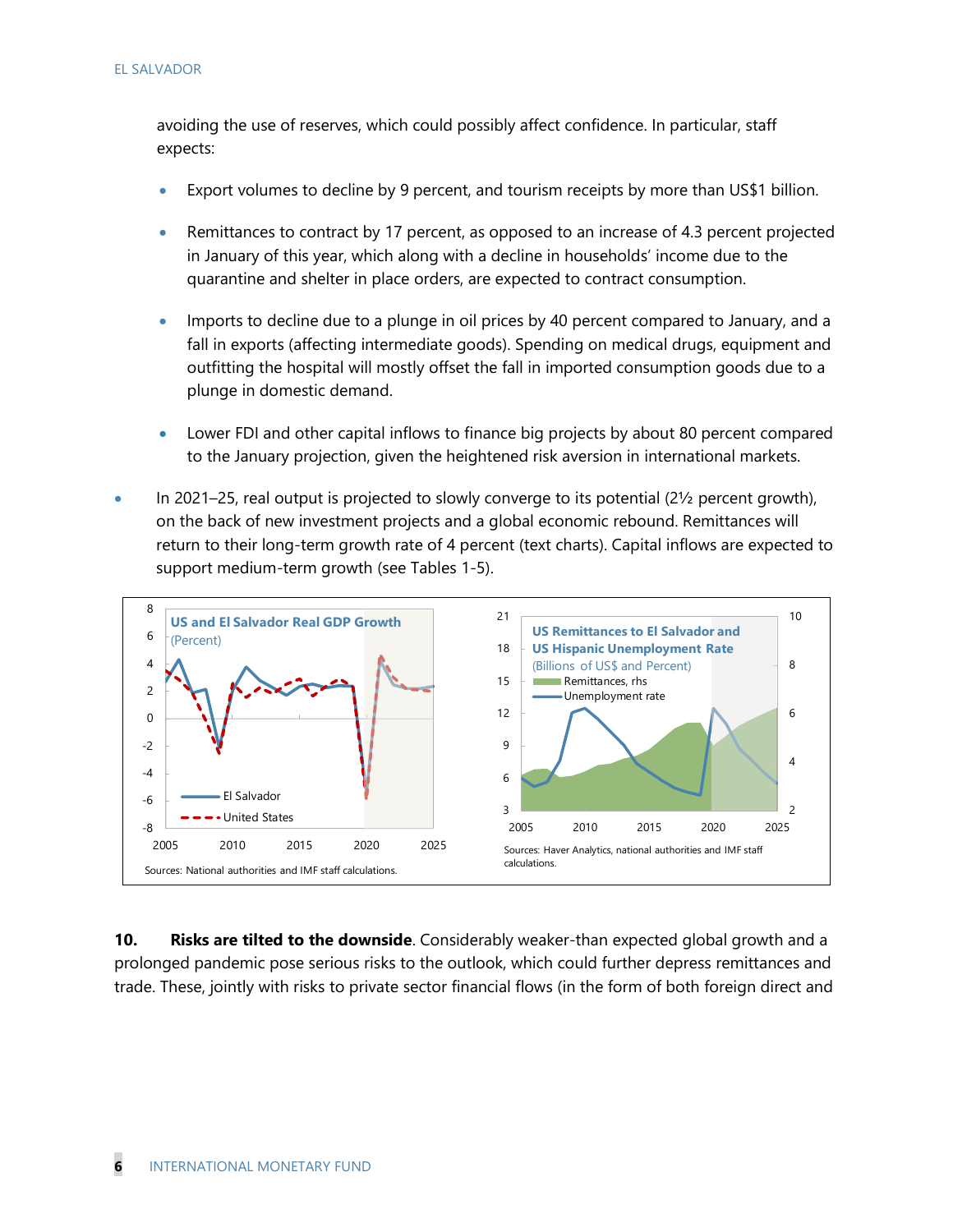portfolio investment) could strain the country's reserve buffers. Dollarization makes the financial sector a potential amplifier of the shock, should liquidity dry up. Additional risks include:

- On the **financial** side, borrowing costs could increase due to higher sovereign risk premium driven by investors' flight to safety, if the global pandemic deteriorates further, and/or due to domestic policy slippages. **Global Health Security Index: 2019**
- On the **health** side, El Salvador appears reasonably well prepared to respond to a local COVID-19 outbreak compared to the region (see chart). However, a further deterioration of the global pandemic could have a serious impact on El Salvador's economic activity due to a disruption in global supply chains and a halt in investment plans.



# **POLICY DISCUSSIONS: ENSURING FISCAL SUSTAINABILITY**

**11. Public debt is relatively high and remains vulnerable to shocks.** The economy is vulnerable to natural disasters and external demand shocks. The current shock, a combination of a U.S. recession and the global pandemic, is expected to increase the public debt level (including pension liabilities of about 19 percent of GDP) by more than 10 percent of GDP to 82 percent of GDP in 2020. Over the medium term, absent significant fiscal adjustment, debt would continue to edge up, reaching 85 percent of GDP by 2025.



**12. Preserving fiscal sustainability should be a policy priority.** The temporary deterioration of the fiscal position in 2020 is appropriate in light of the global pandemic, but (i) the temporary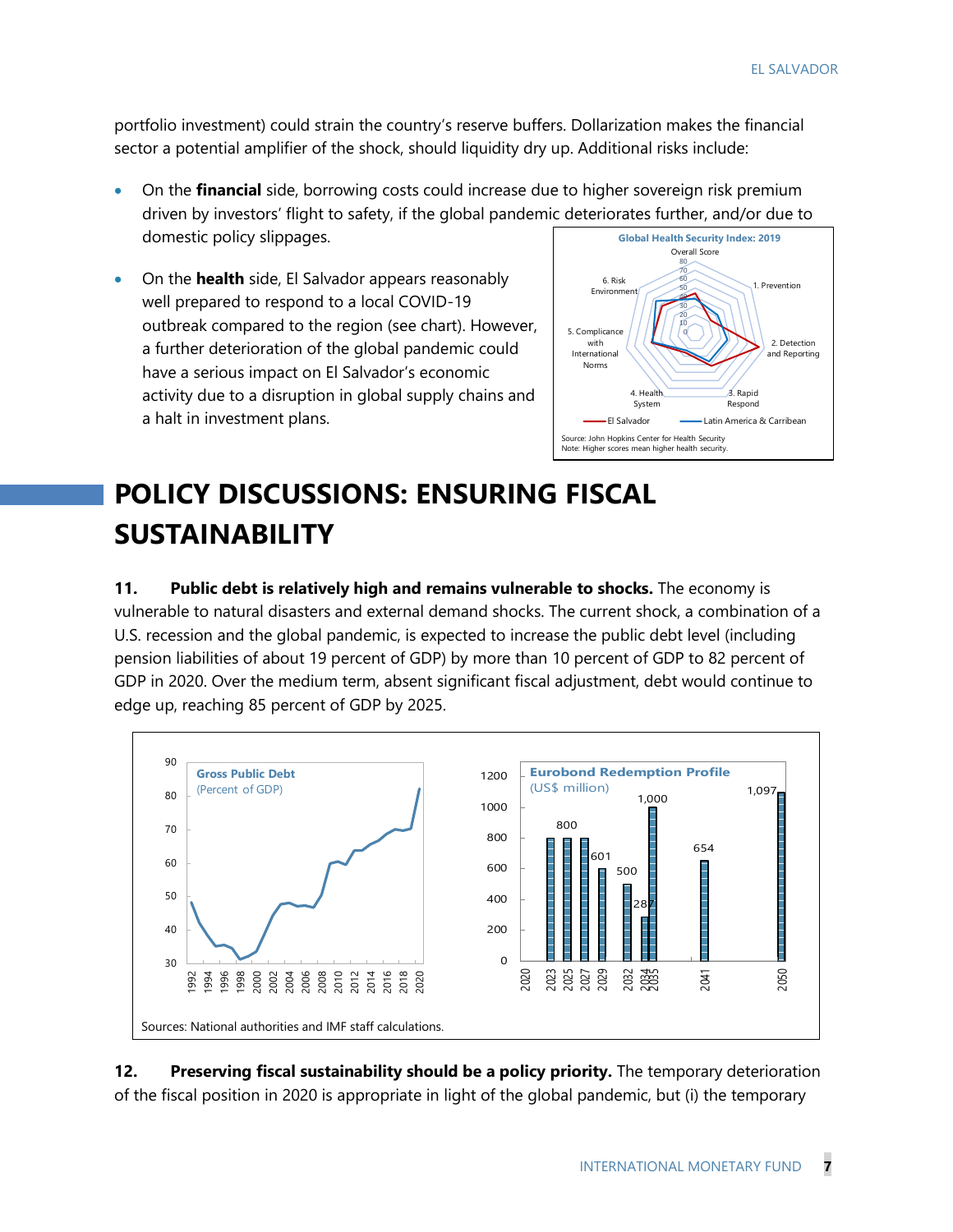measures should be allowed to lapse in 2021 and (ii) once the crisis recedes the authorities should move expeditiously to announce a credible fiscal consolidation plan to put debt on a firmly declining path. These measures (both to fend-off the crisis, and to help ensure sustainability in the medium term) have been included in the baseline scenario underpinning this request (Tables 1-5, and DSA Annex I), supported by the authorities' commitment. An early announcement of a credible strategy that secures compliance with the Fiscal Responsibility Law over the medium term would elicit positive confidence effects that should be reflected in lower borrowing costs.

**13. A gradual fiscal adjustment of 3 percent of GDP over 2021**–**24 would ensure fiscal sustainability and compliance with the Fiscal Responsibility Law (FRL).** This fiscal adjustment would signal a strong commitment to the FRL public debt (including pensions) anchor, 60 percent of GDP by 2030. The bulk of the adjustment should be implemented in 2022–23, when the rollover risk will start intensifying due to Eurobond repayments and the economy is expected to have fully recovered from the pandemic shock.

### **14. Staff recommends permanent measures as follows**:

- *Tax administration measures* of ¾ percent of GDP, as already planned by authorities.<sup>[2](#page-10-0)</sup>
- *Increasing excise duties on petrol and diesel* given the sharp decline in oil prices.
- An *increase in tax revenues* by introducing a property tax and/or raising rates of consumption taxes (VAT or excises). Measures should also be put in place to protect the most vulnerable, including VAT refunds.
- A *decrease in current spending* by (i) reducing the wage bill (e.g. hiring freeze, early retirement of public employees,) and (ii) centralizing procurement across ministries and public sector agencies.

| Measures Needed to Bring Public Debt to a Safe Level by 2030 1/ | (In percent of GDP)          |      |      |              |
|-----------------------------------------------------------------|------------------------------|------|------|--------------|
|                                                                 | 2021                         | 2022 | 2023 | <b>Total</b> |
|                                                                 | <b>Authorities' measures</b> |      |      |              |
| <b>Electronic invoicing</b>                                     | 0.1                          | 0.2  | 0.2  | 0.5          |
| Other tax administration                                        |                              |      |      |              |
| (e.g. monotributo)                                              | 0.1                          | 0.1  | 0.1  | 0.3          |
| Total (A)                                                       | 0.2                          | 0.3  | 0.3  | 0.8          |
| <b>Additional proposed measures</b>                             |                              |      |      |              |
| <b>Revenues</b>                                                 |                              |      |      | 0.8          |
| Property tax                                                    |                              | 0.3  | 0.3  | 0.6          |
| Excises                                                         |                              | 0.1  | 0.1  | 0.2          |
| Spending                                                        |                              |      |      | 0.9          |
| Goods and services                                              | 0.2                          | 0.2  |      | 0.4          |
| Wage bill                                                       | 0.2                          | 0.2  | 0.1  | 0.5          |
| Total (B)                                                       | 0.4                          | 0.8  | 0.5  | 1.7          |
| Total Measures (A+B)                                            | 0.6                          | 1.1  | 0.8  | 2.5          |

• Additional measures of  $\frac{1}{2}$  percent of GDP in 2024, either on revenues or current spending.

**15. Fiscal risks and contingencies.** In addition to the macroeconomic risks listed above, fiscal risks stem from a deterioration in the fiscal position, if the temporary increase in spending caused by the anti-pandemic measures becomes permanent, or if there is a larger loss in revenues in 2020 than presently envisaged. If such risks materialize, there is some room to compress capital spending somewhat further. For 2021, staff recommends reversing the increase in spending due to emergency measures for about US\$900 million in order to preserve fiscal sustainability, and over the medium-

<span id="page-10-0"></span> $2$  The measures include the electronic invoicing pilot, the simplified tax code for small businesses, the transfer pricing initiative. In addition the authorities plan to adopt anti-tax evasion measures, that require amendements to the Tax Procedure Code and IT enhancements as recommended in recent IMF TA.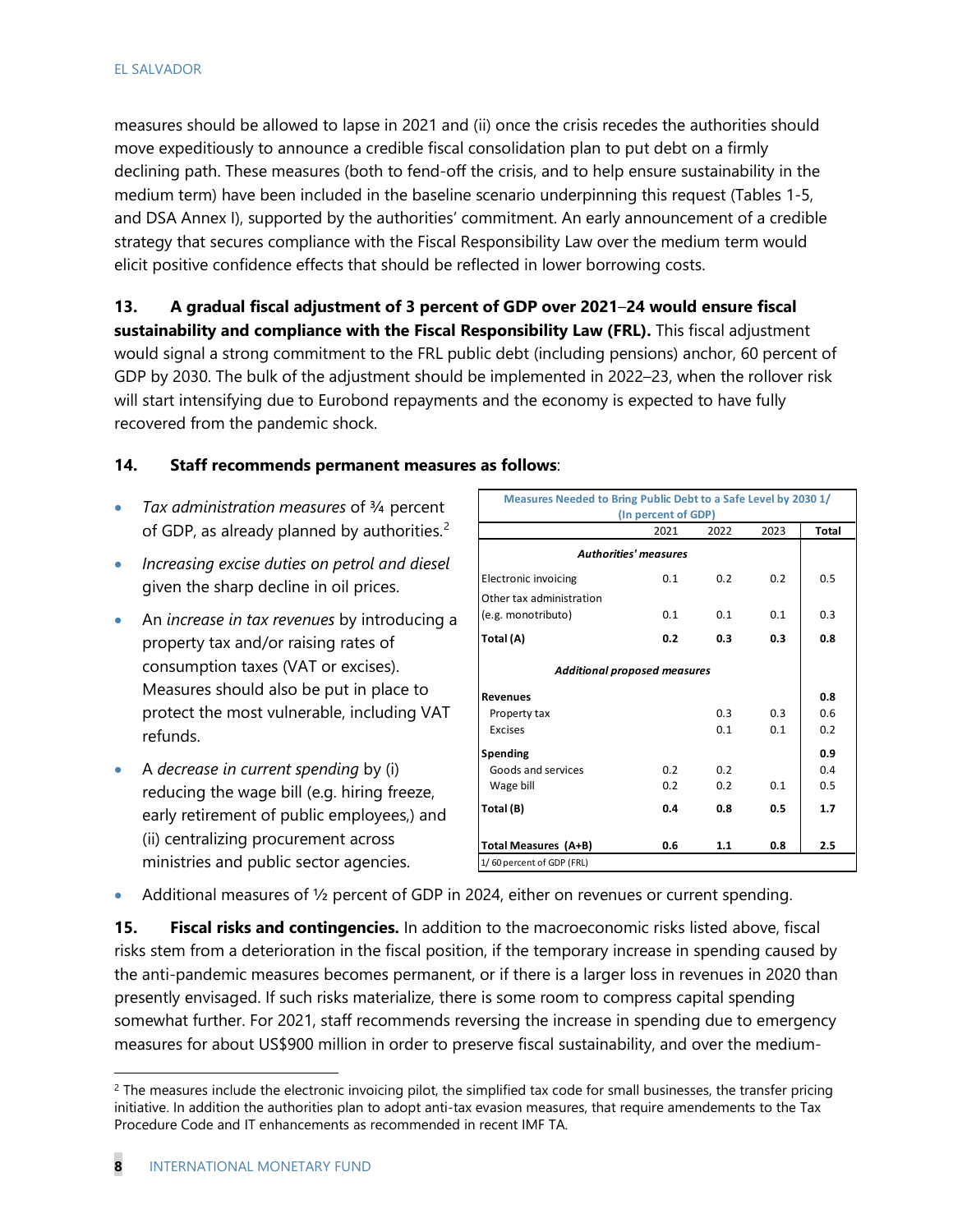term reprioritizing public investment projects to finance critical infrastructure. The medium-term adjustment should be embedded in a medium-term fiscal plan that prioritizes spending to address longer term structural issues (security, infrastructure and education gaps), while helping lower borrowing costs substantially by identifying non-borrowing sources of financing and spending efficiencies.

## **MAINTAINING FINANCIAL STABILITY**

**16. Maintaining financial stability is important to support long-term growth.** Staff recommends that the temporary relaxation of the bank lending standards to cushion the negative impact of the economic shock need to be accompanied by adequately preserving the classification of NPLs and banks should continue practices of assessing the financial situation of borrowers and when needed appropriately record deferred payments. In addition, staff recommends establishing strict criteria for acceptable loan restructuring, which should be well communicated to avoid risk buildup and moral hazard issues. Banks and authorities should conduct loan portfolio reviews and continue risk assessments on a regular basis to measure the impact of COVID-19. Additional financing or extending credit to affected firms could be part of the loan restructuring process but should be in line with prudent risk management.

**17. The authorities' efforts should focus on maintaining financial stability.** In view of the potential drain on banks' capital buffers, due to loan losses, the Superintendency should request banks to make an impact assessment of COVID-19 disruptions on liquidity and capital buffers and accordingly request banks to develop plans on future recapitalization within a reasonable timeframe.

# **RAPID FINANCING INSTRUMENT: RATIONALE, ACCESS, ABILITY TO REPAY, AND SAFEGUARDS**

**18. The RFI is the most appropriate instrument at this juncture**. El Salvador's qualification is based on a balance of payments need arising from the global COVID-19 pandemic shock, and the lack of feasibility to implement a UCT-quality Fund-supported program, including considering the current practical difficulties to quickly design such a program, given the urgent need for financial assistance and the authorities' focus on containing the pandemic and immediate recovery efforts. In particular, the magnitude of the shock requires immediate emergency assistance and sizable financing of necessary health and other measures, including the recently announced relief package. Moreover, the rapid IMF involvement will play also a catalytic role in securing external loans from other multilaterals and help preserve market access.

### **19. Staff considers an immediate access of 100 percent of quota under the RFI to be**

**appropriate**. The size of the shock suffered by El Salvador would allow for an approved of 100 percent of the quota (SDR287.2 million or about US\$389 million) with an immediate purchase under the RFI standard window. The Fund's exposure to El Salvador would amount to 1½ percent of GDP, less than a tenth of gross international reserves at the central bank. The risks from this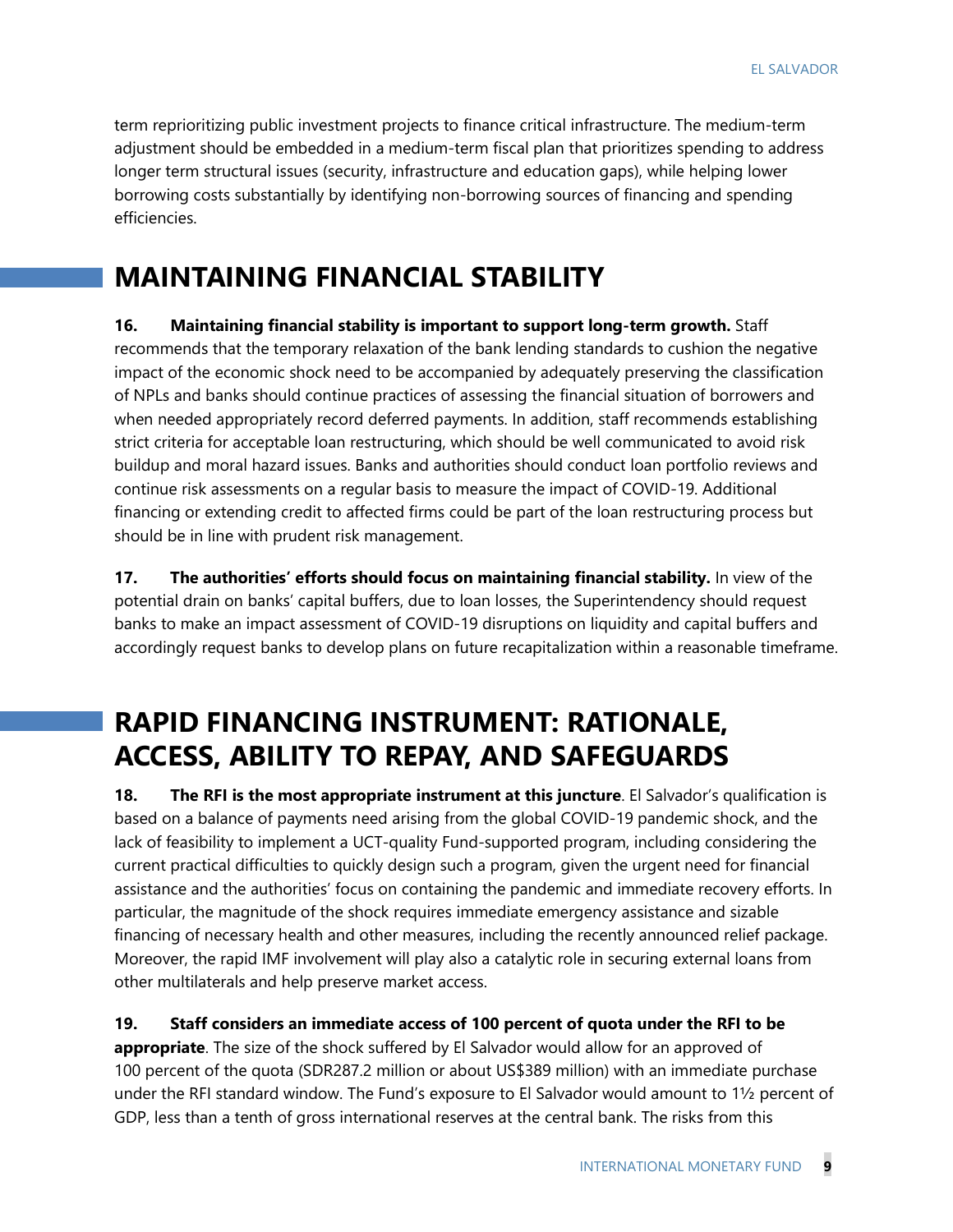exposure will be mitigated by the authorities' track record of servicing their public debt obligations, and their commitment to fiscal adjustment over the medium term to safeguard fiscal sustainability.

**20. El Salvador is assessed as having sustainable debt and adequate capacity to repay the Fund** (Table 6). The DSA (Annex I) shows debt to be sustainable under the gradual fiscal adjustment strategy to which the authorities are committed, even as the pandemic shock will raise the public debt ratio temporarily.

**21. The purchase will be channeled to the Ministry of Finance for budget support.** The authorities agree to staff conducting a safeguards assessment of the central bank which would need to be completed before Executive Board approval of any subsequent arrangement and to provide Fund staff with the necessary central bank audit reports and authorize the external auditors of the central bank to hold discussions with staff. In their Letter of Intent (Annex II), the authorities confirm that a Memorandum of Understanding between the Central Bank and the Ministry of Finance related to the obligation of repayment to the Fund is signed before the purchase.

### **AUTHORITIES' VIEWS**

**22. The authorities are in broad agreement with staff on the external and fiscal financing needs, and policies to address them**. The authorities emphasized the uncertainty around the outlook, while agreeing on the impact on external and fiscal needs. They believe that strict and timely implementation of measures can ultimately shield the economy, and the relief measures could mitigate the adverse impact on the most vulnerable households and firms and support the recovery. The authorities noted that low execution of capital spending may somewhat contain the deterioration of the fiscal position in the short term and stressed that the pandemic measures are temporary and will be reversed fully in 2021. The authorities commit to gradually adjusting the primary balance over the medium term to achieve 3½ percent of GDP primary surplus by end-2024 and target a debt to GDP ratio of 60 percent of GDP by 2030 in line with the Fiscal Responsibility Law. The authorities emphasized that at least 3/4 percent of GDP in tax administration measures are already in motion. The authorities agreed with staff's recommendations on preserving financial stability and emphasized that they continue to work on strengthening cross-border cooperation and appropriately funding the emergency liquidity assistance framework. They highlighted that, notwithstanding the temporary relaxation of reserve requirements due to the pandemic shock, Salvadoran banks are well capitalized and have recently increased their ample liquidity buffers.

# **STAFF APPRAISAL**

**23. The COVID-19 pandemic is severely impacting El Salvador, leading to urgent large external and fiscal financing needs.** The shock has sharply slowed economic activity, both because of the contraction in the global economy and on account of the strict containment measures at home.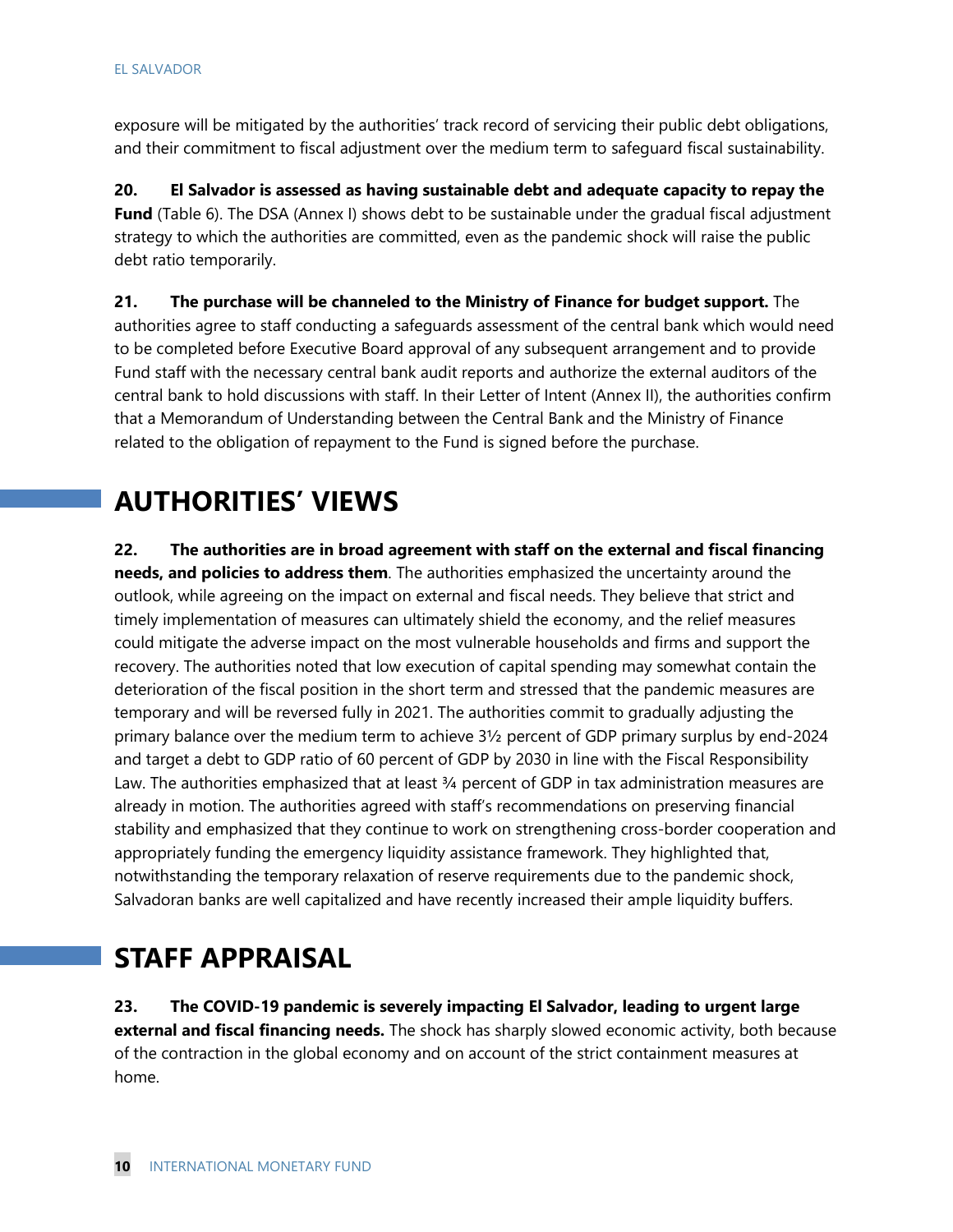**24. The authorities have rightly allowed a temporary widening of the fiscal deficit to accommodate necessary health spending and other crisis mitigation measures, and are appropriately committed to safeguarding fiscal sustainability.** Staff strongly supports the authorities' commitment to allow the temporary crisis measures to lapse and to implement a gradual fiscal adjustment of 3 percent of GDP in permanent measures over 2021-24, once the pandemic subsides. Such a commitment is in line with the proposed gradual fiscal adjustment strategy recommended by staff to reach a primary fiscal balance of 3½ percent of GDP by end-2024, which also would ensure compliance with the Fiscal Responsibility Law.

### **25. Staff underscores the need to maintain vigilance over financial stability while**

**providing relief and recovery measures.** In this connection, the temporary relaxation of the bank lending standards should be accompanied by close monitoring to ensure appropriate loan classification. In addition, staff recommends establishing strict criteria for acceptable loan restructuring, and ensuring that credit extension to firms undergoing loan restructuring is in line with prudent risk management.

**26. Staff supports the authorities' request for a purchase under the Rapid Financing Instrument in the amount of SDR278.2 million (100 percent of quota).** Staff support is based on the severity of the pandemic's impact, urgent balance of payments needs, and the authorities' policies to mitigate this external shock, which include engaging with other multilateral institutions, including the IDB, CABEI and WB, to address budgetary needs. The RFI is expected to catalyze additional significant support from other multilaterals and help preserve market access.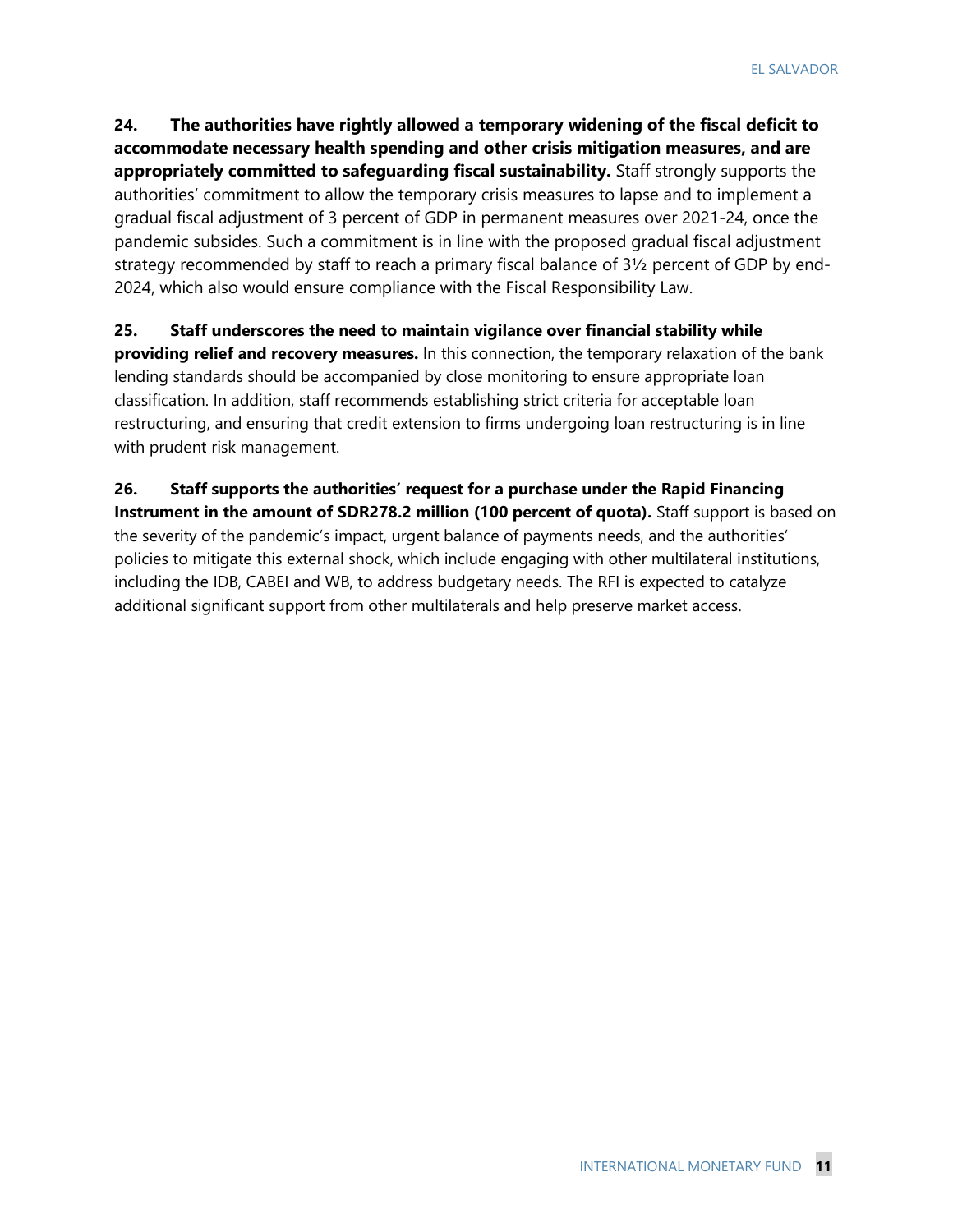| <b>Table 1. El Salvador: Selected Economic Indicators</b>                                                                                                                                                                        |                          |         |         |         |                            |                                                                                                                                               |         |           |          |                       |  |  |  |
|----------------------------------------------------------------------------------------------------------------------------------------------------------------------------------------------------------------------------------|--------------------------|---------|---------|---------|----------------------------|-----------------------------------------------------------------------------------------------------------------------------------------------|---------|-----------|----------|-----------------------|--|--|--|
| <b>I. Social Indicators</b>                                                                                                                                                                                                      |                          |         |         |         |                            |                                                                                                                                               |         |           |          |                       |  |  |  |
| Rank in UNDP Development Index 2019 (of 189)<br>Per capita income (U.S. dollars, 2019)<br>Percent of pop. below poverty line (2017)<br>Gini index (2017)<br>II. Economic Indicators (percent of GDP, unless otherwise indicated) | 124<br>4,187<br>29<br>38 |         |         |         | Population (million, 2019) | Life expectancy at birth in years (2019)<br>Infant mortality (per 1,000 live births, 2019)<br>Adult literacy rate (% ages 15 and older, 2019) |         |           |          | 6.5<br>73<br>13<br>89 |  |  |  |
| Proj.                                                                                                                                                                                                                            |                          |         |         |         |                            |                                                                                                                                               |         |           |          |                       |  |  |  |
|                                                                                                                                                                                                                                  | 2013                     | 2014    | 2015    | 2016    | 2017                       | 2018                                                                                                                                          | 2019    | 2020      | 2021     | 2022                  |  |  |  |
| <b>Income and Prices</b>                                                                                                                                                                                                         |                          |         |         |         |                            |                                                                                                                                               |         |           |          |                       |  |  |  |
| Real GDP growth (percent)                                                                                                                                                                                                        | 2.2                      | 1.7     | 2.4     | 2.5     | 2.3                        | 2.4                                                                                                                                           | 2.4     | $-5.4$    | 4.3      | 2.5                   |  |  |  |
| Consumer price inflation (average, percent)                                                                                                                                                                                      | 0.8                      | 1.1     | $-0.7$  | 0.6     | 1.0                        | 1.1                                                                                                                                           | 0.1     | 0.1       | 0.6      | 1.1                   |  |  |  |
| GDP deflator (percent)                                                                                                                                                                                                           | 0.6                      | 1.0     | 1.3     | 0.7     | 1.0                        | 2.1                                                                                                                                           | 1.1     | 1.1       | 1.6      | 1.8                   |  |  |  |
| Terms of trade, percent change                                                                                                                                                                                                   | 1.4                      | $-1.3$  | 15.6    | 6.1     | $-4.3$                     | $-3.9$                                                                                                                                        | 1.7     | 5.5       | $-1.8$   | 0.1                   |  |  |  |
| Real effective exchange rate $(+)$ = appreciation)                                                                                                                                                                               | $-1.0$                   | 1.8     | 4.5     | $-1.0$  | $-3.5$                     | 1.1                                                                                                                                           | $-2.6$  | $\cdots$  | $\cdots$ | $\cdots$              |  |  |  |
| External sovereign bond spread (basis points)                                                                                                                                                                                    | 378                      | 400     | 497     | 600     | 520                        | 424                                                                                                                                           | 453     | $\ddotsc$ | $\cdots$ | $\cdots$              |  |  |  |
| <b>Money and Credit</b>                                                                                                                                                                                                          |                          |         |         |         |                            |                                                                                                                                               |         |           |          |                       |  |  |  |
| Credit to the private sector                                                                                                                                                                                                     | 47.1                     | 48.9    | 49.5    | 50.5    | 51.4                       | 52.4                                                                                                                                          | 54.0    | 53.1      | 53.5     | 54.7                  |  |  |  |
| Broad money                                                                                                                                                                                                                      | 49.4                     | 48.2    | 49.5    | 49.5    | 53.2                       | 53.8                                                                                                                                          | 57.8    | 58.2      | 58.0     | 59.3                  |  |  |  |
| Interest rate (time deposits, percent)                                                                                                                                                                                           | 3.4                      | 3.8     | 4.2     | 4.4     | 4.4                        | 4.2                                                                                                                                           | 4.3     | $\cdots$  | $\cdots$ | $\cdots$              |  |  |  |
| <b>External Sector</b>                                                                                                                                                                                                           |                          |         |         |         |                            |                                                                                                                                               |         |           |          |                       |  |  |  |
| Current account balance                                                                                                                                                                                                          | $-6.9$                   | $-5.4$  | $-3.2$  | $-2.3$  | $-1.9$                     | $-4.7$                                                                                                                                        | $-2.1$  | $-4.1$    | $-4.2$   | $-4.2$                |  |  |  |
| Trade balance                                                                                                                                                                                                                    | $-24.1$                  | $-23.4$ | $-21.2$ | $-19.2$ | $-19.4$                    | $-22.7$                                                                                                                                       | $-22.5$ | $-17.4$   | $-19.5$  | $-21.0$               |  |  |  |
|                                                                                                                                                                                                                                  | 20.0                     | 19.0    | 18.9    | 17.9    | 18.7                       | 18.1                                                                                                                                          | 17.7    | 16.3      | 17.6     | 17.9                  |  |  |  |
| Exports (f.o.b. excluding maquila)                                                                                                                                                                                               | $-44.0$                  |         |         |         |                            |                                                                                                                                               |         |           |          |                       |  |  |  |
| Imports (f.o.b. excluding maquila)                                                                                                                                                                                               |                          | $-42.4$ | $-40.1$ | $-37.1$ | $-38.1$                    | $-40.9$                                                                                                                                       | $-40.2$ | $-33.7$   | $-37.1$  | $-38.9$               |  |  |  |
| Services and income (net)                                                                                                                                                                                                        | $-1.5$                   | $-0.7$  | $-0.6$  | $-1.8$  | $-2.6$                     | $-2.5$                                                                                                                                        | $-0.4$  | $-4.8$    | $-3.2$   | $-2.5$                |  |  |  |
| Transfers (net)                                                                                                                                                                                                                  | 18.6                     | 18.8    | 18.6    | 18.8    | 20.2                       | 20.5                                                                                                                                          | 20.9    | 18.0      | 18.5     | 19.2                  |  |  |  |
| Foreign direct investment                                                                                                                                                                                                        | 0.8                      | 1.4     | 1.7     | 1.4     | 3.6                        | 3.2                                                                                                                                           | 2.4     | 0.6       | 2.7      | 2.7                   |  |  |  |
| Gross international reserves (millions of U.S. dollars)                                                                                                                                                                          | 2,745                    | 2,693   | 2,787   | 3,238   | 3,567                      | 3,569                                                                                                                                         | 4,445   | 4,445     | 4,925    | 5,150                 |  |  |  |
| <b>Nonfinancial Public Sector</b>                                                                                                                                                                                                |                          |         |         |         |                            |                                                                                                                                               |         |           |          |                       |  |  |  |
| Overall balance                                                                                                                                                                                                                  | $-4.5$                   | $-4.0$  | $-3.6$  | $-3.1$  | $-2.5$                     | $-2.6$                                                                                                                                        | $-3.1$  | $-8.7$    | $-4.1$   | $-2.7$                |  |  |  |
| Primary balance 1/                                                                                                                                                                                                               | $-1.8$                   | $-1.3$  | $-0.9$  | $-0.2$  | 0.7                        | 1.0                                                                                                                                           | 0.6     | $-4.5$    | 0.2      | 1.9                   |  |  |  |
| Of which: tax revenue                                                                                                                                                                                                            | 17.0                     | 16.7    | 16.7    | 17.2    | 17.6                       | 17.9                                                                                                                                          | 17.6    | 16.8      | 17.7     | 18.7                  |  |  |  |
| Public sector debt 2/                                                                                                                                                                                                            | 63.8                     | 65.6    | 66.8    | 68.7    | 70.1                       | 69.7                                                                                                                                          | 70.2    | 82.2      | 81.6     | 80.6                  |  |  |  |
| <b>National Savings and Investment</b>                                                                                                                                                                                           |                          |         |         |         |                            |                                                                                                                                               |         |           |          |                       |  |  |  |
| Gross domestic investment                                                                                                                                                                                                        | 17.0                     | 16.4    | 16.0    | 16.0    | 16.7                       | 20.3                                                                                                                                          | 19.1    | 17.2      | 18.6     | 19.5                  |  |  |  |
| Public sector                                                                                                                                                                                                                    | 2.5                      | 2.0     | 2.5     | 2.5     | 2.6                        | 2.5                                                                                                                                           | 2.5     | 2.5       | 2.7      | 2.7                   |  |  |  |
| Private sector 3/                                                                                                                                                                                                                | 14.6                     | 14.4    | 13.5    | 13.5    | 14.1                       | 17.8                                                                                                                                          | 16.6    | 14.7      | 15.9     | 16.8                  |  |  |  |
| National savings                                                                                                                                                                                                                 | 10.1                     | 11.0    | 12.8    | 13.7    | 14.8                       | 15.6                                                                                                                                          | 17.0    | 13.1      | 14.3     | 15.2                  |  |  |  |
| Public sector                                                                                                                                                                                                                    | $-1.2$                   | $-1.2$  | $-0.8$  | 0.1     | 0.3                        | 0.4                                                                                                                                           | $-0.3$  | $-6.0$    | $-0.8$   | 0.7                   |  |  |  |
| Private sector                                                                                                                                                                                                                   | 11.3                     | 12.2    | 13.6    | 13.6    | 14.5                       | 15.2                                                                                                                                          | 17.3    | 19.1      | 15.1     | 14.6                  |  |  |  |
| Net Foreign Assets of the Financial System                                                                                                                                                                                       |                          |         |         |         |                            |                                                                                                                                               |         |           |          |                       |  |  |  |
| Millions of U.S. dollars                                                                                                                                                                                                         | 2,473                    | 2,211   | 1,931   | 2,021   | 2,677                      | 2,742                                                                                                                                         | 3,454   | 2,280     | 2,658    | 2,813                 |  |  |  |
| Percent of deposits                                                                                                                                                                                                              | 24.0                     | 21.6    | 17.8    | 18.1    | 21.7                       | 21.1                                                                                                                                          | 23.8    | 17.5      | 18.9     | 18.7                  |  |  |  |
| <b>Memorandum Items</b>                                                                                                                                                                                                          |                          |         |         |         |                            |                                                                                                                                               |         |           |          |                       |  |  |  |
| Nominal GDP (billions of U.S. dollars)                                                                                                                                                                                           | 22.0                     | 22.6    | 23.4    | 24.2    | 25.0                       | 26.1                                                                                                                                          | 27.0    | 25.8      | 27.4     | 28.6                  |  |  |  |

Sources: Central Reserve Bank of El Salvador, Ministry of Finance, and IMF staff estimates.

1/ The baseline scenario does not include revenue measures such as the electronic invoicing, the *monotributo* , and the transfer pricing initiative.

2/ Includes gross debt of the nonfinancial public sector and external debt of the central bank.

3/ Includes inventories.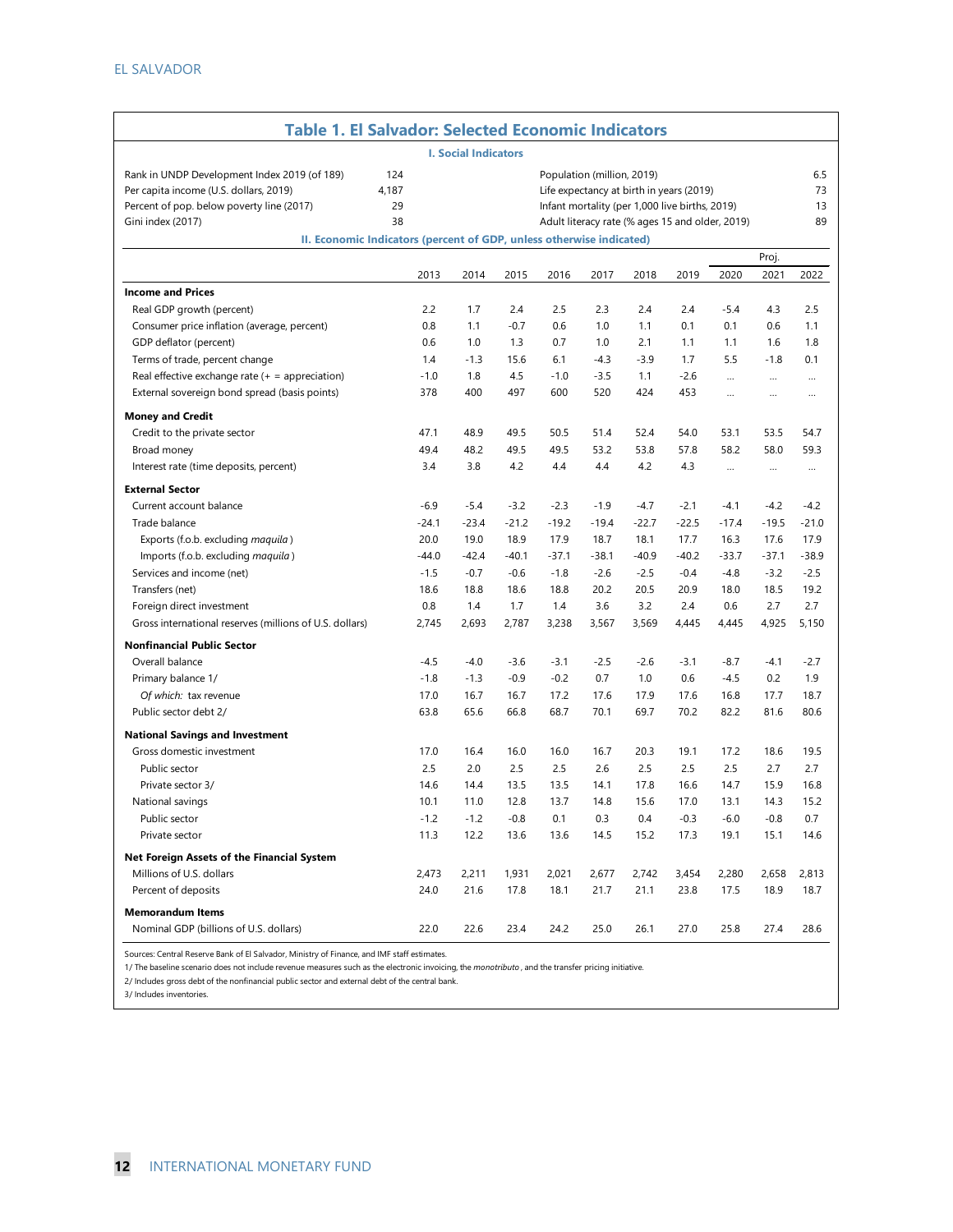|                                                   | <b>Table 2. El Salvador: Medium-Term Outlook</b> |         |         |         |         |                            |         |         |         |         |         |         |  |  |
|---------------------------------------------------|--------------------------------------------------|---------|---------|---------|---------|----------------------------|---------|---------|---------|---------|---------|---------|--|--|
|                                                   | Projections                                      |         |         |         |         |                            |         |         |         |         |         |         |  |  |
|                                                   | 2014                                             | 2015    | 2016    | 2017    | 2018    | 2019                       | 2020    | 2021    | 2022    | 2023    | 2024    | 2025    |  |  |
|                                                   |                                                  |         |         |         |         | <b>Active Scenario</b>     |         |         |         |         |         |         |  |  |
|                                                   |                                                  |         |         |         |         | (Annual percentage change) |         |         |         |         |         |         |  |  |
| Real GDP growth                                   | 1.7                                              | 2.4     | 2.5     | 2.3     | 2.4     | 2.4                        | $-5.4$  | 4.3     | 2.5     | 2.2     | 2.2     | 2.4     |  |  |
| Inflation (average)                               | 1.1                                              | $-0.7$  | 0.6     | 1.0     | 1.1     | 0.1                        | 0.1     | 0.6     | 1.1     | 1.1     | 1.0     | 1.0     |  |  |
| GDP deflator                                      | 1.0                                              | 1.3     | 0.7     | 1.0     | 2.1     | 1.1                        | 1.1     | 1.6     | 1.8     | 1.7     | 1.3     | 1.1     |  |  |
| Nominal GDP growth                                | 2.7                                              | 3.7     | 3.2     | 3.3     | 4.6     | 3.5                        | $-4.4$  | 6.0     | 4.4     | 3.9     | 3.6     | 3.4     |  |  |
|                                                   |                                                  |         |         |         |         | (Annual percentage change) |         |         |         |         |         |         |  |  |
| Private consumption                               | $-1.0$                                           | 3.8     | 1.9     | 1.6     | 3.1     | 2.6                        | $-6.9$  | 5.2     | 2.9     | 2.1     | 2.0     | 2.2     |  |  |
| Public consumption                                | $-1.1$                                           | 2.1     | $-1.0$  | 0.1     | 0.2     | $-0.2$                     | 11.8    | $-6.6$  | $-1.3$  | $-0.9$  | $-0.1$  | $-0.2$  |  |  |
| Private investment                                | $-8.5$                                           | 5.3     | 3.8     | 3.4     | 8.7     | 10.5                       | $-15.5$ | 14.9    | 9.7     | 6.9     | 6.2     | 5.5     |  |  |
| Public investment                                 | $-15.9$                                          | 34.0    | 2.9     | 4.9     | $-3.5$  | 4.5                        | $-0.4$  | 11.5    | 3.4     | 4.4     | 4.9     | 2.3     |  |  |
| Net exports                                       | $-10.2$                                          | 6.8     | $-1.6$  | $-1.6$  | 10.8    | $-0.3$                     | $-1.8$  | 7.4     | 7.1     | 3.7     | 3.5     | 2.7     |  |  |
|                                                   |                                                  |         |         |         |         | (Percent of GDP)           |         |         |         |         |         |         |  |  |
| Primary fiscal balance 1/                         | $-1.3$                                           | $-0.9$  | $-0.2$  | 0.7     | 1.0     | 0.6                        | $-4.5$  | 0.2     | 1.9     | 3.2     | 3.6     | 4.0     |  |  |
| Overall fiscal balance                            | $-4.0$                                           | $-3.6$  | $-3.1$  | $-2.5$  | $-2.6$  | $-3.1$                     | $-8.7$  | $-4.1$  | $-2.7$  | $-1.5$  | $-1.3$  | $-0.9$  |  |  |
| Public sector debt (including pensions, gross) 2/ | 65.6                                             | 66.8    | 68.7    | 70.1    | 69.7    | 70.2                       | 82.2    | 81.6    | 80.6    | 78.7    | 76.3    | 73.5    |  |  |
| Current account balance                           | $-5.4$                                           | $-3.2$  | $-2.3$  | $-1.9$  | $-4.7$  | $-2.1$                     | $-4.1$  | $-4.2$  | $-4.2$  | $-4.3$  | $-4.5$  | $-4.7$  |  |  |
| Exports of goods                                  | 19.0                                             | 18.9    | 17.9    | 18.7    | 18.1    | 17.7                       | 16.3    | 17.6    | 17.9    | 18.1    | 18.3    | 18.5    |  |  |
| Imports of goods                                  | $-42.4$                                          | $-40.1$ | $-37.1$ | $-38.1$ | $-40.9$ | $-40.2$                    | $-33.7$ | $-37.1$ | $-38.9$ | $-39.7$ | $-40.4$ | $-41.1$ |  |  |
| Of which: oil                                     | $-7.9$                                           | $-5.6$  | $-4.6$  | $-5.2$  | $-6.3$  | $-5.5$                     | $-3.2$  | $-3.4$  | $-3.7$  | $-3.9$  | $-4.2$  | $-4.3$  |  |  |
| Current transfers                                 | 18.8                                             | 18.6    | 18.8    | 20.2    | 20.5    | 20.9                       | 18.0    | 18.5    | 19.2    | 19.3    | 19.4    | 19.6    |  |  |
| Gross domestic investment                         | 16.4                                             | 16.0    | 16.0    | 16.7    | 20.3    | 19.1                       | 17.2    | 18.6    | 19.5    | 20.1    | 20.8    | 21.3    |  |  |
| Private 1/                                        | 14.4                                             | 13.5    | 13.5    | 14.1    | 17.8    | 16.6                       | 14.7    | 15.9    | 16.8    | 17.4    | 17.9    | 18.4    |  |  |
| Public                                            | 2.0                                              | 2.5     | 2.5     | 2.6     | 2.5     | 2.5                        | 2.5     | 2.7     | 2.7     | 2.7     | 2.8     | 2.8     |  |  |
| Gross national saving                             | 11.0                                             | 12.8    | 13.7    | 14.8    | 15.6    | 17.0                       | 13.1    | 14.3    | 15.2    | 15.9    | 16.3    | 16.6    |  |  |
| Private                                           | 12.2                                             | 13.6    | 13.6    | 14.5    | 15.2    | 17.3                       | 19.1    | 15.1    | 14.6    | 14.0    | 14.1    | 14.0    |  |  |
| Public                                            | $-1.2$                                           | $-0.8$  | 0.1     | 0.3     | 0.4     | $-0.3$                     | $-6.0$  | $-0.8$  | 0.7     | 1.9     | 2.2     | 2.6     |  |  |
| External saving                                   | 5.4                                              | 3.2     | 2.3     | 1.9     | 4.7     | 2.1                        | 4.1     | 4.2     | 4.2     | 4.3     | 4.5     | 4.7     |  |  |

Sources: Central Reserve Bank of El Salvador, Ministry of Finance, and IMF staff estimates.

1/ The baseline scenario does not include revenue measures such as the electronic invoicing, the monotributo, and the transfer pricing initiative.

2/ Includes gross debt of the nonfinancial public sector and external debt of the central bank.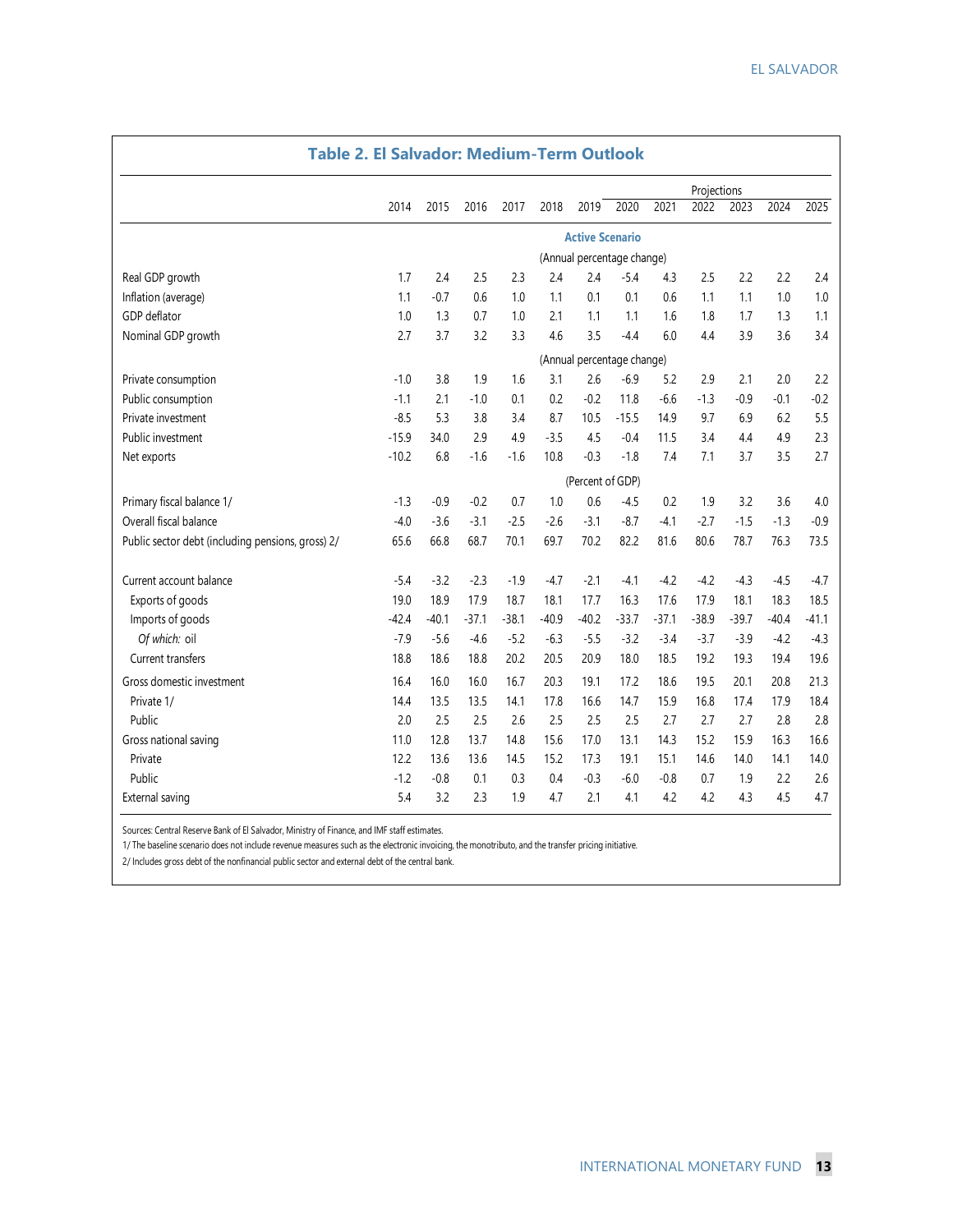|                                                                                             |                   |                   |                 |                   |                   |                   |                               |                   |                   | Projections       |                   |                   |                       |
|---------------------------------------------------------------------------------------------|-------------------|-------------------|-----------------|-------------------|-------------------|-------------------|-------------------------------|-------------------|-------------------|-------------------|-------------------|-------------------|-----------------------|
|                                                                                             |                   |                   |                 |                   |                   |                   | 2020                          | 2020              |                   |                   |                   |                   |                       |
|                                                                                             | 2014              | 2015              | 2016            | 2017              | 2018              |                   | 2019 Pre-Shock Post-Shock     |                   | 2021              | 2022              | 2023              | 2024              | 2025                  |
|                                                                                             |                   |                   |                 |                   |                   |                   | (In millions of U.S. dollars) |                   |                   |                   |                   |                   |                       |
| <b>Current Account</b>                                                                      | $-1,214$          | $-754$            | -550            | -465              | -1,226            | -558              | -1,017                        | -1,068            | -1,162            | -1,213            | $-1,268$          | $-1,372$          | -1,491                |
| Merchandise trade balance                                                                   | $-5,287$          | $-4,970$          | $-4,654$        | $-4,845$          | $-5,936$          | $-6,081$          | $-6,695$                      | $-4,491$          | $-5,349$          | $-5,990$          | $-6,423$          | $-6,783$          | $-7,163$              |
| Export of goods (f.o.b.)                                                                    | 4,294             | 4,437             | 4,322           | 4,667             | 4,735             | 4,786             | 4,879                         | 4,221             | 4,812             | 5,113             | 5,374             | 5,638             | 5,896                 |
| Import of goods (f.o.b.)                                                                    | $-9,581$          | $-9,407$          | $-8,976$        | $-9,512$          | $-10,671$         | $-10,867$         | $-11,574$                     | $-8,712$          | $-10,161$         | $-11,102$         | $-11,797$         | $-12,422$         | $-13,059$             |
| Petroleum and products<br>Services                                                          | $-1,779$<br>868   | $-1,312$<br>959   | $-1,114$<br>808 | $-1,290$<br>733   | $-1,654$<br>814   | $-1,494$<br>1,191 | $-1,574$<br>1,148             | $-815$<br>138     | $-927$<br>540     | $-1,043$<br>790   | $-1,163$<br>997   | $-1,281$<br>1,077 | $-1,381$<br>1,148     |
| Exports of processing services                                                              | 456               | 611               | 663             | 482               | 514               | 506               | 524                           | 344               | 426               | 463               | 483               | 504               | 524                   |
| Income                                                                                      | $-1,035$          | $-1,092$          | -1,246          | $-1,388$          | $-1,470$          | $-1,306$          | $-1,323$                      | $-1,366$          | -1,415            | -1,491            | $-1,575$          | $-1,644$          | $-1,695$              |
| Of which: interest on public debt                                                           | $-354$            | $-393$            | $-410$          | $-459$            | $-498$            | $-500$            | $-555$                        | $-555$            | $-570$            | $-620$            | $-677$            | $-719$            | $-769$                |
| Current transfers                                                                           | 4,240             | 4,349             | 4,542           | 5,034             | 5,366             | 5,638             | 5,853                         | 4,651             | 5,062             | 5,478             | 5,733             | 5,978             | 6,217                 |
| Workers' remittances (credits)                                                              | 4,139             | 4,257             | 4,544           | 4,978             | 5,370             | 5,626             | 5,869                         | 4,686             | 5,101             | 5,518             | 5,775             | 6,022             | 6,263                 |
| <b>Financial and Capital Account</b>                                                        | 465               | 943               | 1,309           | 945               | 1,448             | 1,299             | 1,267                         | -113              | 1,642             | 1,439             | 1,427             | 1,528             | 1,644                 |
| Capital account                                                                             | 64                | 65                | 70              | 85                | 203               | 224               | 104                           | 129               | 142               | 157               | 171               | 165               | 153                   |
| Public sector financial flows                                                               | 473               | $-228$            | $-273$          | 9                 | $-440$            | 526               | 13                            | 13                | 34                | 45                | $-118$            | $-203$            | $-191$                |
| Disbursements                                                                               | 1,059             | 247               | 292             | 955               | 548               | 1,782             | 353                           | 353               | 340               | 345               | 999               | 213               | 892                   |
| Amortization<br>Private sector financial flows                                              | $-586$<br>1,101   | $-475$<br>455     | -565<br>713     | $-945$<br>1,210   | $-988$<br>716     | $-1,257$<br>700   | $-340$<br>1,150               | $-340$<br>124     | $-306$<br>817     | $-300$<br>857     | $-1,117$<br>849   | $-416$<br>853     | $-1,083$<br>861       |
| Foreign direct investment                                                                   | 306               | 396               | 348             | 889               | 826               | 662               | 690                           | 166               | 743               | 782               | 774               | 779               | 787                   |
| Portfolio investment                                                                        | 794               | 59                | 365             | 321               | $-110$            | 38                | 267                           | $-42$             | 74                | 74                | 74                | 74                | 74                    |
| Other 1/2/                                                                                  | -1,519            | 495               | 554             | -701              | 438               | $-326$            | 194                           | -380              | 649               | 380               | 526               | 712               | 821                   |
| <b>Errors and Omissions</b>                                                                 | 716               | $-77$             | -307            | $-172$            | -220              | 135               | 0                             | $\mathbf 0$       | 0                 | 0                 | 0                 | 0                 | 0                     |
| Change in Reserves (- = increase)                                                           | 33                | $-113$            | -452            | $-308$            | -2                | -876              | $-250$                        | $\mathbf 0$       | $-480$            | $-225$            | $-160$            | $-155$            | $-153$                |
|                                                                                             |                   |                   |                 |                   |                   |                   |                               |                   |                   |                   |                   |                   |                       |
| <b>Financing gap</b><br>Of which: Prospective RFI                                           |                   |                   |                 |                   |                   |                   |                               | 1,182<br>389      |                   |                   |                   |                   |                       |
| Of which: Other multilaterals                                                               |                   |                   |                 |                   |                   |                   |                               | 793               |                   |                   |                   |                   |                       |
|                                                                                             |                   |                   |                 |                   |                   |                   |                               |                   |                   |                   |                   |                   |                       |
|                                                                                             |                   |                   |                 |                   |                   |                   | (Percent of GDP)              |                   |                   |                   |                   |                   |                       |
| <b>Current Account</b>                                                                      | $-5.4$            | $-3.2$            | $-2.3$          | $-1.9$            | $-4.7$            | $-2.1$            | $-3.9$                        | $-4.1$            | $-4.2$            | $-4.2$            | $-4.3$            | $-4.5$            | $-4.7$                |
| Merchandise trade balance                                                                   | $-23.4$           | $-21.2$           | $-19.2$         | $-19.4$           | $-22.7$           | $-22.5$           | $-25.9$                       | $-17.4$           | $-19.5$           | $-21.0$           | $-21.6$           | $-22.1$           | $-22.5$               |
| Export of goods (f.o.b.)                                                                    | 19.0              | 18.9              | 17.9            | 18.7              | 18.1              | 17.7              | 18.9                          | 16.3              | 17.6              | 17.9              | 18.1              | 18.3              | 18.5                  |
| Import of goods (f.o.b.)                                                                    | $-42.4$<br>$-7.9$ | $-40.1$<br>$-5.6$ | $-37.1$<br>-4.6 | $-38.1$<br>$-5.2$ | $-40.9$<br>$-6.3$ | $-40.2$<br>$-5.5$ | $-44.8$<br>$-6.1$             | $-33.7$<br>$-3.2$ | $-37.1$<br>$-3.4$ | $-38.9$<br>$-3.7$ | $-39.7$<br>$-3.9$ | $-40.4$<br>$-4.2$ | $-41.1$<br>$-4.3$     |
| Petroleum and products<br>Services                                                          | 3.8               | 4.1               | 3.3             | 2.9               | 3.1               | 4.4               | 4.4                           | 0.5               | 2.0               | 2.8               | 3.4               | 3.5               | 3.6                   |
| Exports of processing services                                                              | 2.0               | 2.6               | 2.7             | 1.9               | 2.0               | 1.9               | 20                            | 1.3               | 1.6               | 1.6               | 1.6               | 1.6               | 1.6                   |
| Income                                                                                      | $-4.6$            | $-4.7$            | $-5.2$          | $-5.6$            | $-5.6$            | $-4.8$            | $-5.1$                        | $-5.3$            | $-5.2$            | $-5.2$            | $-5.3$            | $-5.3$            | $-5.3$                |
| Of which: interest on public debt                                                           | $-1.6$            | $-1.7$            | $-1.7$          | $-1.8$            | $-1.9$            | $-1.8$            | $-2.2$                        | $-2.2$            | $-2.1$            | $-2.2$            | $-2.3$            | $-2.3$            | $-2.4$                |
| Current transfers                                                                           | 18.8              | 18.6              | 18.8            | 20.2              | 20.5              | 20.9              | 22.7                          | 18.0              | 18.5              | 19.2              | 19.3              | 19.4              | 19.6                  |
| Workers' remittances (credits)                                                              | 18.3              | 18.2              | 18.8            | 19.9              | 20.6              | 20.8              | 22.7                          | 18.1              | 18.6              | 19.3              | 19.5              | 19.6              | 19.7                  |
| <b>Financial and Capital Account</b>                                                        | 2.1               | 4.0               | 5.4             | 3.8               | 5.5               | 4.8               | 4.9                           | $-0.4$            | 6.0               | 5.0               | 4.8               | 5.0               | 5.2                   |
| Capital account                                                                             | 0.3<br>2.1        | 0.3<br>$-1.0$     | 0.3<br>$-1.1$   | 0.3<br>0.0        | 0.8<br>$-1.7$     | 0.8<br>1.9        | 0.4<br>0.1                    | 0.5<br>0.1        | 0.5<br>0.1        | 0.5<br>0.2        | 0.6<br>$-0.4$     | 0.5<br>$-0.7$     | 0.5                   |
| Public sector financial flows<br>Private sector financial flows                             | 4.9               | 1.9               | 2.9             | 4.8               | 2.7               | 2.6               | 4.5                           | 0.5               | 3.0               | 3.0               | 2.9               | 2.8               | $-0.6$<br>2.7         |
| Foreign direct investment                                                                   | 1.4               | 1.7               | 1.4             | 3.6               | 3.2               | 2.4               | 2.7                           | 0.6               | 2.7               | 2.7               | 2.6               | 2.5               | 2.5                   |
| Portfolio investment                                                                        | 3.5               | 0.3               | 1.5             | 1.3               | -0.4              | 0.1               | 1.0                           | -0.2              | 0.3               | 0.3               | 0.3               | 0.2               | 0.2                   |
| Other 1/2/                                                                                  | $-6.7$            | 2.1               | 2.3             | $-2.8$            | 1.7               | $-1.2$            | 0.8                           | $-1.5$            | 2.4               | 1.3               | 1.8               | 2.3               | 2.6                   |
| <b>Errors and Omissions</b>                                                                 | 3.2               | $-0.3$            | $-1.3$          | $-0.7$            | $-0.8$            | 0.5               | 0.0                           | 0.0               | 0.0               | 0.0               | 0.0               | 0.0               | 0.0                   |
|                                                                                             |                   |                   |                 |                   |                   |                   |                               |                   |                   |                   |                   |                   |                       |
| Change in Reserves (- = increase)                                                           | 0.1               | $-0.5$            | $-1.9$          | $-1.2$            | 0.0               | $-3.2$            | $-1.0$                        | 0.0               | $-1.8$            | $-0.8$            | $-0.5$            | $-0.5$            | $-0.5$                |
| <b>Financing gap</b>                                                                        |                   |                   |                 |                   |                   |                   |                               | 4.6               |                   |                   |                   |                   |                       |
| Of which: Prospective RFI                                                                   |                   |                   |                 |                   |                   |                   |                               | 1.5               |                   |                   |                   |                   |                       |
| Of which: Other multilaterals                                                               |                   |                   |                 |                   |                   |                   |                               | 3.1               |                   |                   |                   |                   |                       |
| Merchandise Trade (f.o.b.)                                                                  |                   |                   |                 |                   |                   |                   | (Annual percentage change)    |                   |                   |                   |                   |                   |                       |
| Exports (nominal)                                                                           | $-2.3$            | 3.3               | $-2.6$          | 8.0               | 1.4               | 1.1               | 2.1                           | $-11.8$           | 14.0              | 6.2               | 5.1               | 4.9               | 4.6                   |
| Volume                                                                                      | $-1.7$            | 3.1               | $-1.0$          | 6.0               | $-1.7$            | 1.7               | 1.6                           | $-9.4$            | 13.1              | 4.7               | 3.9               | 3.7               | 3.4                   |
| Price                                                                                       | $-0.6$            | 0.2               | $-1.6$          | 1.9               | 3.2               | $-0.6$            | 0.5                           | $-2.7$            | 0.8               | 1.5               | 1.2               | 1.2               | 1.1                   |
| Imports (nominal)                                                                           | $-1.1$            | $-1.8$            | $-4.6$          | 6.0               | 12.2              | 1.8               | 6.5                           | $-19.8$           | 16.6              | 9.3               | 6.3               | 5.3               | 5.1                   |
| Volume                                                                                      | $-1.8$            | 13.2              | 2.9             | $-0.4$            | 4.5               | 4.2               | 5.7                           | $-13.1$           | 13.6              | 7.8               | 5.5               | 4.8               | 4.2                   |
| Price                                                                                       | 0.7               | $-13.3$           | $-7.2$          | 6.4               | 7.4               | $-2.3$            | 0.8                           | $-7.8$            | 2.7               | 1.4               | 0.7               | 0.5               | 0.9                   |
| Terms of trade                                                                              | $-1.3$            | 15.6              | 6.1             | $-4.3$            | $-3.9$            | 1.7               | $-0.2$                        | 5.5               | $-1.8$            | 0.1               | 0.5               | 0.7               | 0.2                   |
| <b>Memorandum Items</b>                                                                     |                   |                   |                 |                   |                   |                   |                               |                   |                   |                   |                   |                   |                       |
| Gross international reserves (US\$ million) 3/                                              | 2,693             | 2,787             | 3,238           | 3,567             | 3,569             | 4,445             | 4696.1                        | 4,445             | 4,925             | 5,150             | 5,309             | 5,465             | 5,618                 |
| In months of imports (excluding maquila) 4/<br>In percent of total short-term external debt | 3.0<br>138        | 3.1<br>146        | 3.6<br>125      | 3.8<br>175        | 3.4<br>172        | 4.1<br>201        | 4.1<br>210                    | 5.2<br>192        | 5.0<br>202        | 4.7<br>203        | 4.5<br>202        | 4.4<br>200        | 4.3<br>197            |
| External debt (in percent of GDP)                                                           | 65.5              | 64.9              | 67.7            | 66.0              | 63.8              | 64.9              | 62.4                          | 68.4              | 65.1              | 62.8              | 60.4              | 57.9              | 55.7                  |
|                                                                                             | 37.3              | 35.5              | 37.0            | 36.8              | 34.5              | 35.9              | 35.8                          | 37.6              | 35.6              | 34.3              | 32.6              | 30.8              | 29.2                  |
|                                                                                             |                   |                   |                 |                   |                   |                   |                               |                   |                   |                   |                   |                   |                       |
| Of which : public sector debt<br>Of which: private sector debt                              | 28.2              | 29.4              | 30.7            | 29.2              | 29.3              | 28.9              | 26.7                          | 30.7              | 29.4              | 28.5              | 27.7              | 27.1              |                       |
| External public debt servicing (US\$ million)                                               | 939               | 868               | 975             | 1,404             | 1,486             | 1,756             | 961.2                         | 895               | 876               | 919               | 1,793             | 1,135             |                       |
| Percent of exports of goods and services                                                    | 14.2<br>5,082     | 12.5              | 14.2            | 19.4              | 19.8              | 22.0              | 11.7                          | 15.2              | 12.4              | 11.6<br>4,978     | 20.8              | 12.4<br>5,419     | 26.5<br>1,851<br>19.0 |

Sources: Central Reserve Bank of El Salvador and IMF staff estimates.<br>1/ Presented in BPM6 format.<br>2/ Assumed to include both private and potential public sector flows, including 70 percent of the fiscal financing gap.<br>3/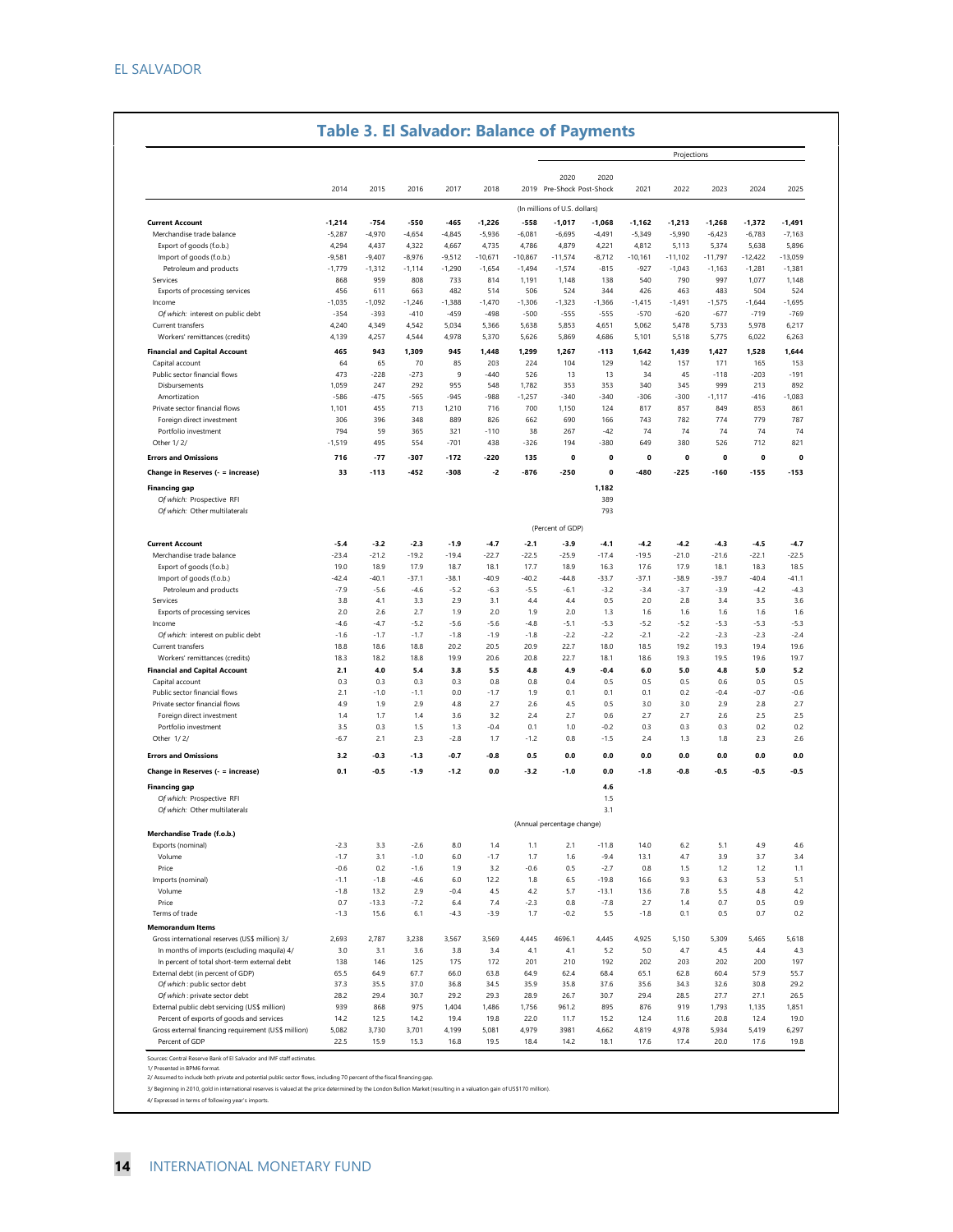|                                                                      |                  |                  |                  |                |               |                            |                  |               | Projections   |                |                |               |
|----------------------------------------------------------------------|------------------|------------------|------------------|----------------|---------------|----------------------------|------------------|---------------|---------------|----------------|----------------|---------------|
|                                                                      | 2014             | 2015             | 2016             | 2017           | 2018          | 2019                       | 2020             | 2021          | 2022          | 2023           | 2024           | 2025          |
|                                                                      |                  |                  |                  |                |               | (Millions of U.S. dollars) |                  |               |               |                |                |               |
| <b>Revenue and Grants</b>                                            | 4,739            | 4,922            | 5,272            | 5,617          | 5,890         | 5,994                      | 5,557            | 6,082         | 6,623         | 7,118          | 7,464          | 7,749         |
| Current revenue                                                      | 4,692            | 4,869            | 5,226            | 5,573          | 5,830         | 5,878                      | 5,417            | 6,048         | 6,588         | 7,088          | 7,434          | 7,719         |
| Tax revenue                                                          | 3,772            | 3,918            | 4,166            | 4,407          | 4,680         | 4,760                      | 4,338            | 4,849         | 5.336         | 5,788          | 6,088          | 6,326         |
| N ontax revenue                                                      | 797              | 843              | 938              | 1,050          | 978           | 995                        | 981              | 1,095         | 1,143         | 1,187          | 1,230          | 1,272         |
| Operating surplus of the public enterprises                          | 124<br>$\circ$   | 108<br>0         | 122<br>0         | 116<br>$\circ$ | 172<br>0      | 124<br>0                   | 98<br>0          | 104<br>0      | 109<br>0      | 113<br>$\circ$ | 117<br>$\circ$ | 121<br>0      |
| Capital revenue<br>Official grants                                   | 46               | 53               | 46               | 44             | 61            | 116                        | 140              | 35            | 35            | 30             | 30             | 30            |
| Expenditure                                                          | 5,646            | 5,773            | 6,023            | 6,248          | 6,580         | 6,819                      | 7,805            | 7,217         | 7,391         | 7,570          | 7,864          | 8,043         |
| Current expenditure                                                  | 4,957            | 5,062            | 5,206            | 5,505          | 5,713         | 5,960                      | 6,963            | 6,268         | 6,396         | 6,519          | 6,749          | 6,889         |
| Wages and salaries                                                   | 2,232            | 2.324            | 2,437            | 2.511          | 2,642         | 2,773                      | 3,192            | 2.916         | 2919          | 2.947          | 3,006          | 3,066         |
| Goods and services                                                   | 1,059            | 1,061            | 1,096            | 1,056          | 1,103         | 1,159                      | 1,207            | 1,095         | 1,086         | 1,069          | 1,045          | 1,018         |
| Interest                                                             | 610              | 640              | 705              | 800            | 938           | 991                        | 1,087            | 1,188         | 1,300         | 1,390          | 1,500          | 1,575         |
| Current transfers                                                    | 1.055            | 1.037            | 968              | 1.138          | 1.031         | 1,037                      | 1,477            | 1,070         | 1.092         | 1.113          | 1,198          | 1,231         |
| Nonpension pay ments                                                 | 588              | 552              | 448              | 578            | 665           | 692                        | 1,162            | 766           | 800           | 831            | 922            | 954           |
| Pension payments<br>Capital expenditure                              | 467<br>689       | 485<br>711       | 520<br>817       | 560<br>744     | 366<br>867    | 346<br>859                 | 315<br>842       | 303<br>949    | 292<br>994    | 282<br>1,051   | 276<br>1,115   | 277<br>1,154  |
| Primary Balance 1/                                                   | $-297$           | $-212$           | $-46$            | 169            | 248           | 166                        | $-1,161$         | 53            | 532           | 938            | 1,100          | 1,281         |
| <b>Overall Balance</b>                                               | -907             | $-851$           | $-751$           | -631           | -690          | $-825$                     | $-2,247$         | $-1,135$      | $-768$        | -452           | $-400$         | $-294$        |
| Financing                                                            | 907              | 851              | 751              | 631            | 690           | 825                        | 2,247            | 1,135         | 768           | 452            | 400            | 294           |
| External                                                             | 820              | $-72$            | $-28$            | 351            | 90            | 701                        | 415              | 1,217         | 745           | 232            | 147            | 409           |
| Disbursements                                                        | 1,059            | 247              | 292              | 955            | 548           | 1,782                      | 755              | 1,523         | 1,045         | 1,349          | 563            | 1,492         |
| Amortization                                                         | $-238$           | $-319$           | $-320$           | $-604$         | -458          | $-1,081$                   | $-340$           | $-306$        | $-300$        | $-1,117$       | $-416$         | $-1,083$      |
| Domestic                                                             | 87               | 923              | 779              | 281            | 600           | 124                        | 623              | -82           | 23            | 220            | 252            | $-116$        |
| Change in deposits at central bank (- = increase)                    | $-5$             | 24               | $-116$           | 15             | $-29$         | $-4$                       | $\mathbf 0$      | 0             | 0             | $\theta$       | $\circ$        | 0             |
| Banking system                                                       | $-225$           | 277              | 16               | $-602$         | 104           | 142                        | 357              | $-153$        | 0             | $-35$          | $\Omega$       | 0             |
| Private sector 2/                                                    | 317              | 623              | 880              | 867            | 525           | $-14$                      | 267              | 71            | 23            | 255            | 252            | $-116$        |
| Unidentified Financing 3/                                            |                  |                  |                  |                |               |                            | 1,209            | Ü             | Ü             | Ü              | $\bf{0}$       | Ü             |
| Memorandum Items:                                                    | $-265$           | $-193$           | 20               | 68             | 116           | $-82$                      | $-1,545$         | $-221$        | 191           | 569            | 685            | 830           |
| Current revenue minus current expenditure<br>Gross financing needs   | 2,232            | 1,576            | 2,229            | 2,517          | 1,958         | 3,058                      | 3,627            | 2,621         | 2,132         | 2,391          | 1,600          | 0             |
| Public sector debt (gross) 4/                                        | 14,827           | 15,663           | 16,611           | 17,514         | 18,198        | 18,979                     | 21,235           | 22,338        | 23,036        | 23,363         | 23,468         | 23,357        |
|                                                                      |                  |                  |                  |                |               | (Percent of GDP)           |                  |               |               |                |                |               |
| <b>Revenue and Grants</b>                                            | 21.0             | 21.0             | 21.8             | 22.5           | 22.6          | 22.2                       | 21.5             | 22.2          | 23.2          | 24.0           | 24.3           | 24A           |
| Current revenue                                                      | 20.8             | 20.8             | 21.6             | 22.3           | 22.3          | 21.8                       | 21.0             | 22.1          | 23.1          | 23.9           | 24.2           | 24.3          |
| Tax revenue                                                          | 16.7             | 16.7             | 17.2             | 17.6           | 17.9          | 17.6                       | 16.8             | 17.7          | 18.7          | 19.5           | 19.8           | 19.9          |
| Nontax revenue                                                       | 3.5              | 3.6              | 3.9              | 42             | 3.7           | 3.7                        | 3.8              | 4.0           | 4.0           | 4.0            | 40             | 4.0           |
| Operating surplus of the public enterprises                          | 0.5              | 0.5              | 0.5              | 0.5            | 0.7           | 0.5                        | 0.4              | 0.4           | 0.4           | 0.4            | 0.4            | 0.4           |
| Official grants                                                      | 0.2              | 0.2              | 0.2              | 0.2            | 0.2           | 0A                         | 0.5              | 0.1           | 0.1           | 0.1            | 0.1            | 0.1           |
| Expenditure                                                          | 25.0             | 24.6             | 24.9             | 25.0           | 25.2          | 25.2                       | 30.2             | 26.4          | 25.9          | 25.5           | 25.6           | 25.3          |
| Current expenditure                                                  | 21.9             | 21.6             | 21.5             | 22.0           | 21.9          | 22.1                       | 27.0             | 22.9          | 22.4          | 22.0           | 22.0           | 21.7          |
| Wages and salaries                                                   | 9.9              | 9.9              | 10.1             | 10.1           | 10.1          | 103                        | 12.4             | 10.7          | 10.2          | 9.9            | 9.8            | 9.6           |
| Goods and services                                                   | 4.7              | 4.5              | 45               | 42             | 42            | 43                         | 4.7              | 4.0           | 3.8           | 3.6            | 3A             | 32            |
| Interest                                                             | 2.7              | 2.7              | 2.9              | 3.2            | 3.6           | 3.7                        | 42               | 43            | 4.5           | 4.7            | 4.9            | 5.0           |
| Current transfers                                                    | 4.7              | 4.4              | 4.0              | 4.6            | 3.9           | 3.8                        | 5.7              | 3.9           | 3.8           | 3.8            | 3.9            | 3.9           |
| Nonpension payments                                                  | 2.6              | 24               | 1.9              | 2.3            | 2.5           | 2.6                        | 4.5              | 28            | 2.8           | 2.8            | 3.0            | 3.0           |
| Pension payments                                                     | 2.1              | 21               | 2.1              | 2.2            | 1A            | 1.3                        | 12               | 1.1           | 1.0           | 1.0            | 0.9            | 0.9           |
| Capital expenditure                                                  | 3.1              | 3.0              | 3A               | 3.0            | 3.3           | 3.2                        | 3.3              | 3.5           | 3.5           | 3.5            | 3.6            | 3.6           |
| Primary Balance 1/<br><b>Overall Balance</b>                         | $-1.3$<br>$-4.0$ | $-0.9$<br>$-3.6$ | $-0.2$<br>$-3.1$ | 0.7<br>$-2.5$  | 1.0<br>$-2.6$ | 0.6<br>$-3.1$              | $-4.5$<br>$-8.7$ | 0.2<br>$-4.1$ | 1.9<br>$-2.7$ | 3.2<br>$-1.5$  | 3.6<br>$-1.3$  | 4.0<br>$-0.9$ |
|                                                                      |                  |                  |                  |                |               |                            |                  |               |               |                |                |               |
| <b>Memorandum Items</b><br>Current revenue minus current expenditure | $-12$            | $-0.8$           | 0.1              | 0.3            | 0.4           | $-0.3$                     | $-6.0$           | $-0.8$        | 0.7           | 1.9            | 22             | 2.6           |
| Gross financing needs                                                | 9.9              | 6.7              | 9.2              | 10.1           | 7.5           | 113                        | 14.0             | 9.6           | 7.5           | 8.1            | 5.2            | 0.0           |
|                                                                      |                  |                  |                  |                |               |                            |                  |               |               |                |                |               |
| Public sector debt (gross) 4/                                        | 65.6             | 66.8             | 68.7             | 70.1           | 69.7          | 70.2                       | 82.2             | 81.6          | 80.6          | 78.7           | 76.3           | 73.5          |

### **Table 4. El Salvador: Operations of the Nonfinancial Public Sector**

Sources: Central Reserve Bank of El Salvador, Ministry of Finance, and IMF staff estimates.

sources. Central meanwe aant of its saw adon, ministry of ministe, and investigation, and the transfer pricing initiative.<br>1/ The baseline scenario does not indude revenue measures such as the electronic involving the mono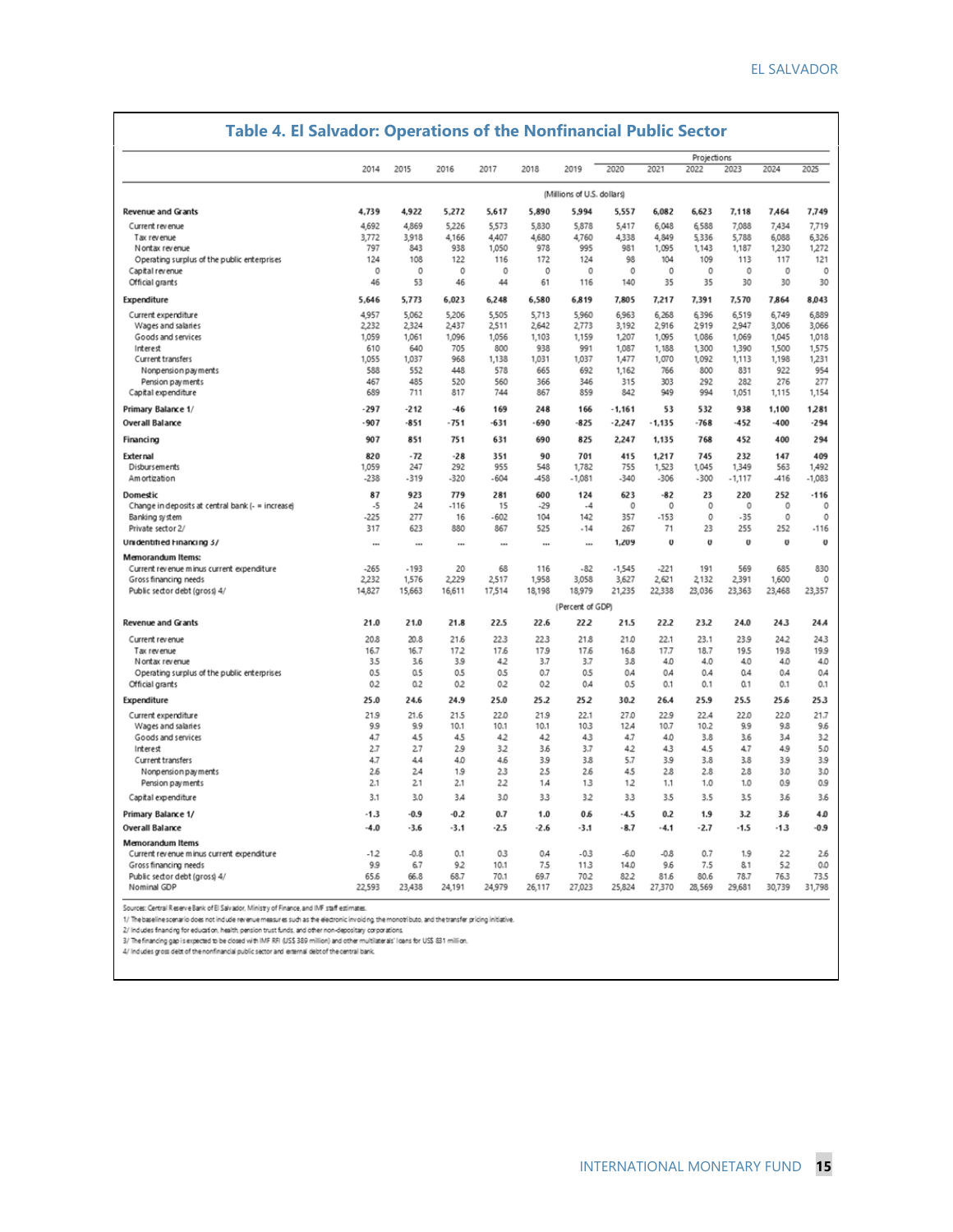| <b>Table 5. El Salvador: Public Sector Financing Requirements and Sources</b> |             |             |        |             |                            |             |          |             |          |
|-------------------------------------------------------------------------------|-------------|-------------|--------|-------------|----------------------------|-------------|----------|-------------|----------|
|                                                                               |             |             |        |             |                            | Projections |          |             |          |
|                                                                               | 2017        | 2018        | 2019   | 2020        | 2021                       | 2022        | 2023     | 2024        | 2025     |
|                                                                               |             |             |        |             | (Millions of U.S. dollars) |             |          |             |          |
| <b>Gross Financing Requirements</b>                                           | 2.517       | 1,958       | 3,058  | 3,627       | 2,621                      | 2,132       | 2,391    | 1,600       | 2,530    |
| Overall deficit                                                               | 631         | 690         | 825    | 2.247       | 1,135                      | 768         | 452      | 400         | 294      |
| Public debt amortizations                                                     | 1,886       | 1,269       | 2,233  | 1,380       | 1,486                      | 1,364       | 1,939    | 1,200       | 2,236    |
| External                                                                      | 604         | 458         | 1081   | 340         | 306                        | 300         | 1117     | 416         | 1083     |
| Multilaterals and bilaterals                                                  | 604         | 458         | 281    | 340         | 306                        | 300         | 317      | 416         | 283      |
| <b>Bonds</b>                                                                  | $\mathbf 0$ | $\mathbf 0$ | 800    | $\mathbf 0$ | $\mathbf 0$                | $\mathbf 0$ | 800      | $\mathbf 0$ | 800      |
| Domestic                                                                      | 1282        | 811         | 1152   | 1040        | 1180                       | 1064        | 822      | 784         | 1153     |
| Of which: Short-term debt (letes) 1/                                          | 1047        | 768         | 849    | 991         | 948                        | 795         | 795      | 760         | 760      |
|                                                                               |             |             |        |             |                            |             |          |             |          |
| <b>Sources of Financing</b>                                                   | 2,517       | 1,958       | 3,058  | 3,627       | 2,621                      | 2,132       | 2,391    | 1,599       | 2,529    |
| External                                                                      | 955         | 548         | 1,782  | 755         | 1,523                      | 1,045       | 1,349    | 563         | 1,492    |
| Multilaterals and bilaterals                                                  | 354         | 548         | 485    | 755         | 383                        | 467         | 415      | 340         | 340      |
| <b>Bonds</b>                                                                  | 601         | $\Omega$    | 1,297  | 0           | 1,140                      | 578         | 934      | 223         | 1,152    |
| Domestic                                                                      | 1,563       | 1.410       | 1,276  | 1,663       | 1,098                      | 1,087       | 1,042    | 1,036       | 1,037    |
| Pension funds                                                                 | $-560$      | 366         | 346    | 315         | 303                        | 292         | 282      | 276         | 277      |
| Use of BCR deposits                                                           | 15          | $-29$       | $-4$   | 0           | $\mathbf 0$                | $\mathbf 0$ | $\Omega$ | $\Omega$    | 0        |
| Short-term debt (letes) 1/                                                    | 732         | 833         | 991    | 948         | 795                        | 795         | 760      | 760         | 760      |
| Others, including floating debt                                               | 1,376       | 240         | -56    | 0           | $\mathbf 0$                | $\mathbf 0$ | 0        | $\Omega$    | $\Omega$ |
|                                                                               |             |             |        |             |                            |             |          |             |          |
| Financing gap 2/                                                              | $\mathbf 0$ | $\mathbf 0$ | 0      | 1,209       | $\mathbf 0$                | 0           | 0        | $\mathbf 0$ | $\Omega$ |
| <b>Memorandum Items</b>                                                       |             |             |        |             |                            |             |          |             |          |
| Nominal GDP                                                                   | 24,979      | 26,117      | 27,023 | 25,824      | 27,370                     | 28,569      | 29,681   | 30,739      | 31,798   |
|                                                                               |             |             |        |             | (Percent of GDP)           |             |          |             |          |
| <b>Gross Financing Requirements</b>                                           | 10.1        | 7.5         | 11.3   | 14.0        | 9.6                        | 7.5         | 8.1      | 5.2         | 8.0      |
| Overall deficit                                                               | 2.5         | 2.6         | 3.1    | 8.7         | 4.1                        | 2.7         | 1.5      | 1.3         | 0.9      |
| Public debt amortizations                                                     | 7.5         | 4.9         | 8.3    | 5.3         | 5.4                        | 4.8         | 6.5      | 3.9         | 7.0      |
| External                                                                      | 2.4         | 1.8         | 4.0    | 1.3         | 1.1                        | 1.0         | 3.8      | 1.4         | 3.4      |
| Multilaterals and bilaterals                                                  | 2.4         | 1.8         | 1.0    | 1.3         | 1.1                        | 1.0         | 1.1      | 1.4         | 0.9      |
| <b>Bonds</b>                                                                  | 0.0         | 0.0         | 3.0    | 0.0         | 0.0                        | 0.0         | 2.7      | 0.0         | 2.5      |
| Domestic                                                                      | 5.1         | 3.1         | 4.3    | 4.0         | 4.3                        | 3.7         | 2.8      | 2.5         | 3.6      |
| Of which: Short-term debt (letes) 1/                                          | 4.2         | 2.9         | 3.1    | 3.8         | 3.5                        | 2.8         | 2.7      | 2.5         | 2.4      |
|                                                                               |             |             |        |             |                            |             |          |             |          |
| <b>Sources of Financing</b>                                                   | 10.1        | 7.5         | 11.3   | 14.0        | 9.6                        | 7.5         | 8.1      | 5.2         | 8.0      |
| External                                                                      | 3.8         | 2.1         | 6.6    | 2.9         | 5.6                        | 3.7         | 4.5      | 1.8         | 4.7      |
| Multilaterals and bilaterals                                                  | 1.4         | 2.1         | 1.8    | 2.9         | 1.4                        | 1.6         | 1.4      | 1.1         | 1.1      |
| Bonds                                                                         | 2.4         | $0.0\,$     | 4.8    | 0.0         | 4.2                        | 2.0         | 3.1      | 0.7         | 3.6      |
| Domestic                                                                      | 6.3         | 5.4         | 4.7    | 6.4         | 4.0                        | 3.8         | 3.5      | 3.4         | 3.3      |
| Pension funds                                                                 | $-2.2$      | 1.4         | 1.3    | 1.2         | 1.1                        | 1.0         | 1.0      | 0.9         | 0.9      |
| Use of BCR deposits                                                           | 0.1         | $-0.1$      | 0.0    | 0.0         | 0.0                        | 0.0         | 0.0      | 0.0         | $0.0\,$  |
| Short-term debt (letes) 1/                                                    | 2.9         | 3.2         | 3.7    | 3.7         | 2.9                        | 2.8         | 2.6      | 2.5         | 2.4      |
| Others                                                                        | 5.5         | 0.9         | $-0.2$ | 0.0         | $0.0\,$                    | 0.0         | 0.0      | 0.0         | $0.0\,$  |
|                                                                               |             |             |        |             |                            |             |          |             |          |
| Financing gap                                                                 | 0.0         | 0.0         | 0.0    | 4.7         | 0.0                        | 0.0         | 0.0      | 0.0         | 0.0      |

Sources: Central Reserve Bank of El Salvador; Ministry of Finance; and IMF staff estimates.

1/ The entire amount of LETES is recorded under domestic financing given that the market has always been dominated by resident investors. However, a relatively small amount of LETES (about 80 million of U.S dollars at end-2017) has been held by foreign residents.

2/ The financing gap is expected to be closed with IMF RFI (US\$ 389 million) and other multilaterals' loans for US\$ 831 million.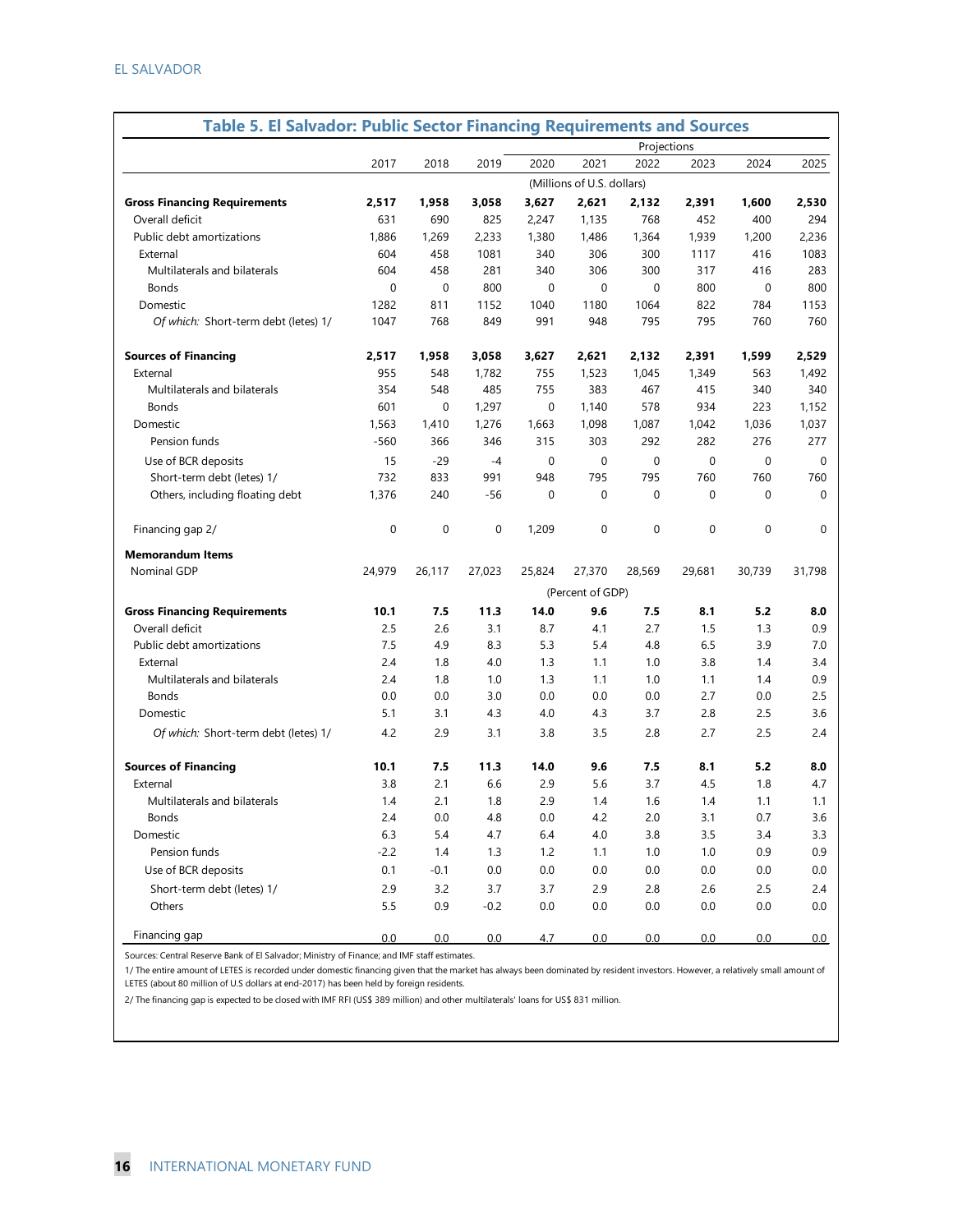| Table 6. El Salvador: Indicators of Capacity to Repay the Fund <sup>/1</sup>       |         |         |         |         |                                                       |         |  |  |  |  |  |  |  |
|------------------------------------------------------------------------------------|---------|---------|---------|---------|-------------------------------------------------------|---------|--|--|--|--|--|--|--|
|                                                                                    | 2020    | 2021    | 2022    | 2023    | 2024                                                  | 2025    |  |  |  |  |  |  |  |
| Fund obligations based on existing credit                                          |         |         |         |         |                                                       |         |  |  |  |  |  |  |  |
| (In millions of SDR)                                                               |         |         |         |         |                                                       |         |  |  |  |  |  |  |  |
| Principal                                                                          | 0.00    | 0.00    | 0.00    | 0.00    | 0.00                                                  | 0.00    |  |  |  |  |  |  |  |
| Charges and interest                                                               | 0.00    | 0.00    | 0.00    | 0.00    | 0.00                                                  | 0.00    |  |  |  |  |  |  |  |
| Obligations to the Fund from existing and prospective credit 1/                    |         |         |         |         |                                                       |         |  |  |  |  |  |  |  |
| (In millions of SDR)                                                               |         |         |         |         |                                                       |         |  |  |  |  |  |  |  |
| Principal                                                                          | 0.00    | 0.00    | 0.00    | 71.80   | 143.60                                                | 71.80   |  |  |  |  |  |  |  |
| Charges and interest                                                               | 3.15    | 3.10    | 3.10    | 2.97    | 1.66                                                  | 0.25    |  |  |  |  |  |  |  |
| Obligations to the Fund from existing and prospective credit                       |         |         |         |         |                                                       |         |  |  |  |  |  |  |  |
| In millions of U.S. dollars 2/                                                     | 4.27    | 4.20    | 4.20    | 101.28  | 196.77                                                | 97.60   |  |  |  |  |  |  |  |
| In percent of gross international reserves                                         | 0.10    | 0.09    | 0.08    | 1.91    | 3.60                                                  | 1.74    |  |  |  |  |  |  |  |
| In percent of exports of goods and services                                        | 0.07    | 0.06    | 0.05    | 1.18    | 2.15                                                  | 1.00    |  |  |  |  |  |  |  |
| In percent of GDP                                                                  | 0.02    | 0.02    | 0.01    | 0.34    | 0.64                                                  | 0.31    |  |  |  |  |  |  |  |
| In percent of quota                                                                | 1.10    | 1.08    | 1.08    | 26.03   | 50.58                                                 | 25.09   |  |  |  |  |  |  |  |
| Outstanding Fund credit based on existing drawings (end-of-period)                 |         |         |         |         |                                                       |         |  |  |  |  |  |  |  |
| In millions of SDRs                                                                | 0.00    | 0.00    | 0.00    | 0.00    | 0.00                                                  | 0.00    |  |  |  |  |  |  |  |
| In percent of quota                                                                | 0.00    | 0.00    | 0.00    | 0.00    | 0.00                                                  | 0.00    |  |  |  |  |  |  |  |
| Outstanding Fund credit based on existing and prospective drawings (end-of-period) |         |         |         |         |                                                       |         |  |  |  |  |  |  |  |
| In millions of SDRs                                                                | 287.20  | 287.20  | 287.20  | 215.40  | 71.80                                                 | 0.00    |  |  |  |  |  |  |  |
| In millions of U.S. dollars 2/                                                     | 389.05  | 389.05  | 389.05  | 291.79  | 97.26                                                 | 0.00    |  |  |  |  |  |  |  |
| In percent of gross international reserves                                         | 8.75    | 7.90    | 7.55    | 5.50    | 1.78                                                  | 0.00    |  |  |  |  |  |  |  |
| In percent of exports of goods and services                                        | 6.62    | 5.49    | 4.92    | 3.39    | 1.06                                                  | 0.00    |  |  |  |  |  |  |  |
| In percent of GDP                                                                  | 1.51    | 1.42    | 1.36    | 0.98    | 0.32                                                  | 0.00    |  |  |  |  |  |  |  |
| In percent of quota                                                                | 100.00  | 100.00  | 100.00  | 75.00   | 25.00                                                 | 0.00    |  |  |  |  |  |  |  |
| <b>Memorandum items</b>                                                            |         |         |         |         |                                                       |         |  |  |  |  |  |  |  |
| Nominal GDP (in millions of U.S. dollars)                                          |         |         |         |         | 25824.17 27370.38 28568.82 29680.98 30739.04 31797.62 |         |  |  |  |  |  |  |  |
| Exports of goods and services (in millions of U.S. dollars)                        | 5879.36 | 7087.61 | 7913.59 | 8602.17 | 9170.73                                               | 9720.99 |  |  |  |  |  |  |  |
| Gross international reserves (in millions of U.S. dollars)                         | 4444.67 | 4924.62 | 5149.73 | 5309.33 | 5464.76                                               | 5617.74 |  |  |  |  |  |  |  |
| Quota (in millions of SDRs)                                                        | 287.20  | 287.20  | 287.20  | 287.20  | 287.20                                                | 287.20  |  |  |  |  |  |  |  |
| والمستنقذ والمستقط والمستحدث والمستحدث                                             |         |         |         |         |                                                       |         |  |  |  |  |  |  |  |

Sources: IMF staff estimates.

1/ Assumes access of 100 percent of quota in April 2020 as one-time disbursement.

2/ Based on the SDR rate as of March 24, 2020.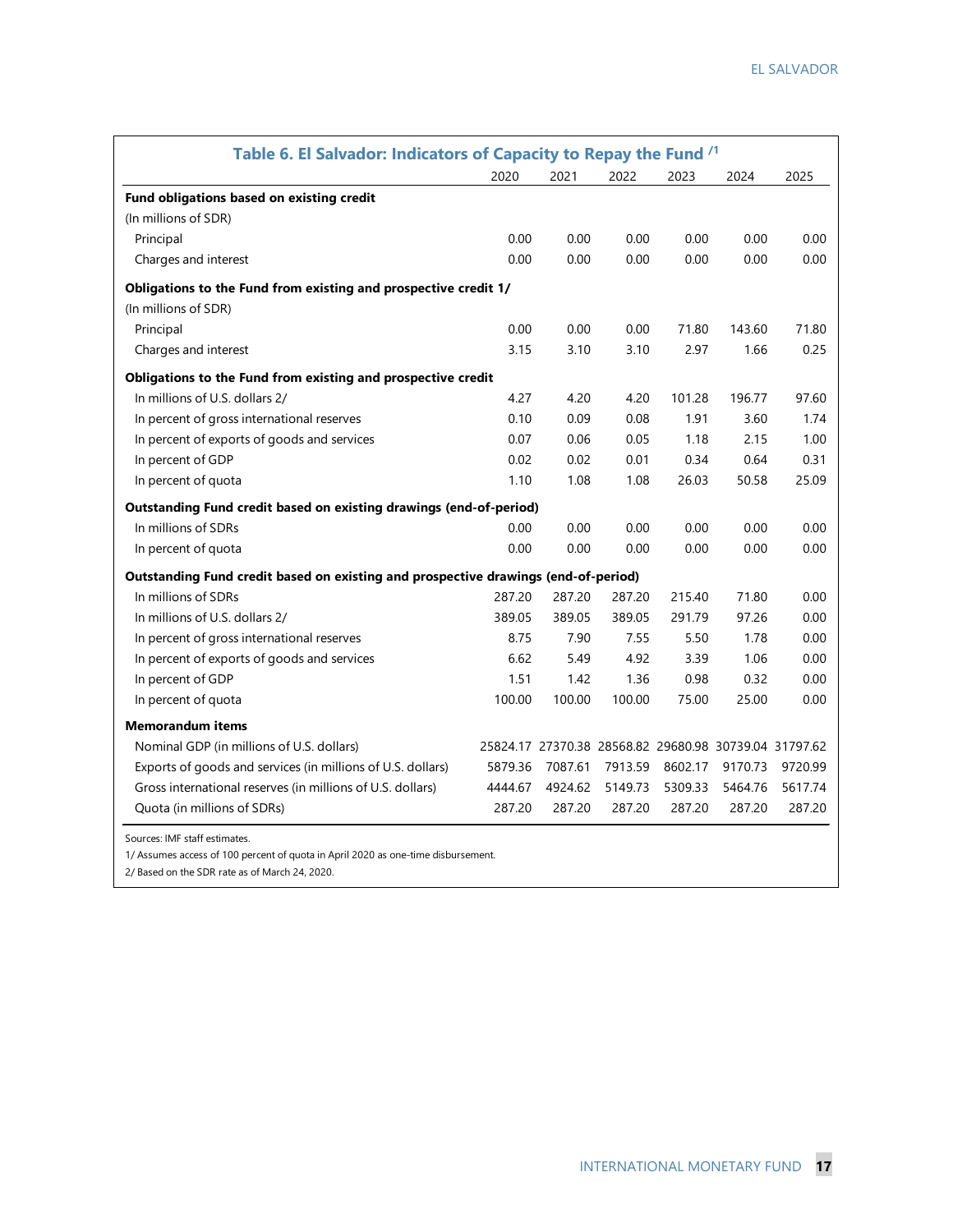### **Annex I. Public Debt Sustainability Analysis**

*The public debt stock (including pensions) was 70.2 percent of GDP at end-2019 and before the pandemic shock was estimated to continue to drift upwards to 72 percent of GDP in 2025. After the pandemic shock, the debt to GDP ratio is expected to jump to about 85 percent of GDP in 2025, but under the gradual fiscal adjustment that the authorities are committed to implementing, public debt is projected to peak in 2020 and decline to 74 percent of GDP in 2025 and 60 percent of GDP in 2030, in line with the authorities' Fiscal Responsibility Law target of a public debt of 60 percent of GDP (including pensions). Risks arising from the relatively high public debt ratio are significant but are partly mitigated by the long maturity of the existing debt and a stable investor base. After the pandemic shock gross financing needs are expected to reach 14 percent of GDP in 2020 and abate thereafter to reach about 8 percent of GDP in 2025, due to reversing the temporary measures in 2021 and the medium-term adjustment.*

### **A. Key Assumptions**

**1. Debt definition.** The public debt sustainability analysis focuses on a definition of gross debt which comprises the nonfinancial public sector<sup>[1](#page-20-0)</sup> (NFPS) and the external debt of the central bank. The series is published by the Ministry of Finance regularly in their reports and public presentations. In staff's definition, the NFPS includes pension-related debt (the so-called *CIP-A* bonds that are issued to finance current public pension payments). Pension liabilities (not reported as part of the public debt stock in other Central American countries) account for 18.9 percent of the total debt stock.

**2. Macroeconomic outlook.** The active scenario (authorities' commitment scenario) reflects the estimated growth potential of 2½ percent. The interest bill is projected to rise over the mediumterm to reflect normalizing global financial conditions, widening further the interest/growth differential. The latter is the main driver of the public debt dynamics. The scenario assumes that financing gaps are filled mainly with long-term loans from private external creditors and short-term domestic bonds. Inflation is expected to remain anchored at about 1¼ percent over the medium term.

### **B. Results and Assessment**

**3.** Active scenario results. The public debt would jump to 82 percent of GDP in 2020 because of negative economic growth and higher spending due to the pandemic shock. It is expected to decline thereafter, as the temporary measures implemented in 2020 are allowed to lapse in 2021, growth recovers somewhat, and the medium-term adjustment starts. Public debt will then decline to 74 percent of GDP in 2025 and to 60 percent of GDP by 2030 under the authorities' policy commitments scenario, provided that primary fiscal surpluses of 4.0 percent of GDP will be

<span id="page-20-0"></span><sup>1</sup> The NFPS debt definition excludes municipal debt (1½ percent of GDP), pension system's recognition bonds (CIP-B bonds) and some SOEs debt.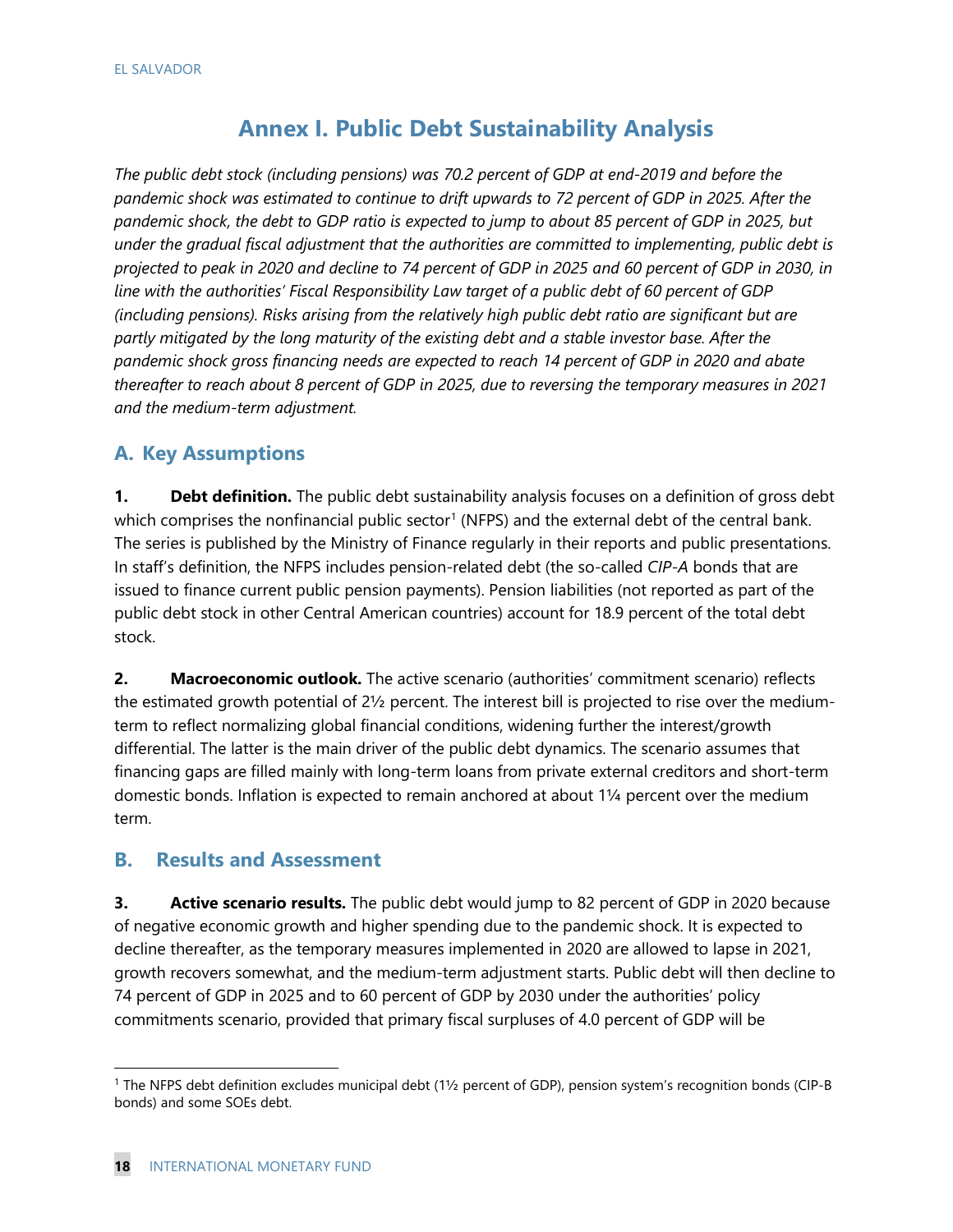maintained after the medium-term. Financing needs, averaging 9 percent of GDP over 2020–25, are driven by a rise in domestic amortization payments and Eurobond payments in 2023 and 2025.

**4.** Drivers. In 2020 negative GDP growth due to the pandemic shock and the interest bill are the main contributors to the jump in the debt to GDP ratio by 10 percentage points, along with the temporary deterioration of the overall fiscal balance. However, over the medium-term the interest bill is the major contributor to the upward debt dynamics, averaging about 2½ percent of GDP contribution on an annual basis (see second table). Primary surpluses and real GDP growth mitigate these increases, with annual contributions reducing debt, by about 1½ percent of GDP, respectively.

**5.** Stress scenario. Assumptions. Mostly standard shock scenarios (declines by one standard deviation of the main variable shocked) have been considered for comparability. The impact of a natural disaster assumes a decline of GDP growth by 3 percentage points the first year and 2 percentage points the following year.

**6.** Results. The main vulnerability of the El Salvador public debt stems from its high level. Simulations show that combined macro-economic shocks could increase debt by about 5 percent of GDP, and a natural disaster or contingent liabilities shock by about 10 percent of GDP each.

**7. Assessment.** Several standard debt profile characteristics indicate significant risk, especially those relating to the debt level (heat-map). While the indicators relating to gross financing needs are benign, the heat-map may understate some risks because the measured share of "foreign currency" debt (close to zero) reflects the legal adoption of the U.S. dollar, not the implied benefits of issuing own-currency liabilities.

**8. Idiosyncratic risks and issues.** Major risks to the debt dynamics include higher primary deficit in 2020, lower primary surpluses over the medium-term, or not reversing the temporary 2020 measures (public debt under no fiscal adjustment scenario and shocks could reach up to 100 percent of GDP). Moreover, under tightening global financial conditions, greater financing needs due to a higher interest bill or reversal of deficit reduction would magnify vulnerabilities.

**9. Mitigating factors.** The relatively long average debt maturity (12 years) of existing debt, and a stable investor base (over one-half of the debt is held by domestic pension funds and official creditors) partly mitigate debt vulnerabilities. There is also some, albeit limited, room to compress capital spending further to partly offset an adverse primary balance shock. Moreover, El Salvador is the only country in Central America to incorporate and report pension liabilities as part of public debt (almost 19 percent of GDP).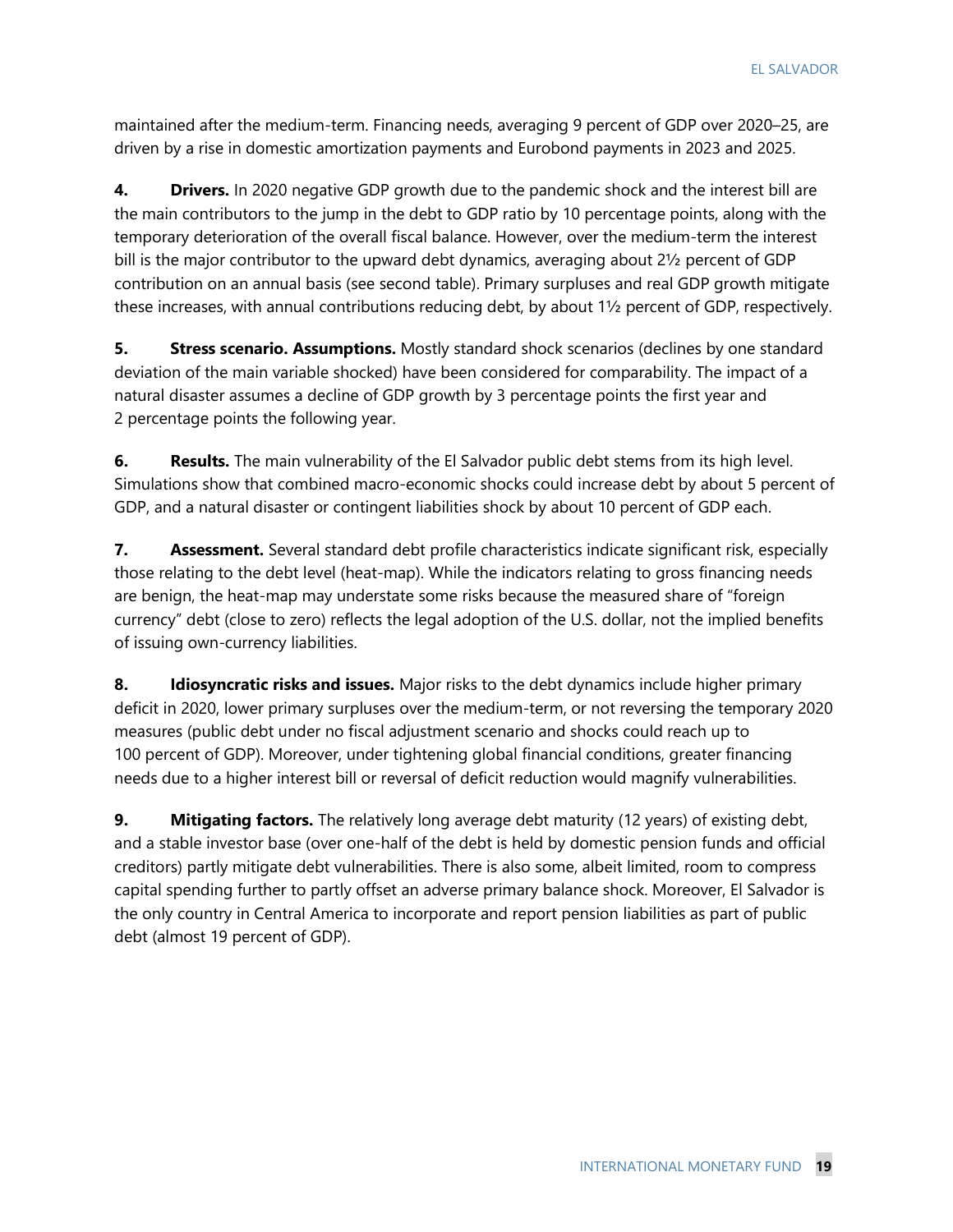#### **Figure AI.1. El Salvador: Public Sector Debt Sustainability Analysis (DSA)**

#### (in percent of GDP unless otherwise indicated)

#### **Debt. Economic and Market Indicators 1/**

|                                         |              | Actual |      |        |      |      | Projections |      |      |                   |               |           |  |  |
|-----------------------------------------|--------------|--------|------|--------|------|------|-------------|------|------|-------------------|---------------|-----------|--|--|
|                                         | 2009-2017 2/ | 2018   | 2019 | 2020   | 2021 | 2022 | 2023        | 2024 | 2025 | Sovereign Spreads |               |           |  |  |
| Nominal gross public debt               | 64.3         | 69.7   | 70.2 | 82.2   | 81.7 | 80.8 | 78.9        | 76.9 | 74.4 | EMBIG (bp) 3/     |               | 825       |  |  |
| Public gross financing needs            | 7.7          | 7.5    | 11.3 | 14.1   | 10.5 | 73   | 8.0         | 5.2  | 7.8  | 5Y CDS (bp)       |               | n.a.      |  |  |
| Real GDP growth (in percent)            | 2.0          | 2.4    | 2.4  | $-5.4$ | 43   | 2.5  | 2.2         | 2.2  | 2.4  | Ratings           | Foreign Local |           |  |  |
| Inflation (GDP deflator, in percent)    | 1.7          | 2.1    | 1.1  | 1.1    | 1.6  | 1.8  | 1.7         | 1.3  | 1.1  | Moody's           | <b>B3</b>     | <b>B3</b> |  |  |
| Nominal GDP growth (in percent)         | 3.8          | 4.6    | 3.5  | $-4.4$ | 6.0  | 44   | 3.9         | 3.6  | 3.4  | S&Ps              | в.            | <b>B-</b> |  |  |
| Effective interest rate (in percent) 4/ | 4.7          | 5.4    | 5.4  | 5.7    | 5.5  | 5.6  | 5.6         | 5.6  | 5.4  | Fitch             | <b>B-</b>     | <b>B-</b> |  |  |

#### **Contribution to Changes in Public Debt**

|                                                   | Actual    | <b>Projections</b> |        |          |          |          |          |          |          |            |                  |
|---------------------------------------------------|-----------|--------------------|--------|----------|----------|----------|----------|----------|----------|------------|------------------|
|                                                   | 2009-2017 | 2018               | 2019   | 2020     | 2021     | 2022     | 2023     | 2024     | 2025     | cumulative | debt-stabilizing |
| Change in gross public sector debt                | 2.2       | $-0.4$             | 0.6    | 12.0     | $-0.5$   | $-0.9$   | $-1.9$   | $-2.0$   | $-2.5$   | 4.1        | primary          |
| Identified debt-creating flows                    | 0.1       | $-0.4$             | 0.7    | 12.0     | $-0.5$   | $-0.9$   | $-1.9$   | $-2.0$   | $-2.5$   | 4.1        | balance /9       |
| Primary deficit                                   | $-0.4$    | $-1.0$             | $-0.6$ | 4.5      | $-0.2$   | $-1.9$   | $-3.2$   | $-3.6$   | $-4.0$   | $-8.3$     | 1.5              |
| Primary (noninterest) revenue and grants          | 21.0      | 22.6               | 22.2   | 21.5     | 22.2     | 23.2     | 24.0     | 243      | 24.4     | 139.6      |                  |
| Primary (noninterest) expenditure                 | 20.6      | 21.6               | 21.6   | 26.0     | 22.0     | 21.3     | 20.8     | 20.7     | 20.3     | 131.2      |                  |
| Automatic debt dynamics 5/                        | 0.5       | 0.5                | 1.3    | 7.5      | $-0.4$   | 1.0      | 1.3      | 1.5      | 1.5      | 12.4       |                  |
| Interest rate/growth differential 6/              | 0.5       | 0.5                | 1.3    | 7.5      | $-0.4$   | 1.0      | 13       | 1.5      | 1.5      | 12.4       |                  |
| Of which real interest rate                       | 1.8       | 2.2                | 2.9    | 3.5      | 3.0      | 2.9      | 3.0      | 3.2      | 3.2      | 18.9       |                  |
| Of which real GDP growth                          | $-1.2$    | $-1.6$             | $-1.6$ | 4.0      | $-3.3$   | $-2.0$   | $-1.7$   | $-1.7$   | $-1.8$   | $-6.4$     |                  |
| Exchange rate depreciation 7/                     | 0.0       | 0.0                | 0.0    | $\cdots$ | $\cdots$ | $\cdots$ | $\cdots$ | $\cdots$ | $\cdots$ | $\cdots$   |                  |
| Other identified debt-creating flows              | 0.0       | 0.0                | 0.0    | 0.0      | 0.0      | 0.0      | 0.0      | 0.0      | 0.0      | 0.0        |                  |
| 0 (negative)                                      | 0.0       | 0.0                | 0.0    | 0.0      | 0.0      | 0.0      | 0.0      | 0.0      | 0.0      | 0.0        |                  |
| Contingent liabilities                            | 0.0       | 0.0                | 0.0    | 0.0      | 0.0      | 0.0      | 0.0      | 0.0      | 0.0      | 0.0        |                  |
| Please specify (2) (e.g., ESM and Euroarea loans) | 0.0       | 0.0                | 0.0    | 0.0      | 0.0      | 0.0      | 0.0      | 0.0      | 0.0      | 0.0        |                  |
| Residual, including asset changes 8/              | 2.0       | 0.0                | $-0.2$ | 0.0      | 0.0      | 0.0      | 0.0      | 0.0      | 0.0      | 0.0        |                  |



Source: IMF staff.

1/ Public sector is defined as non-financial public sector.

2/ Based on available data.

3/ Long-term bond spread over U.S. bonds.

4/ Defined as interest payments divided by debt stock (excluding guarantees) at the end of previous year.

 $5/$  Derived as  $[(r - \pi(1+g) - g + ae(1+r))/(1+g + \pi+gr)]$  times previous period debtratio, with  $r =$  interest rate;  $\pi = g$  rowth rate of GDP defiator;  $g = \text{real}$  GDP growth rate;

a = share of foreign-currency denominated debt; and e = nominal exchange rate depreciation (measured by increase in local currency value of U.S. dollar).

6/ The real interest rate contribution is derived from the numerator in footnote 5 as  $r$  -  $\pi$  (1+g) and the real growth contribution as -g.

7/ The exchange rate contribution is derived from the numerator in footnote 5 as ae(1+r).

8/ Includes asset changes and interest revenues (if any). For projections, includes exchange rate changes during the projection period.

9/ Assumes that key variables (real GDP growth, real interest rate, and other identified debt-creating flows) remain at the level of the last projection year.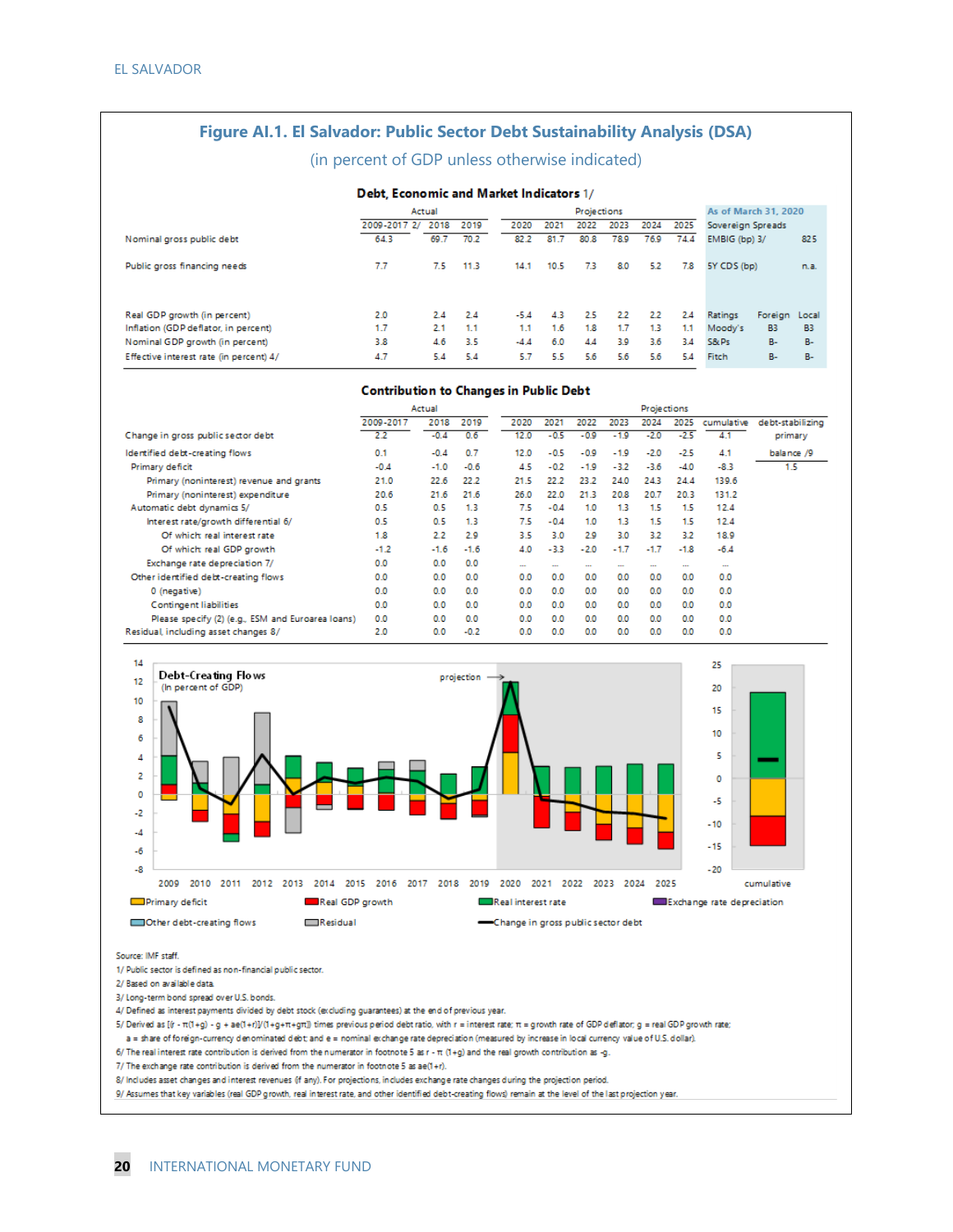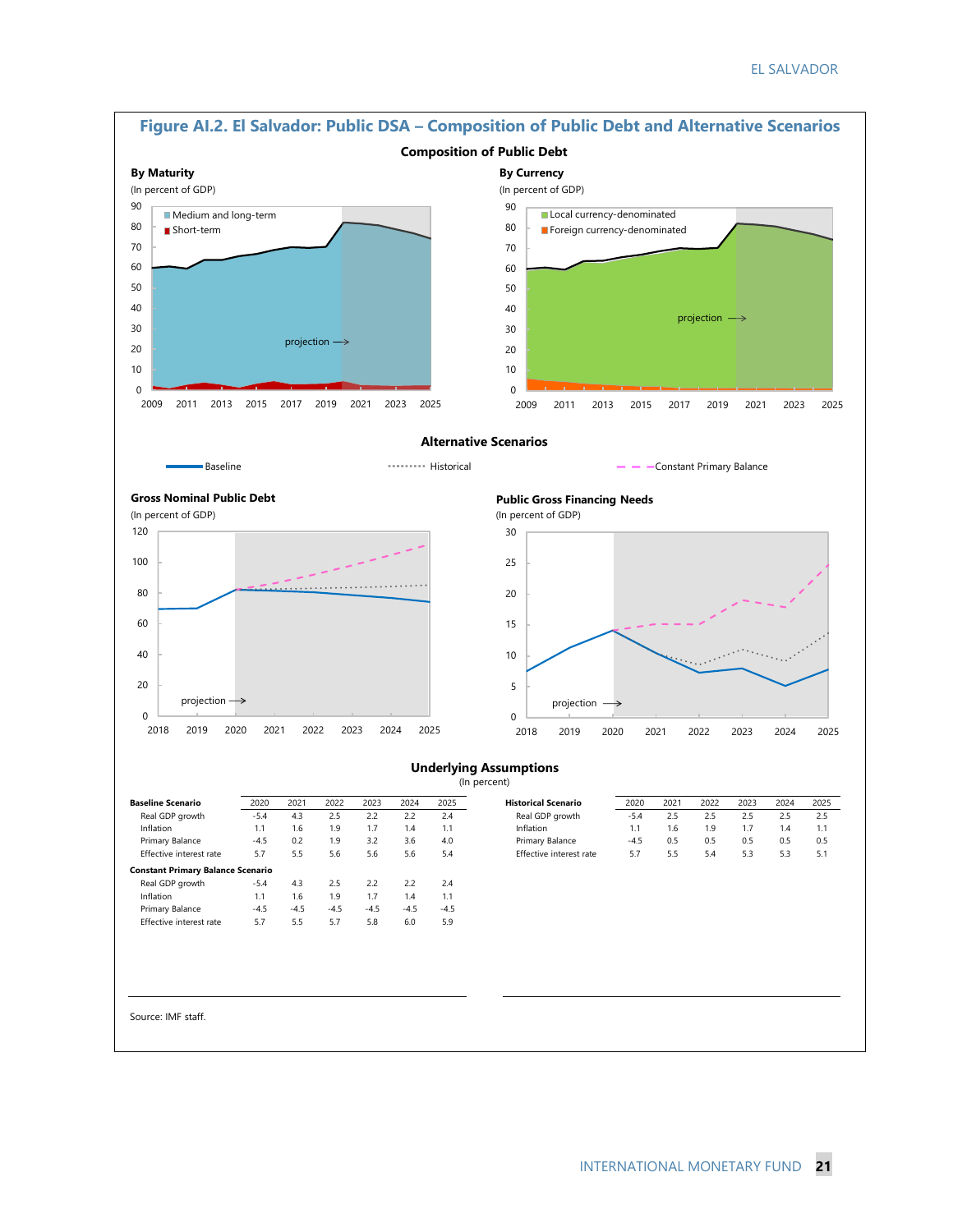

2/ Projections made in the spring WEO vintage of the preceding year.

3/ El Salvador has had a positive output gap for 3 consecutive years, 2017-2019. For El Salvador, t corresponds to 2020; for the distribution, t corresponds to the first year of the crisis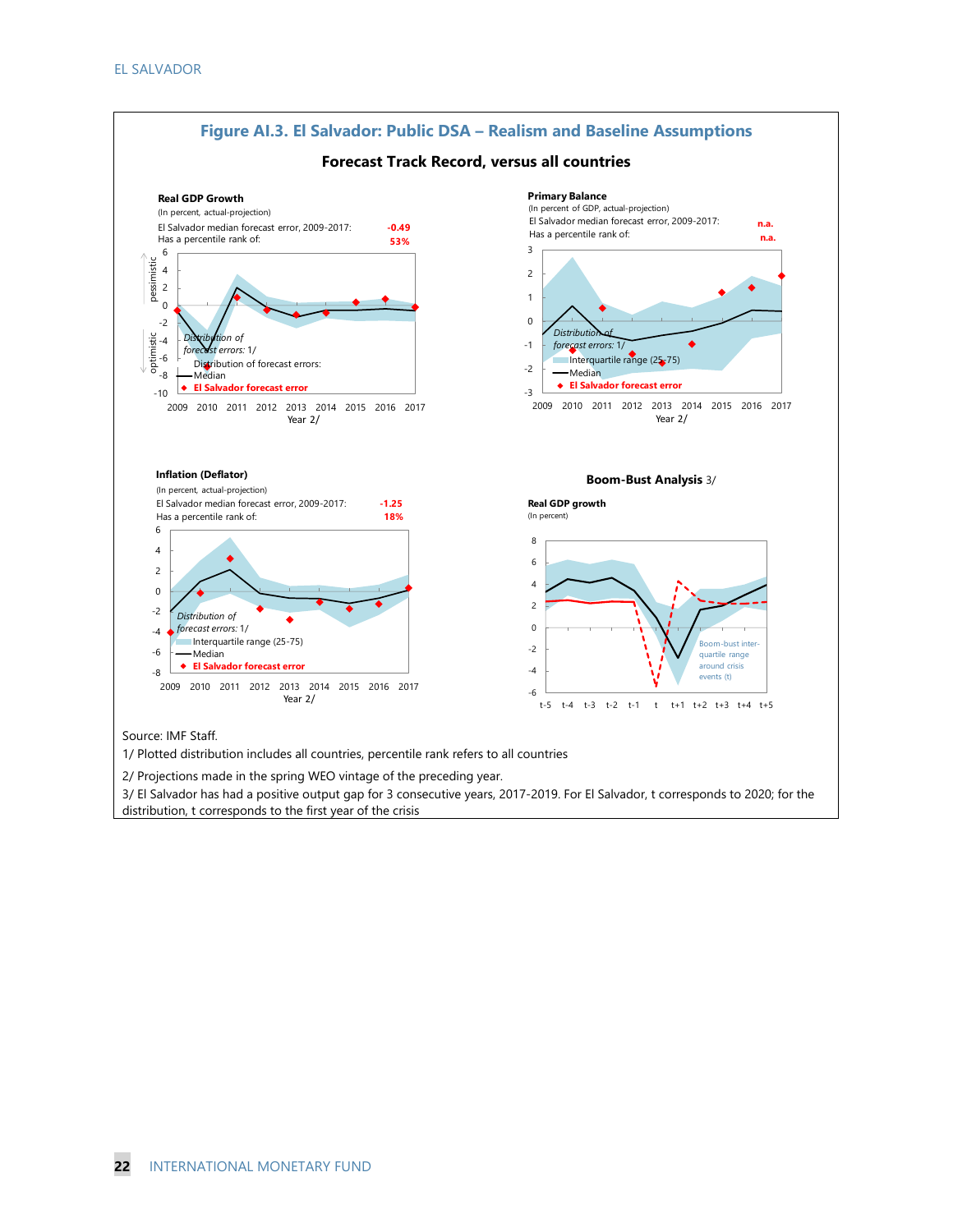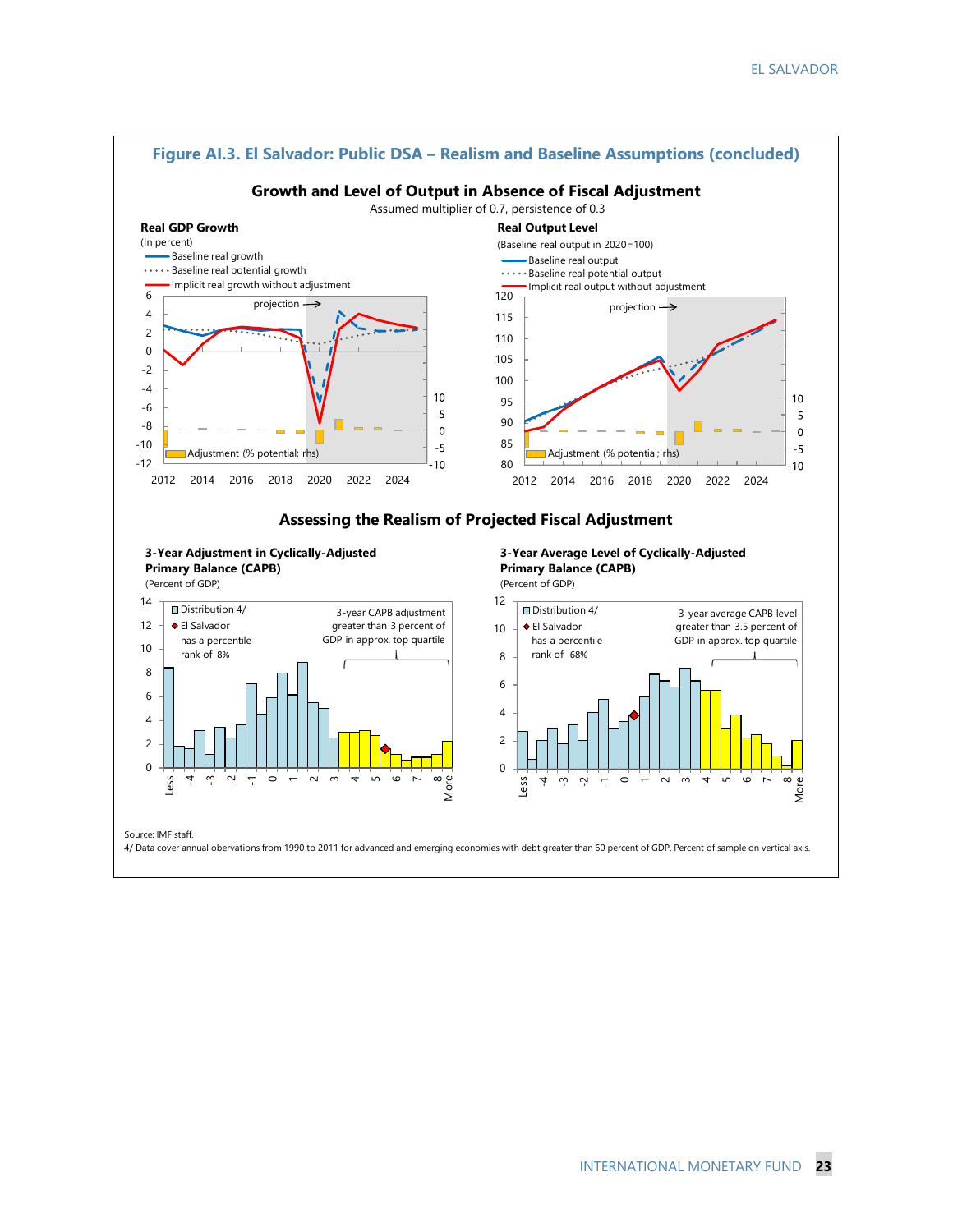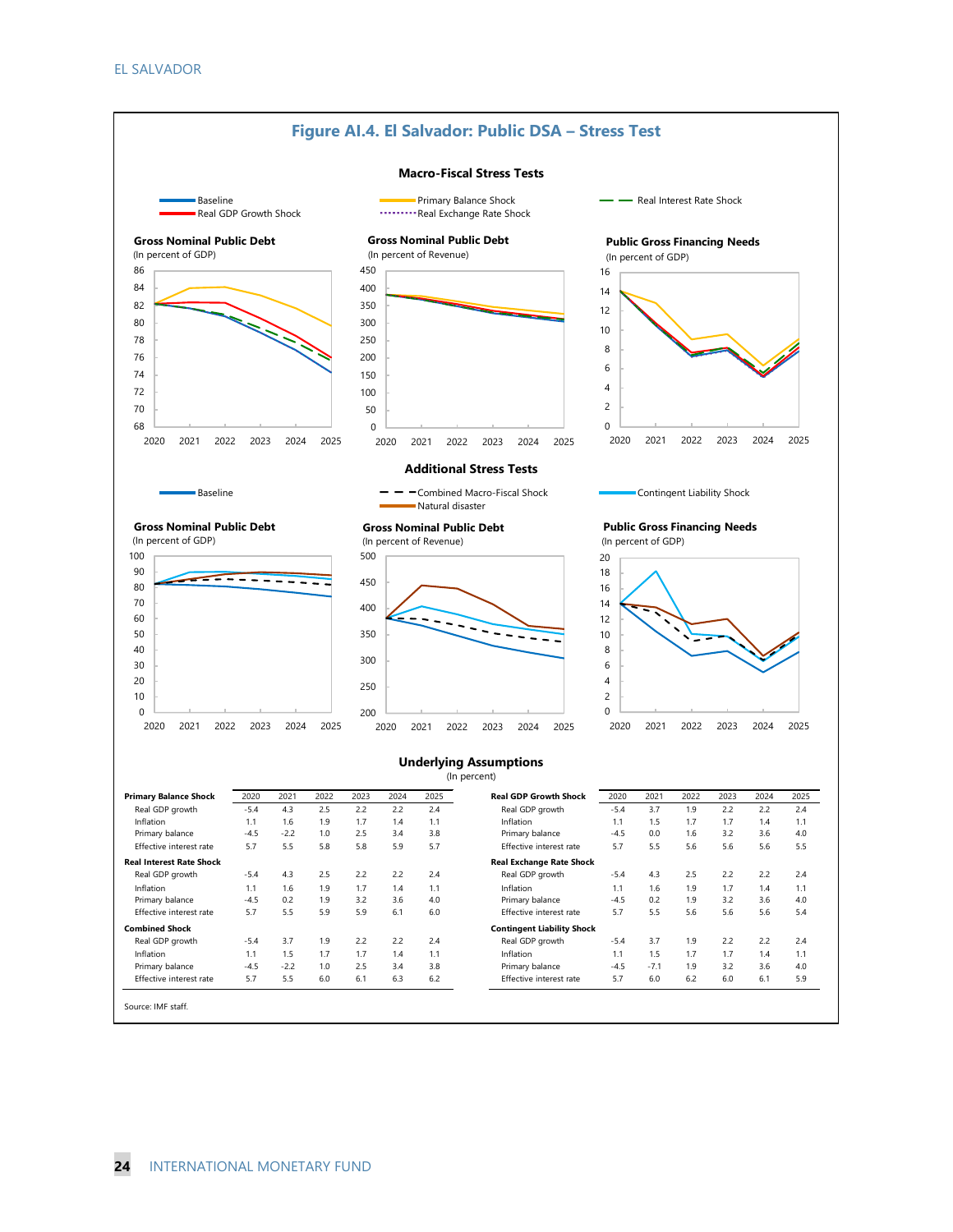

1/ The cell is highlighted in green if debt burden benchmark of 70% is not exceeded under the specific shock or baseline, yellow if exceeded under specific shock but not baseline, red if benchmark is exceeded under baseline, white if stress test is not relevant.

2/ The cell is highlighted in green if gross financing needs benchmark of 15% is not exceeded under the specific shock or baseline, yellow if exceeded under specific shock but not baseline, red if benchmark is exceeded under baseline, white if stress test is not relevant.

3/ The cell is highlighted in green if country value is less than the lower risk-assessment benchmark, red if country value exceeds the upper risk-assessment benchmark, yellow if country value is between the lower and upper risk-assessment benchmarks. If data are unavailable or indicator is not relevant, cell is white. Lower and upper risk-assessment benchmarks are:

200 and 600 basis points for bond spreads; 5 and 15 percent of GDP for external financing requirement; 0.5 and 1 percent for change in the share of short-term debt; 15 and 45 percent for the public debt held by non-residents; and 20 and 60 percent for the share of foreign-currency denominated debt.

4/ Long-term bond spread over U.S. bonds, an average over the last 3 months, 01-Jan-20 through 31-Mar-20.

5/ External financing requirement is defined as the sum of current account deficit, amortization of medium and long-term total external debt, and short-term total external debt at the end of previous period.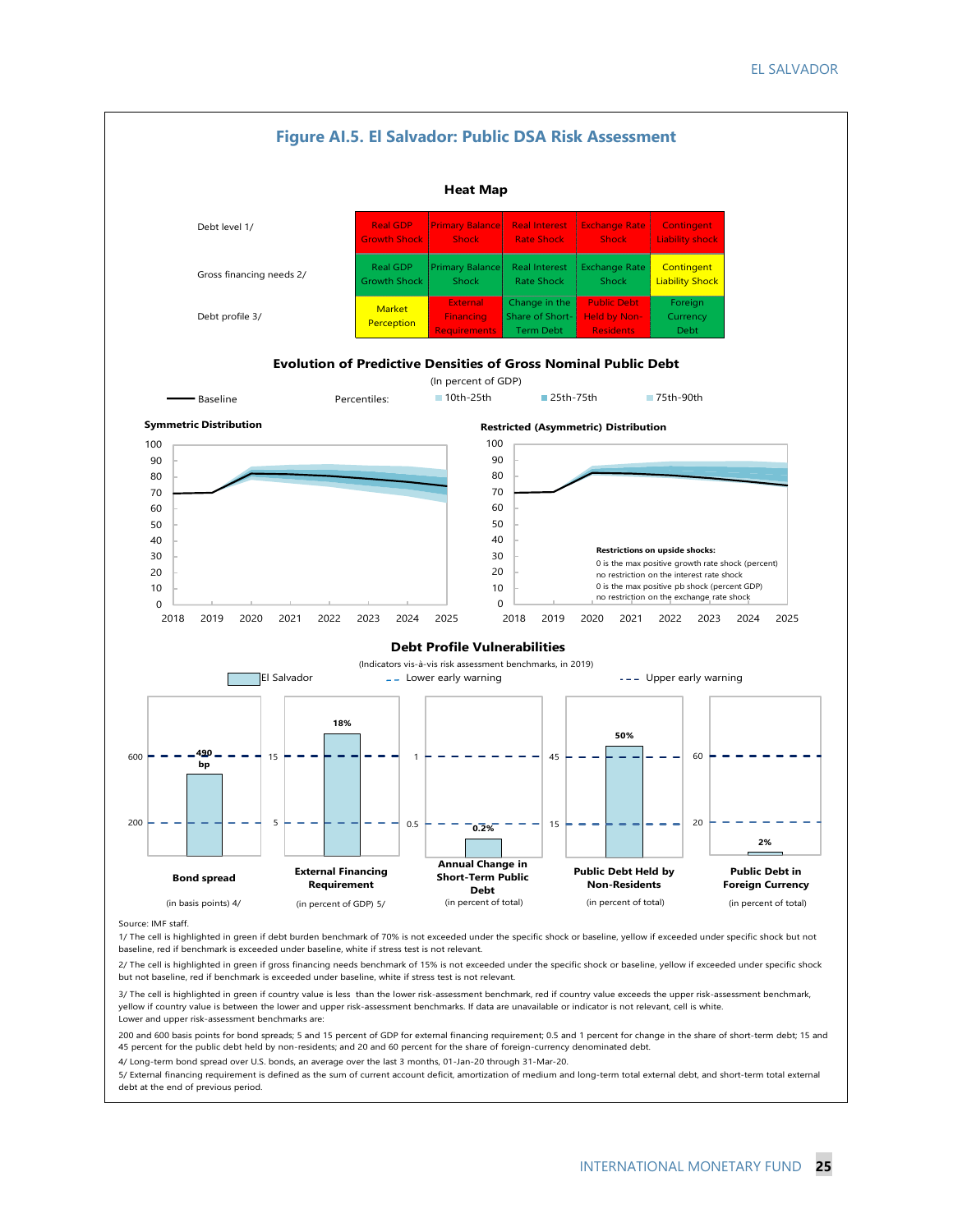### **Appendix I. Letter of Intent**

Ms. Kristalina Georgieva Managing Director, International Monetary Fund San Salvador Washington, DC, USA El Salvador estableceu a constantin a la servició de la servició de la servició de la servició

April 4, 2020

Dear Mme. Georgieva,

1. Over the last few weeks El Salvador has been preparing to minimize and mitigate the effects of a severe pandemic, known as COVID-19, that has already killed more than 50,000 people worldwide, including two citizens of our country. In addition to this tragic loss of life, the pandemic is an exceptional economic shock that is undermining trade and halting economic activities, particularly tourism and disrupting supply chains.

2. The negative economic consequences of the pandemic can be very severe for El Salvador as our country is the most densely populated nation in Central America, To protect the health of our citizens we have adopted several preemptive and containment measures, including closing all schools and universities, banning the entry of foreigners and quarantining our citizens, even before the first case was diagnosed. A statewide shelter in place has been issued on March 21 and all operations in non-essential public and private sector have been suspended for 30 days. Unfortunately, we have now 46 diagnosed cases, mostly in quarantine centers. We are also strengthening our healthcare system by adequately equipping our existing hospitals and we are currently constructing a new hospital for the treatment of coronavirus patients. The economic loss caused by the pandemic, calculated as cumulative output loss until 2025, has been estimated at about US\$2.5 billion corresponding to about 10 percent of GDP).

3. The pandemic is expected to open a large balance of payments need and stop the growth momentum that had started in 2019 on the back of improved business confidence. The fiscal position will deteriorate in the short term owing to lower economic growth, lower revenues and higher spending to contain the economic fallout from the coronavirus pandemic. Financial conditions in external capital markets rapidly deteriorated over the last few weeks, with the EMBI spread of our bonds more than doubling, from 400, reaching over 950 basis points at some point. Lower domestic growth and flight to safety in international capital markets would lead to a decline in capital inflows and, together with lower exports and lower remittances due a much lower global growth than projected in January has resulted in a large balance of payments impact about US\$1. 4 billion in 2020. These developments will also make the financing of our entire public sector needs from international markets prohibitively expensive, risking further the sustainability of our public debt.

4. Our government announced tax and other relief measures for individuals and businesses, to cushion the negative impact of the national shelter in place order, on households and corporates. In particular, some tourism companies' tax payments have been temporarily deferred, a one-off cash transfer of US\$300 has been granted to about 75 percent of households, and payments for utilities,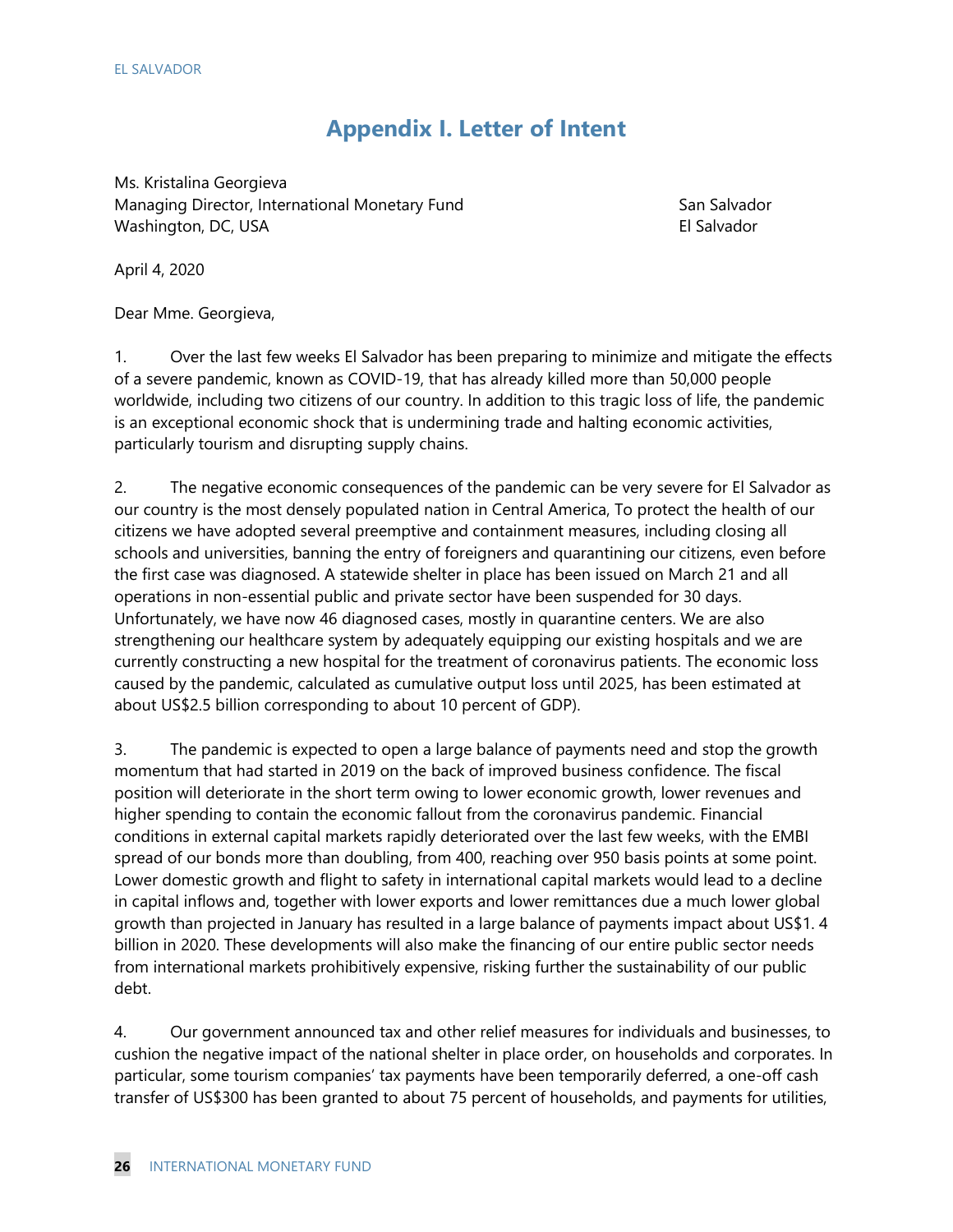mortgages, consumer loans and credit cards have been deferred for a three-month period. For a period of 180 days, reserve requirements for new lending have been reduced by 25 percent, and overall reserve requirements have been lowered by about 5 percent of deposits (to 17 percent). Our current estimate for the public cost of measures to prevent, detect, control, treat and contain the virus are expected to reach about US\$900 million (3½ percent of GDP), which, along with a loss in revenues are expected to deteriorate the 2020 budget to about 8¾ percent of GDP, requiring additional financing of at least US\$1.3 billion.

5. Against this background, the government of El Salvador requests emergency financing from the IMF under the Rapid Financing Instrument (RFI); a purchase of 100 percent of quota, corresponding to SDR287.2 million or about US\$389 million. This IMF assistance will help meet part of the urgent balance of payments needs associated with the coronavirus pandemic. The RFI is consistent with the provisions of the Constitution of El Salvador as well as relevant domestic legislation and is serving as a financing catalyst from other international financial institutions.

6. In these trying times, we are steadfastly committed not only to maintain the health of all our people, but also to preserve macroeconomic and financial stability, especially fiscal sustainability. The macroeconomic outlook is challenging, with fiscal space at risk, and few other policy levers, as our economy is fully dollarized. We remain committed to strengthen competitiveness by improving the business environment, reduce public debt, combat corruption, and strengthen the financial supervision and regulatory framework, and the governance and AML/CFT frameworks. We are confident that our fiscal operations will be fully financed during 2020. If needed, we will re-prioritize our capital spending plans and postpone lower priority projects that are not related to the antipandemic measures. We commit to implement a gradual fiscal adjustment of at least 3 percent of GDP in permanent measures over 2021–24, to achieve a primary fiscal balance of 3½ percent of GDP by end-2024, to put debt firmly on a declining path and comply with the Fiscal Responsibility Law and (a public debt ratio including pensions of 60 percent of GDP by 2030).

7. The government intends to continue to maintain a close policy dialogue with the IMF and abstain from adopting measures or policies that would further deteriorate the external and public debt sustainability position.

8. El Salvador will also comply with the provisions of the Fund's Articles of Agreement including those related to imposing new or intensifying existing restrictions on the making of payments and transfers for current international transactions, or entering into multiple currency practices, or entering into bilateral payments agreements which are inconsistent with our obligations under Article VIII—and will implement public policies under that framework. We also intend to avoid putting in place new trade restrictions for balance of payment purposes.

9. In line with IMF safeguards policy, we also stand ready to collaborate with IMF staff in undertaking a safeguards assessment. We are collaborating with the IMF staff to implement a Memorandum of Understanding between the Central Bank of El Salvador and the Ministry of Finance to ensure that the country is complying with the provisions of the Fund's Articles of Agreement and with the terms and conditions of the RFI instrument used for budget support. In addition, we will collaborate with IMF staff to provide them with the most recently completed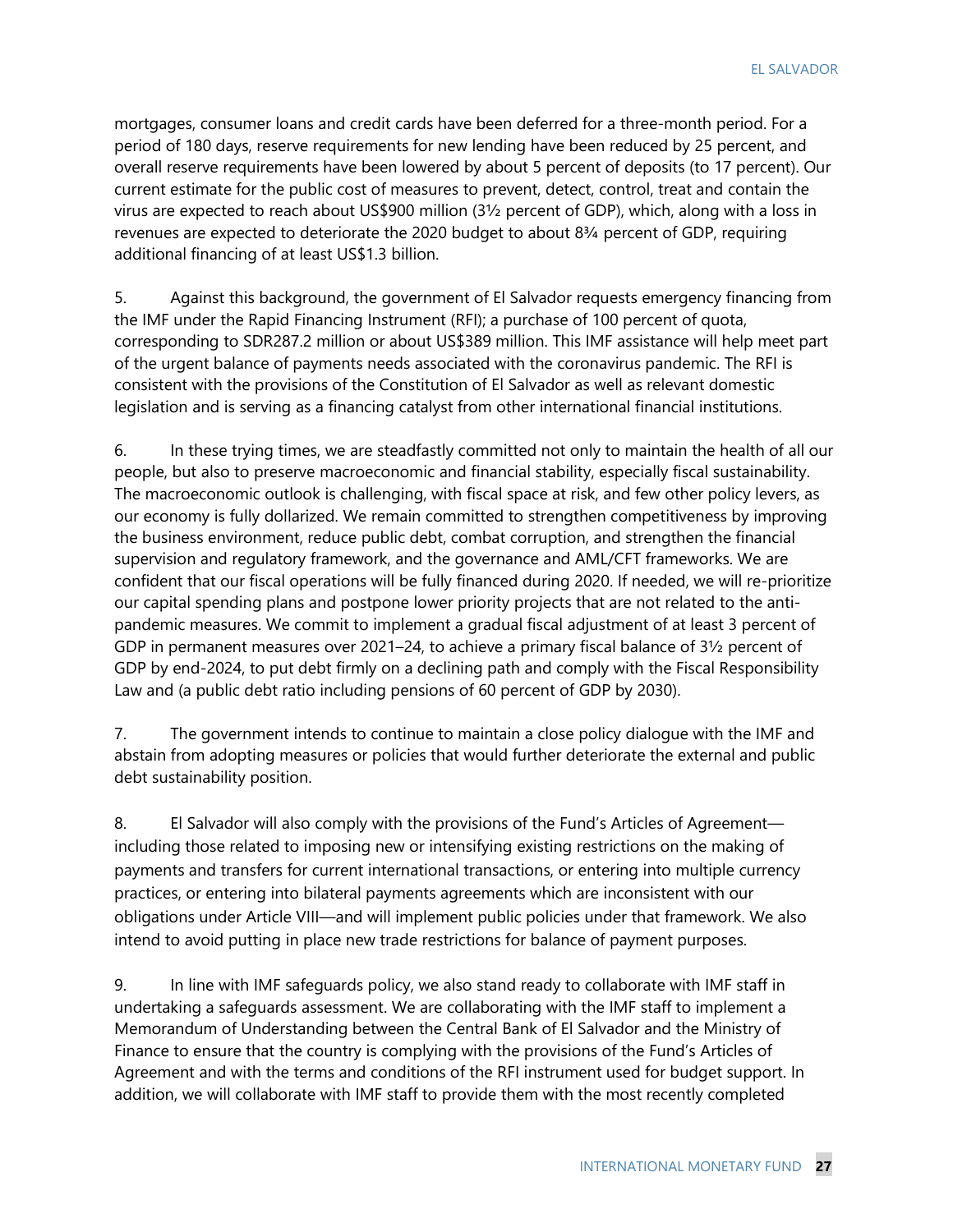external audit reports of the Central Bank (Banco Central de Reservas El Salvador). We also intend to accommodate any need for meetings between IMF staff, staff in the Central Bank, and our external auditors.

10. We authorize the Fund to publish this Letter of Intent for the request for a purchase under the RFI.

**\_\_\_\_\_\_\_\_\_\_\_\_\_\_\_\_\_\_\_\_\_\_\_\_\_\_\_\_\_\_\_\_ \_\_\_\_\_\_\_\_\_\_\_\_\_\_\_\_\_\_\_\_\_\_\_\_\_\_\_\_\_\_\_\_\_**

Sincerely yours,

/s/ /s/

Nelson Fuentes Nicolas Martínez

Minister of Finance of El Salvador Governor of the Central Bank of El Salvador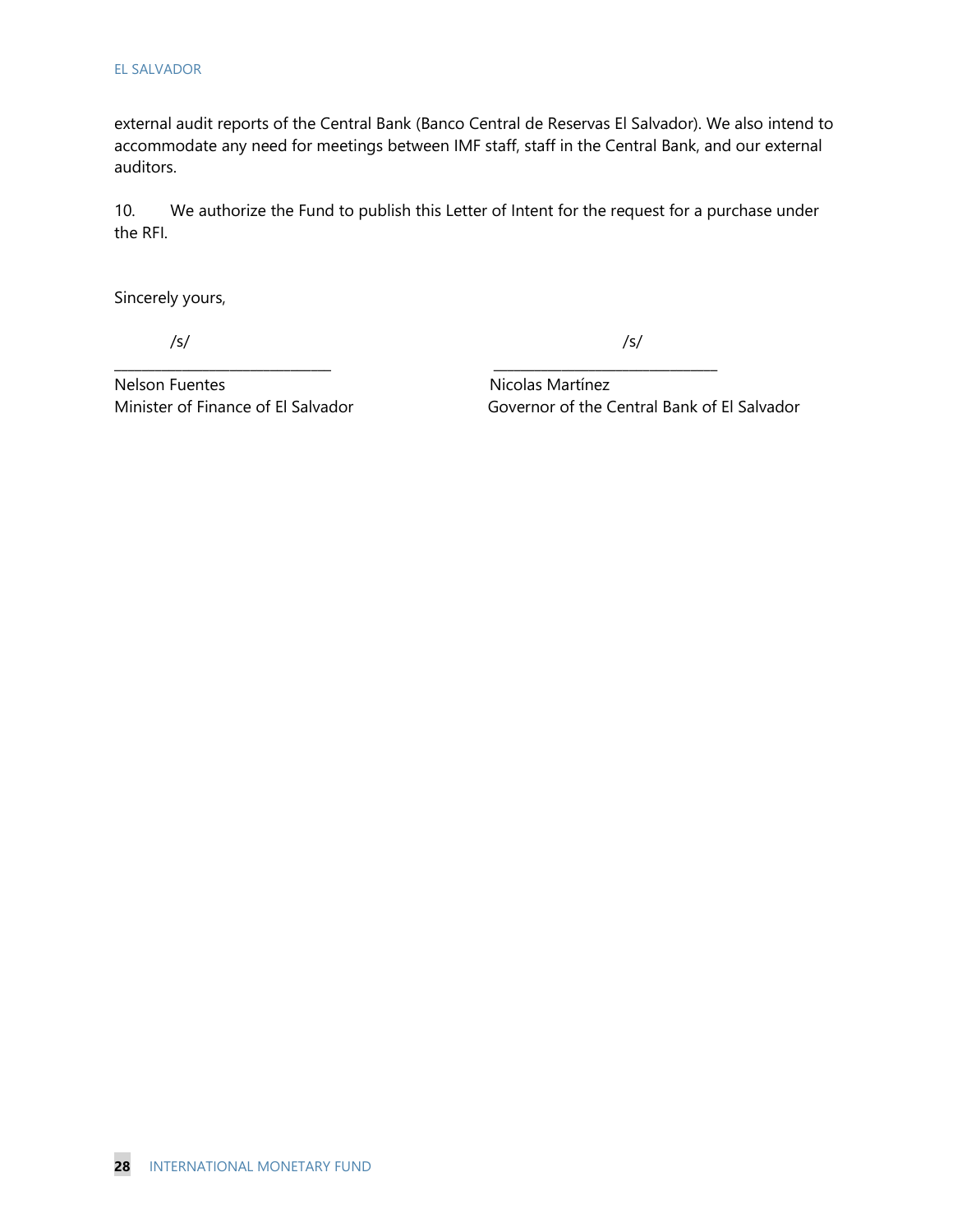### **Statement by Mr. Villar and Mr. Cartagena Guardado on El Salvador April 14, 2020**

On behalf of our authorities, our deep gratitude to management and staff for the timely response to the request for disbursement under the Rapid Financing Instrument (RFI) that will help El Salvador overcome the deep exogenous shock caused by the COVID-19 pandemic.

Being the most densely populated country in Central America, with a dollarized economy since 2001, El Salvador has enjoyed macroeconomic and financial stability. However, the country is currently facing a major external shock that is causing large human and economic damage. The COVID19 shock has created a large balance of payments gap and significant financing needs in a time of tightening international financing markets for emerging markets.

### **Macroeconomic stability**

With average low inflation of 0.4 percent in the last four years, moderate average fiscal deficit of 2.8 percent, current account deficit of 2.7 percent, and average economic growth of 2.4 percent during the same period, El Salvador has preserved macroeconomic stability. The Fiscal Responsibility Law, approved in 2016 and updated in 2018, has been an important base to sustain fiscal discipline. During the last year, the government has focused efforts on increasing business confidence for investment and lowering the violence rates. El Salvador reached a debt-to-GDP of 70.2 percent in 2019; however, it should be noted that the country incorporates pension liabilities as part of public debt (approximately 20 percent of GDP).

The country has built a sound banking system with large presence of international players. Foreignowned banks account for 89.3 percent of the banking system, in terms of total assets. The banking system enjoys a broad base of domestic depositors; in average, 97 of total loans have been financed by domestic deposits during the last four years. NPLs averaged only 1.9 percent of total loans and were adequately provisioned (around 130 percent of NPLs). Banks solvency averaged 16.4 percent and credit growth was sound at yearly rates around 5.2 percent during the same four-year period. El Salvador has made continued efforts to boost financial inclusion and to enhance financial literacy.

### **Early measures taken by the authorities to prepare for and prevent the impact of Coronavirus (COVID-19) pandemic**

The early measures adopted by the government helped develop a broad set of preventive actions that were fundamental to gain time to better prepare the health system and other infrastructure for the response to the epidemic. The authorities have also timely raised social awareness within the population on the required individual behaviors to prevent contagion, such as social distancing, quarantines, and telework; the latter through the new Law of Special Regulations for Telework, approved by Congress on March 20<sup>th</sup>.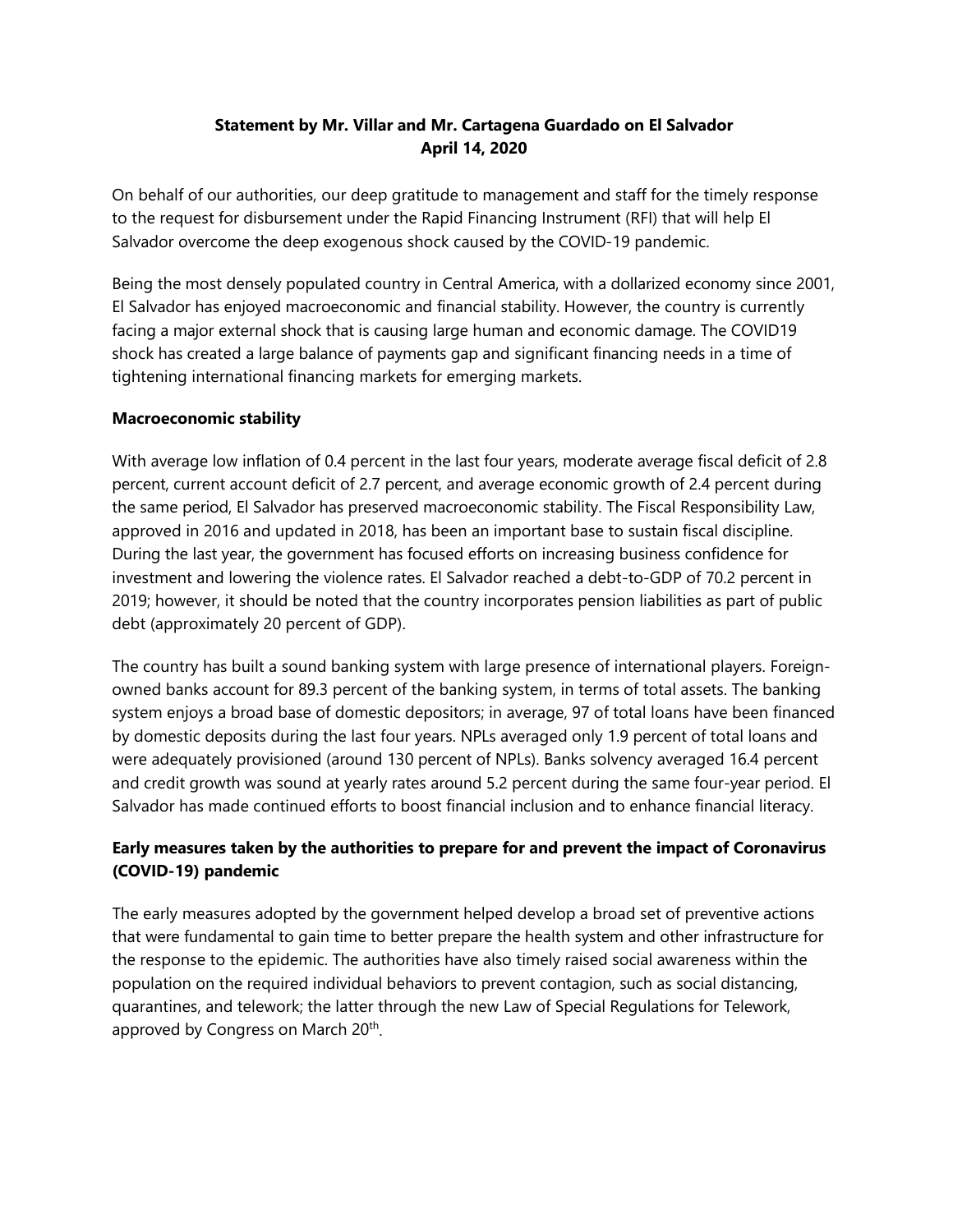Among the early COVID19 measures aimed to safeguard the health of its people, El Salvador implemented temporary closings of the education system, starting on March  $12<sup>th</sup>$ , lockdowns, and closing of borders and airports on March  $17<sup>th</sup>$ , allowing only the flow of essential goods to avoid disruption to the global chains. The authorities also created Contention Centers for all incoming travelers to slow down the progression of the epidemic curve and to gain time to prepare health teams and infrastructure to combat the virus.

El Salvador had its first confirmed case of COVID19 on March 18th. The early measures helped the country flatten the slope at the beginning, reaching 93 confirmed cases, 5 death and 9 recovered patients by April 7th. The 100 Contention Centers set up by the authorities so far have accommodated more than 4,600 incoming travelers, reducing the contagion spread to urban centers.

Investing in emergency sanitary workers and infrastructure has been a key part in the early response to the arrival of COVID19. Hospitals have step up capacity to prepare for COVID19 patients, while more nurses and doctors have been contracted on temporary basis to widen the attention to this emergency. The government has also increased testing capacity to help identify and treat cases.

Economic and financial measures were also adopted to assist affected households. The authorities approved a one-off cash transfer of US\$300 grant to assist nearly 75 percent of affected households that have lost their income, and a one-time \$150 bonus for health workers and other public workers that are directly involved in the COVID19 response. Payments of utilities, mortgages, consumer loans and credit cards have been deferred for a three-month period. Furthermore, overall reserve requirements for deposits have been lowered for a period of 180 days.

### **Economic and fiscal effect of the COVID19 epidemic and policy responses**

The negative effect of the COVID19 outbreak on the country's economy will most likely prevail, especially in the second and third quarters of this year. The Central Reserve Bank of El Salvador (BCR) released its economic forecast for 2020 at the end of March, signaling a sharp deterioration in GDP performance. From a positive outlook of around 2.5 percent for 2020 before COVID19, GDP is now projected to decline in the range of 2.0 to 4.0 percent, deeper than the 2009 recession (when GDP fell 2.1 percent). However, the most recent developments in the US economy (El Salvador's main economic partner with almost half of total trade), and in the Central American countries (main other trade partners), indicate the recession may be even deeper. The fiscal deficit is also expected to widen up temporarily above 8 percent of GDP, and the current account deficit to reach 4.1 percent of GDP in 2020.

Fiscal and external accounts are affected by the COVID19 shock**.** El Salvador will face lower tax and tariff revenues from the sharp reduction in the economic activity and trade volumes. Several sectors of the economy are impacted, particularly trade, and services associated to tourism. Preliminary estimates indicate the country's fiscal accounts may suffer a reduction of around 2 percentual points of GDP in tax revenues and an increase of around 3 percentual points of GDP in expenditures associated with the COVID19 and the measures to mitigate its spreading.